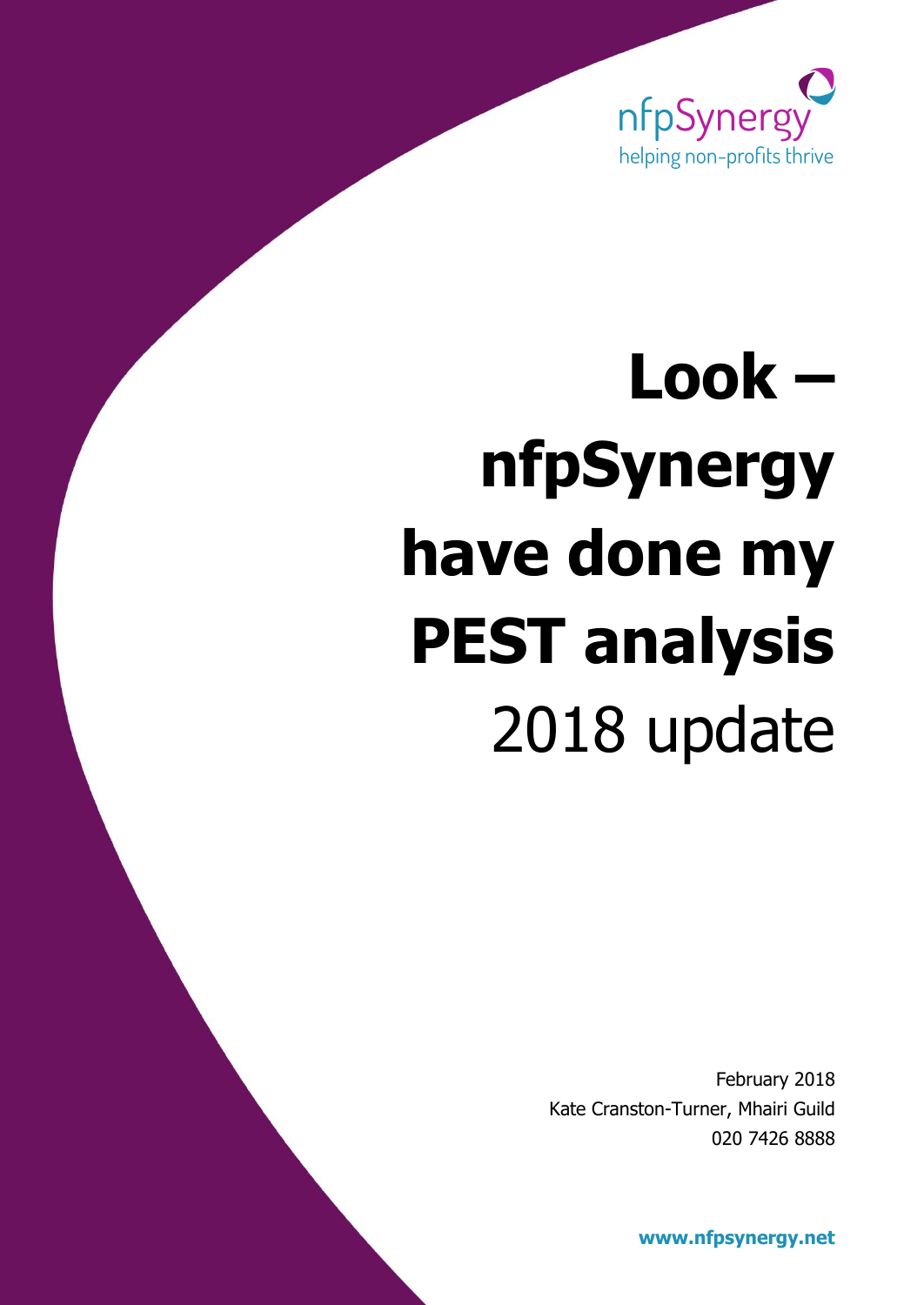## **Introduction**

In 2011 we released the first version of this report. Our aim was to provide charities with a resource that would help them to understand the key political, economic and social trends influencing their organisations. In the years since its release, the 2011 report remains one of our most popular, being used by a wide range of charities for support in their strategic plans.

In the wake of several truly dramatic years, both globally and in the UK, we decided to repeat the report looking at how events such as Brexit, the 2017 snap-election, the rise of smartphones and GDPR will impact on charities. This report is intended to highlight the most influential PESTLE factors that all charities should keep in mind when developing their strategies for the coming years. It is not intended to entirely replace a charity's individual PESTLE report as there will be some trends specific to an area of work that we may not have included. Instead this report provides a starting point for charities trying to understand which of these big events are likely to affect their work, beneficiaries and supporters.

## Political factors

-

#### **Demise of two-party politics and the changing parliamentary landscape**

We published our last report in the year after an election which resulted in the UK's first full Coalition government since 1945 and its first hung parliament in 36 years, amidst changes in traditional voting patterns and a public desire for change after 13 years of Labour government. Six years and two general elections later it seems likely that this departure from the UK's years of two-party governance was no anomaly and that an era of hung parliaments, coalitions (formal and informal) and uneasy tactical alliances across the UK is now underway - and may even become the norm.

Some commentators and analysts view such political power-sharing as inherently unstable and indecisive, while others have regarded this shift in British politics as an opportunity for greater bipartisan cooperation and the kind of public consensus-building so often lacking in more majoritarian models of government. It has also been pointed out that coalition politics has been very much the norm across post-war Europe - with only Greece, Spain and (until recently) Britain having little experience of coalitions.<sup>1</sup> Likewise, the increased importance of smaller parties in recent elections - some national, some more single-issue led – has been viewed as either progressive or disruptive of strong leadership depending on your political outlook. Does a widening of representation in parliament and the potential for minority 'kingmaker' parties broaden the voices heard in the corridors of power, or simply risk the tail wagging the dog (as has been warned of both the SNP and UKIP in recent years)?<sup>2</sup>

Regardless of its wider significance for our public life, meanwhile, what does this diversified and more fluid parliamentary landscape mean for charities both now and in the coming years? While influencing traditional

<sup>&</sup>lt;sup>1</sup> Françoise Boucek, LSE Blog (2010), 'Once you recognize that coalition government is a European norm, and is likely to endure in the UK, further changes in British party politics (such as electoral pacts) look quite feasible', September 14 (Accessed September 2017 http://blogs.lse.ac.uk/politicsandpolicy/)

 $^2$  The Economist 2015, 'Why the Scottish National Party is so important in this election,' 4th May (Accessed September 2017: https://www.economist.com/blogs/economist-explains/)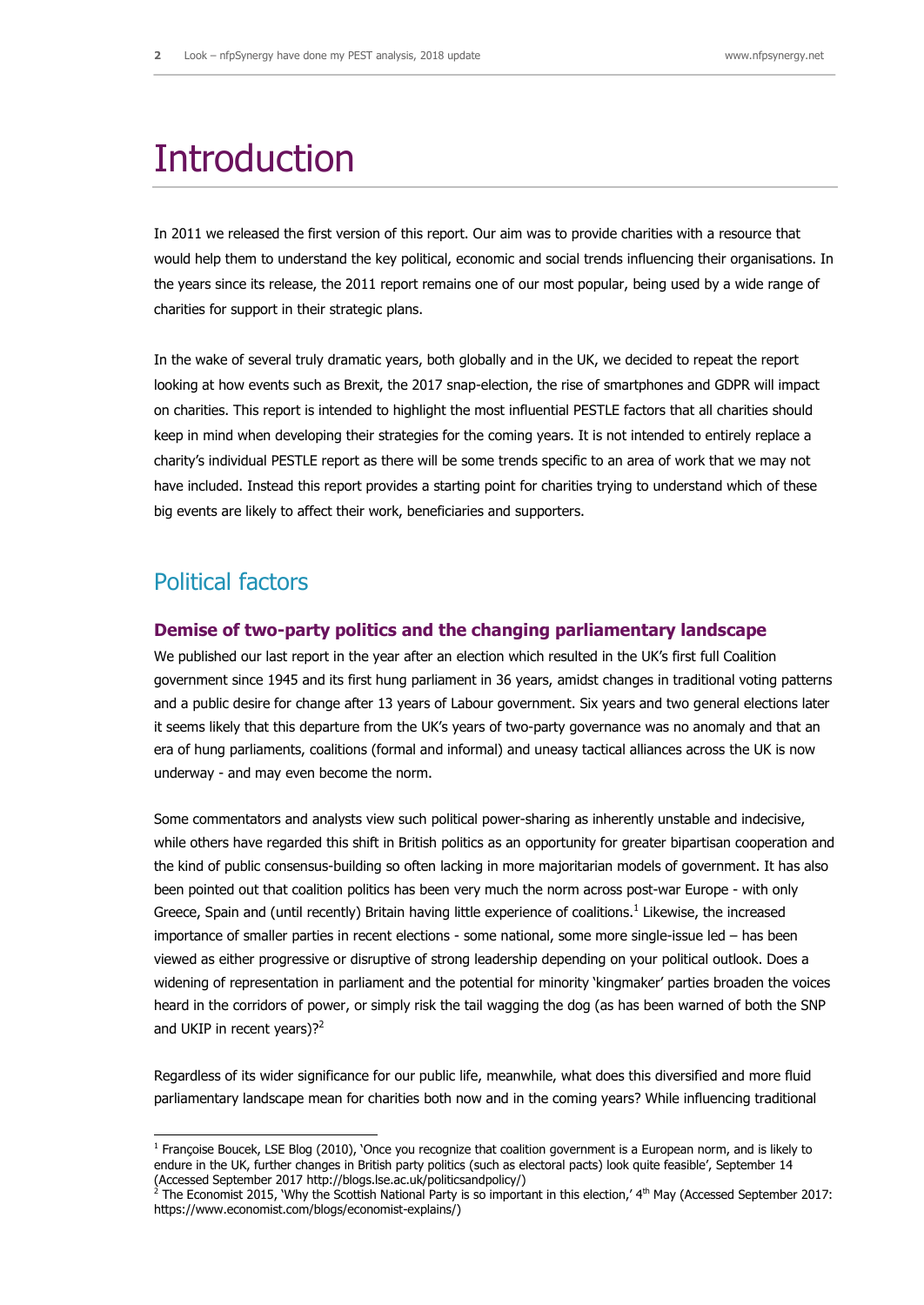power bases will remain crucial for third sector advocacy agendas, we are now in an age where the decisive vote or ability to shape policy may come from unlikely places and few corners of the Houses can afford to be overlooked. As NCVO's Chris Jones noted in summer 2017 regarding the then-forthcoming Brexit negotiations and subsequent legislation, charities should be prepared to push further for political influence since 'following the election, few votes will be a formality in the way they would have been in a parliament with a strong government majority, and given the commitment to allow proper scrutiny, it's likely parliament will seek to assert itself.<sup>3</sup> While this shouldn't mean a scattergun approach to sector advocacy across the political spectrum, it does mean that the personal, local, media-savvy approach to political campaigning nfpSynergy research consistently finds to be most effective in parliament<sup>4</sup> needs to be increasingly non-partisan and strategic in its focus.

#### **Political instability leaves charities vulnerable to being ignored**

Despite this opportunity for widening influence in a more fluid parliament, political instability also brings a high risk of the sector's priorities being overlooked as ministers and MPs focus ever more strongly on the political issues and horse-trading which feel most pressing to them. This has remained a sector fear since the 2010 election,<sup>5</sup> for good reason, and the likelihood of voluntary organisations' interests being even further deprioritised in an economically uncertain climate dominated by the still-unknown terms of the Brexit settlement (discussed below) is strong. Indeed, some sector leaders are now explicitly advising organisations to focus their energies on short-term wins amidst political quicksand that appear to be a structural shift in our national life, as well as a feature of current agendas.<sup>6</sup> Rather than the longer-term strategic thinking charities are usually urged towards, they suggest it may be necessary to 'think in two to three-year periods, because MPs are probably living hand-to-mouth at the moment in terms of their political capital.<sup>7</sup> More substantively, they argue that the uncertain terrain makes robust sector leadership and a bolder vision for charities' contribution even more crucial to our national life, as Caron Bradshaw of the Charity Finance Group pointed out this summer: "To charities we say: don't be paralysed by this result. A hung parliament will create uncertainty, but that is our prompt to step up and provide proposals to government.<sup>8</sup>

#### **Declining confidence in the political system and changes in voter landscape**

In addition to this shift in parliament and governance, the broader popular disillusionment with formal politics in recent decades has not appeared to abate substantively. Indicators of this include declining voter turnout over time, as Figure 1 shows, and the steep long-term drop in party membership which has so far been merely dented by the recent rising membership of smaller parties and the 'Corbyn effect' in Labour membership. While 84% of the electorate turned out in 1950, the overall post-war trend has been downwards, despite picking up in recent years: with just 61% in 2005, rising to 65% in 2010, 66% in 2015 and recovering to 69% in 2017. And while membership of the three main parties has picked up from a historic

4 nfpSynergy (2014), 'Talk to MPs early and often in election run-up, new report urges charities,' 12 May (Accessed September 2017 https://nfpsynergy.net/talk-mps-early-and-often-election-run-new-report-urges-charities)

-

<sup>5</sup> Civil Society (2010), 'Sector predicts both uncertainty and opportunity in hung parliament,' 7 May (Accessed September 2017: https://www.civilsociety.co.uk/news/sector-predicts-both-uncertainty-and-opportunity-in-hung-parliament.html) <sup>6</sup> Andrew O'Brien, Head of Policy and Engagement at the Charity Finance Group - cited in Third Sector 2017, 'Political instability means 'charities must focus on the short term,' 7 September (Accessed September 2017

http://www.thirdsector.co.uk/political-instability-means-charities-focus-short-term/policy-and-politics/article/1443971) <sup>7</sup> Andrew O'Brien, Head of Policy and Engagement at the Charity Finance Group - cited in Third Sector 2017, 'Political instability means 'charities must focus on the short term,' 7 September (Accessed September 2017

http://www.thirdsector.co.uk/political-instability-means-charities-focus-short-term/policy-and-politics/article/1443971) <sup>8</sup> Civil Society 2017, 'Charity sector reacts to shock election result,' 9 June (Accessed September 2017 https://www.civilsociety.co.uk/news/charity-sector-reacts-to-shock-election-result.html)

<sup>&</sup>lt;sup>3</sup> NCVO 2017, 'NCVO: Two-Year term means chances for charities to change policy,' 21 June (Accessed September 2017: https://www.ncvo.org.uk/about-us/media-centre/press-releases)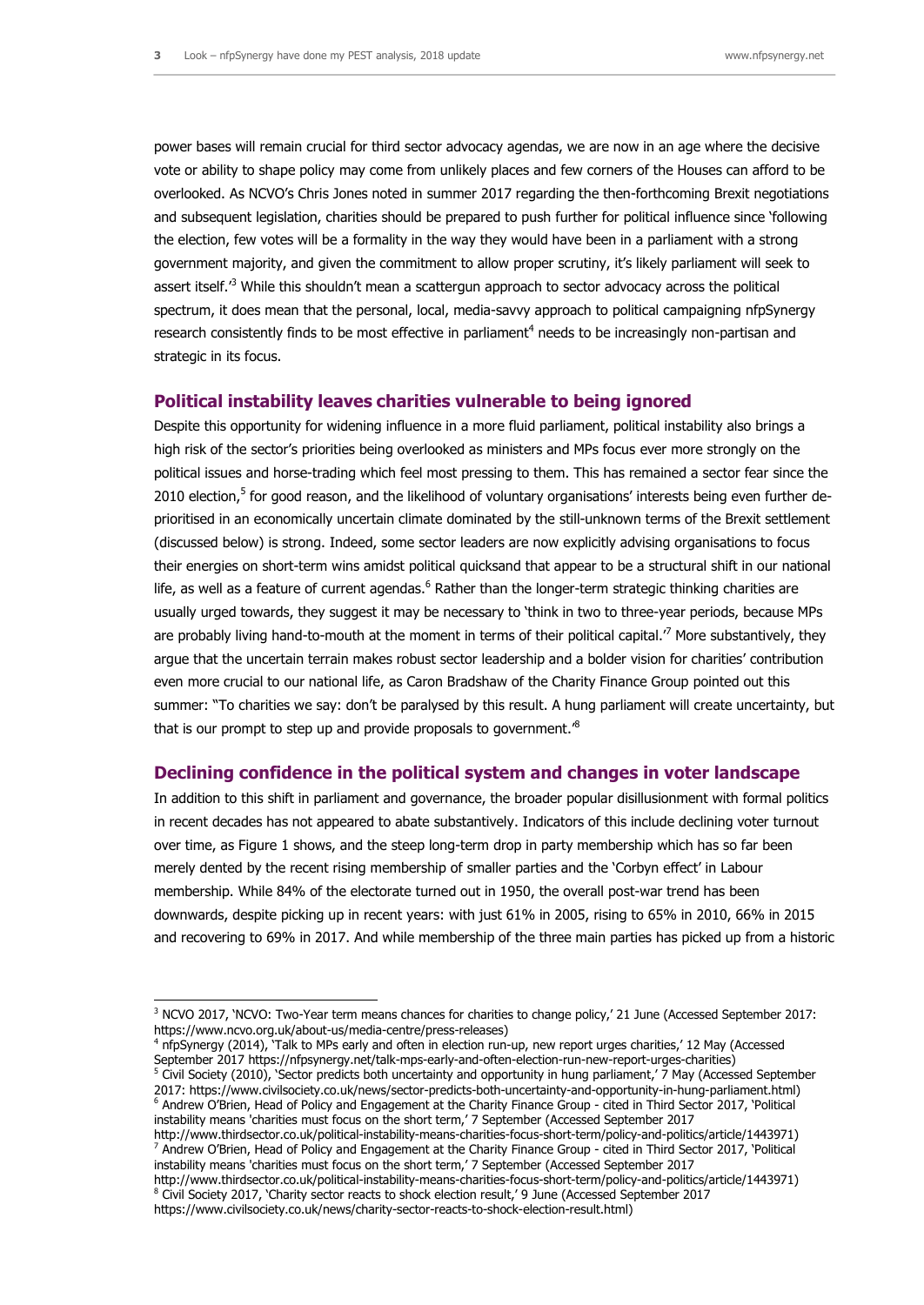low of 0.8% in 2013 to 1.3% in 2017, this remains in contrast with the early 80's when it reached almost  $4\%$ .<sup>9</sup>





Cynicism about politicians in particular, and the ability of organised politics to effect change in general has not substantially improved either. In 2004-6 the Power Commission's research into the state of British democracy found 'a well-ingrained popular view across the country that our political institutions and their politicians are failing, untrustworthy, and disconnected from the great mass of the British people.<sup>'10</sup> From the 2009 parliamentary expenses scandal on through the mid-decade electoral successes for the culturally divisive politics of UKIP and, many have argued, underpinning the Leave result in the 2016 Brexit referendum, public exasperation and distrust of formal politics remains clear. This is evidenced consistently in nfpSynergy public audiences' data as shown in figure 2 which reveals trust in Political Parties, as well as in Government, lags far behind many other national institutions (banks included). $^{11}$ 

<sup>&</sup>lt;sup>9</sup> House of Commons Library: Research Briefings 2017, 'Membership of UK political parties,' 1 September (Accessed September 2017 http://researchbriefings.parliament.uk/ResearchBriefing/Summary/SN05125)

<sup>&</sup>lt;sup>10</sup> The Power Commission (2006), 'Power to the People: the Report of Power, an Independent Inquiry into Britain's Democracy,' (Report now to be found at

http://www.jrrt.org.uk/sites/jrrt.org.uk/files/documents/PowertothePeople\_001.pdf)

<sup>11</sup> nfpSynergy Charity Awareness Monitor (CAM), Trust data, Spring 2017. Please note this chart shows just a selection of the institutions we regularly prompt for public trust levels – contact the CAM team for further details.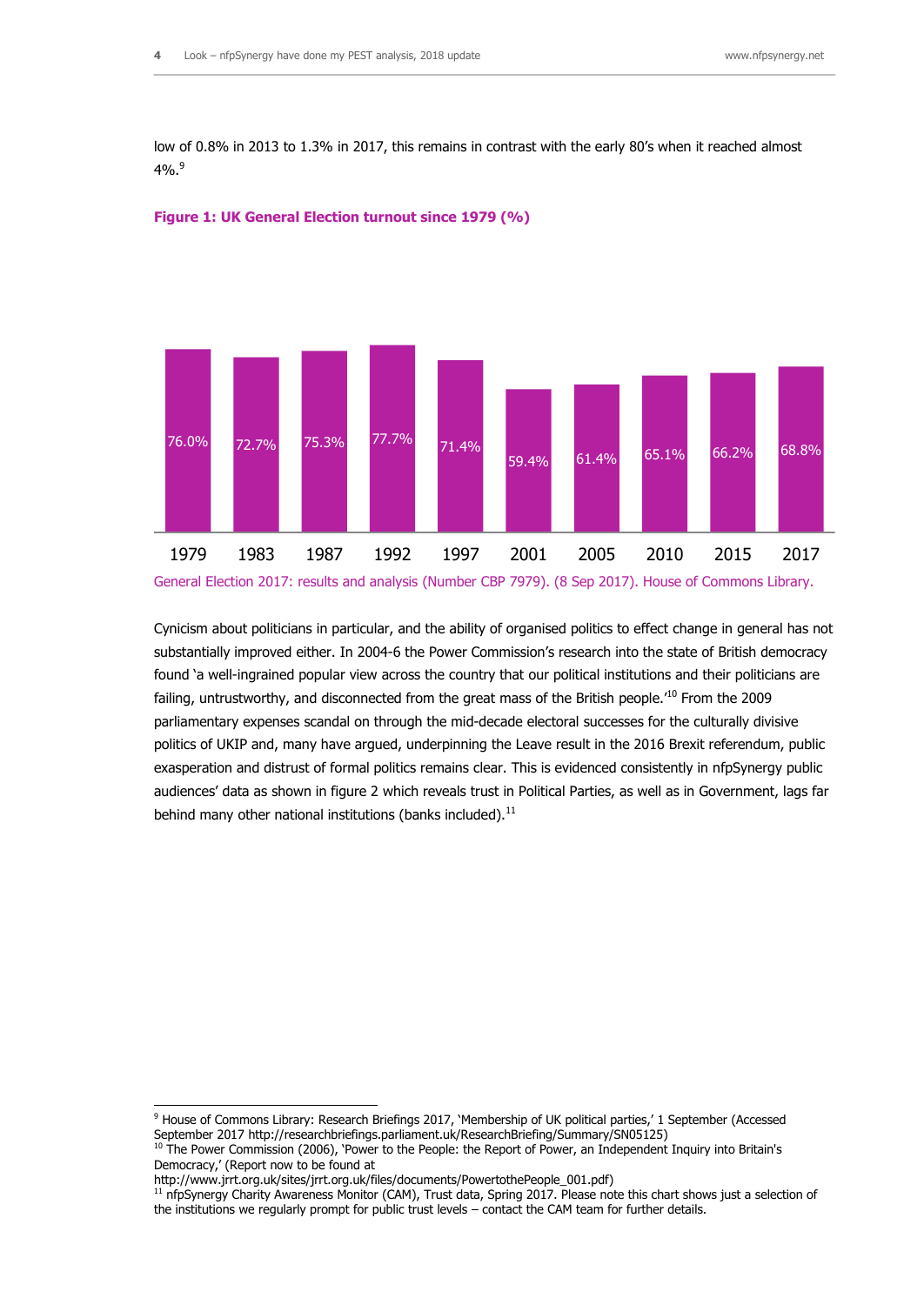#### **Figure 2: Public trust in institutions**



<sup>&</sup>quot;Below is a list of public bodies and institutions. Please indicate, by ticking in the appropriate column, how much **trust** you have in each of the bodies" **A great deal** or **quite a lot**  Source: Charity Awareness Monitor, Jul 09-Oct 17, nfpSynergy | Base: 1,000 adults 16+, Britain

#### **Civic engagement has been transformed rather than diminished**

Yet arguably, civic apathy or cynicism is the wrong conclusion to reach regarding this disengagement. Both the tentative recent recoveries in party membership and turnout mentioned above (the strength of which time will tell) and strong levels of discernible civic engagement in recent years suggest it is our traditional mechanisms for activism that may be at fault rather than the popular appetite to engage. Since 2016, for example, the UK suffered shocking tragedies in the shape of the Manchester bombing, the London terror attacks, and Grenfell tower fire, which resulted in groundswells of public aid and support for the victims. We also know from earlier research that many reported non-voters do in fact volunteer, donate to charity or participate in community groups: as Figure 3 shows, the Power Commission found in a 2005 survey of those who said they did not vote in that year's general election, over a third (37%) of were nevertheless members of, or active in, a charity, community group, public body or campaigning organisation.<sup>12</sup>

Indeed, there are many areas in which a thriving national political and economic consciousness appears healthy, as well as an appetite for civic activism: participation in, and awareness, of high-profile charity campaigns over the last decade (such as Make Poverty History/IF or the leading cancer campaigns such as Macmillan Coffee Mornings and Marie Curie's Daffodil Day), as measured by nfpSynergy's Charity Awareness Monitor; political movements such as Occupy in the early austerity years; the rise in so-called 'clicktivism' over the last decade; the increasingly heated public debates and campaigns in advance of the Scottish and Brexit referendums; improving turnouts at the last two general elections; and even the animated UK response to the US Trump victory. However traditional politics is no longer the only, or even preferred, vehicle for this engagement.

Where apathy is not the problem and public resistance to divisive economic and social policies has become gradually more visible, charities have a marked opportunity to help fill part of the democratic deficit by providing a voice for public concerns at a time when the party system appears out of touch – as well as a way to serve collective goals left behind by mainstream politics. Commanding and retaining this public trust therefore becomes more crucial than ever for charities, not simply as a pre-requisite for effective fundraising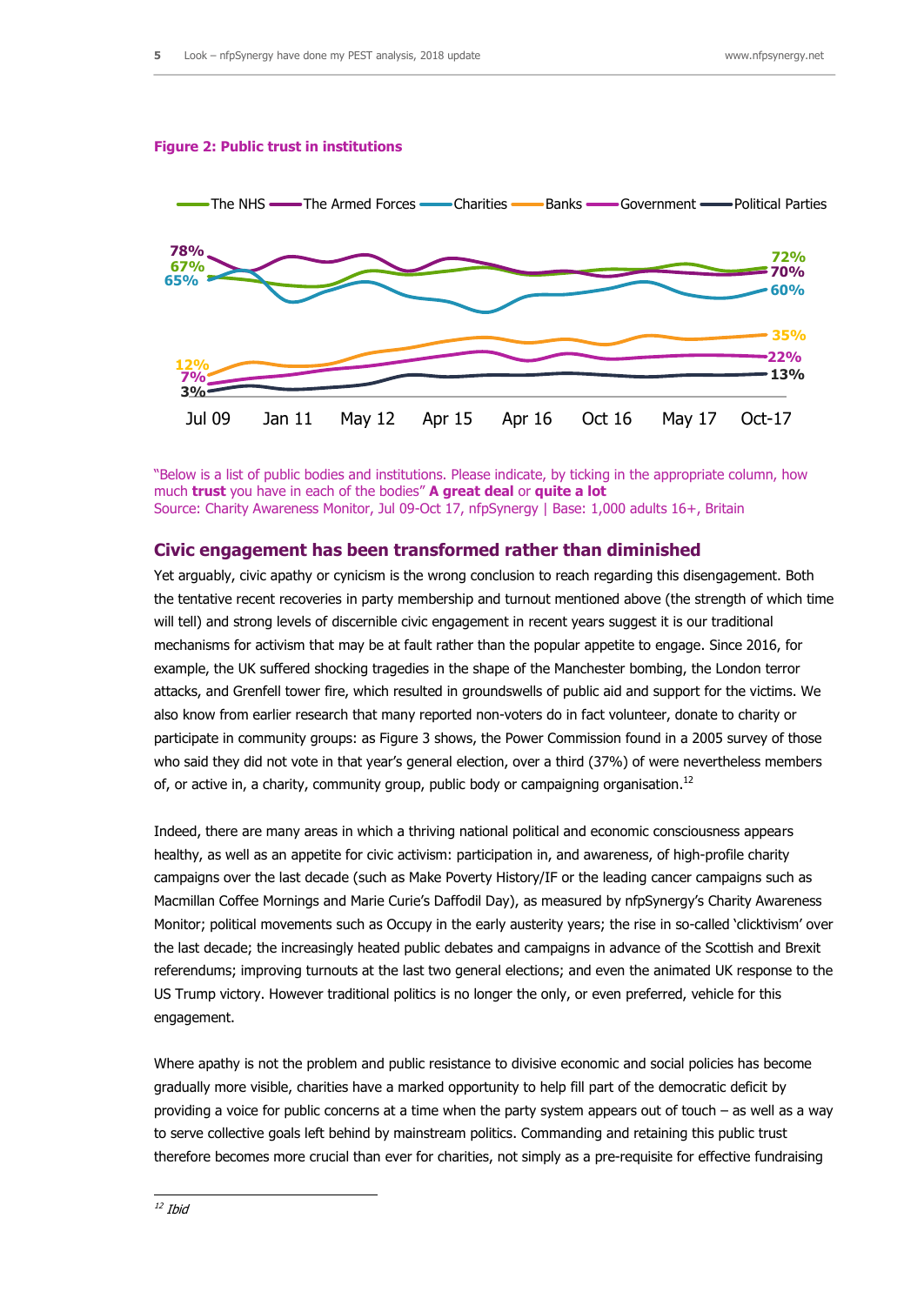but to win a mandate for their advocacy and leadership on underlying causes. And on this front, there is good cause for optimism. After hitting its lowest point in almost a decade in late 2015 (47%), nfpSynergy data shows public trust in charities had recovered to a healthier 60% by late 2017: at its strongest among high social grades, young people and women. When asked about trust in charities in more detail we find the public are more positive on wider issues related to outcomes and integrity (positively impacting UK society and telling the truth), as opposed to specific operational practices which have more commonly proven of concern (spending on the cause, use of data). $^{13}$ 

#### **Figure 3: Civic engagement among non-voters**



Those who are members of, or active in, charities, community groups and other public bodies "In the past twelve months, have you been a member of or an active participant in any of the following?" Base: Source: 1,025 people on the electoral register who did not vote in the 2005 General Election, 7-15 May 2005 Power Enquiry

#### **The BREXIT vortex**

-

This report would be remiss to go much further without highlighting the biggest historical change underway in the UK's political, economic and legal landscape: our departure over the next few years from the European Union and its ramifications across all areas of legislative, social and environmental life. Europe has been, and will remain, a dominant force in British legislation and markets for the foreseeable future and continue to affect all areas of our lives, from the way we trade, work and travel, not to mention the fact that much domestic law originates in European legislation and will continue to operate in reference to it. The changes Brexit will bring are certain to affect the public space in which charities operate, as well as the national life they contribute to and yet there are few certainties about the course this will take. With negotiations stalling almost before they began and a far from domestic consensus about the settlement the UK is pursuing, the implications for charities across all areas touched on in this PESTLE overview remain unpredictable.

<sup>&</sup>lt;sup>13</sup> nfpSynergy 2017, Trust in Charities CAMEO (Charity Awareness Monitor Executive Overview), May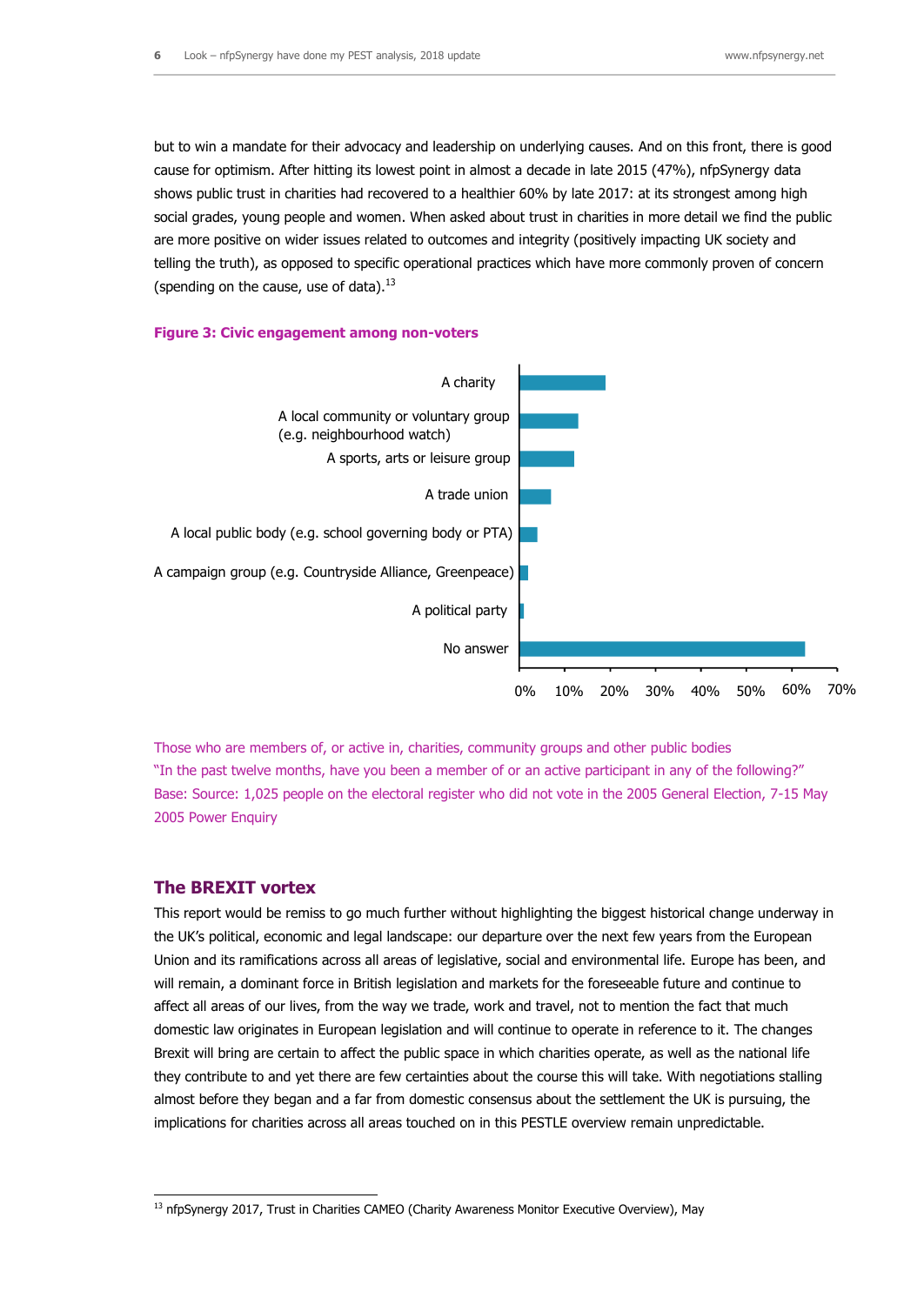The immediate impacts of the referendum result included market volatility and the loss of Britain's last AAA credit rating as well as political uncertainty as Parliament reeled and then-Prime Minister David Cameron resigned. These have given way a year later to some areas of increased clarity: a new government under Theresa May despite shaky beginnings and ongoing strain, the triggering of Article 50 signalling the countdown to Britain's formal departure in March 2019, the start of formal negotiations with the European team. Yet British political parties remain deeply divided, both internally and with one other, regarding what Brexit could and should look like, even despite the narrow passing of the government's EU withdrawal bill in September 2017<sup>14</sup>; from our status within (or without) the single market and the relationship of British law to the European Court of Justice, through to final border and migration arrangements.

#### **BREXIT gives charities an opportunity to represent public priorities**

Departure from the union remains wholly unprecedented and the potential impacts third sector commentators and leaders remarked upon at the time of the vote remain uncertain and unresolved: loss of income due to investment shortfalls and currency volatility; fewer corporate partners and sponsors as companies move overseas; likely drop in public spending as priorities change; increased demand on services as social-economic fallout kicks in?<sup>15</sup> All are strong possibilities which pose a significant threat to charities in the medium and longer-term. And yet with change also comes opportunity. As Sir Stuart Etherington noted after the referendum, charities have a significant role to play in meeting public trust and stepping into the breach as advocates and campaigners to ensure vital public priorities are not left unvoiced: "These have been troubled times, and they will continue to be so. Britain is facing political and economic unrest for months if not years to come. Your support and advocacy for the people and causes you work for will be essential in this climate'.<sup>16</sup> It may however be significant to note the various fault-lines in public values which intersect the debate on Brexit; for example, nfpSynergy data shows that those who voted to leave are less likely to trust charities than those who voted to remain (69% compared to 59% of Leave voters in February 2017).<sup>17</sup> Charities may therefore have greater work in store to build up their trust levels among those who backed leaving the union if they hope to meaningfully influence both departure negotiations and wider socio-economic impacts.

While some aspects of British public and social life (and some organisations depending on their areas of work, geographic focus and funding mix) may be less impacted than others and the short-term changes have not been dramatic, all charities must ensure they are watching the emerging Brexit settlement closely in the coming months. Scenario-planning for likely impacts, particularly those related to income and the changing legal/regulatory framework as the UK extracts itself from the European framework, will be crucial even where the shifts are subtle (it is likely, for example, that the majority of European regulations will remain salient within Britain). Not least because so long as Brexit continues to dominate the agenda for ministers, the space for prioritising other core issues will continue to be diminished. Charities will therefore need to ensure they are speaking to MPs with common purpose and a strong awareness of the Brexit landscape.

#### **Diminished statutory funding and the impact of austerity**

Our first PESTLE report was published as the sector anticipated the first tranche of severe public spending cuts and argued that charities which had previously benefitted from statutory funding streams urgently

<sup>&</sup>lt;sup>14</sup> The Guardian 2017, 'Brexit bill: senior Conservatives warn May after vote for second reading,' 12 September (Accessed September 2017 https://www.theguardian.com/politics/2017/sep/12/theresa-may-eu-withdrawal-bill-brexit-stanceconservatives)

<sup>&</sup>lt;sup>15</sup> NCVO Public Policy 2016,' BREXIT: Implications for the voluntary sector,' June (Accessed September 2017 https://www.ncvo.org.uk/images/documents/about\_us/media-centre/implications-of-brexit-for-voluntary-sectory-28-june-2016.pdf)

<sup>&</sup>lt;sup>16</sup> Third Sector 2016, 'Voluntary sector reacts to Brexit vote,' 24 June (Accessed September 2017

http://www.thirdsector.co.uk/voluntary-sector-reacts-brexit-vote/policy-and-politics/article/1400081)

<sup>&</sup>lt;sup>17</sup> nfpSynergy 2017, Trust in Charities CAMEO, May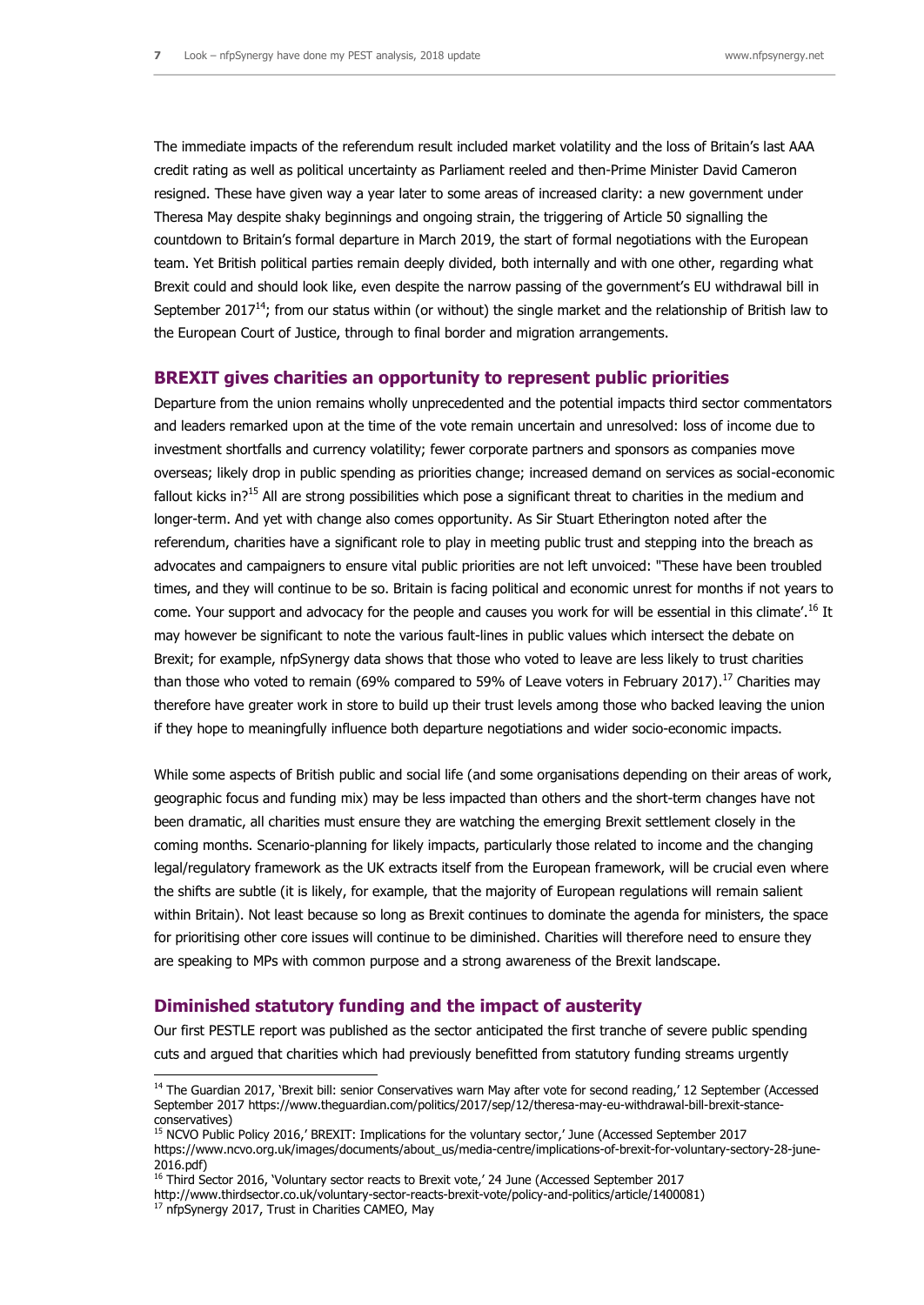needed to diversify their incomes. The credit crunch and the failure of the big banks had led to massive government bail-outs and a large budget deficit stretching into the future. This had been certain to reduce government expenditure on the third sector and charities even before the Coalition government came to power, prioritising a programme of austerity, and the details of the 2010 Comprehensive Spending Review became known. Back in 2009 this funding reduction was slated to be worth as much as £11-12 billion and about a third of charities' then total income.<sup>18</sup> Overall, NCVO's 2016 Civil Society Almanac reports that by 2013/14, the voluntary sector received  $£15$ bn (34%) of its income in the form of contracts and grants from government, having seen a tentative rise on the intervening few years as cuts were front-loaded in the funding cycle. However, from a height of £6bn in 2003, the total value of public sector *grant-making* to the voluntary sector had indeed plummeted to just  $£2.2$ bn by  $2013.^{19}$ 

One of the critical ways in which statutory funding streams have changed (and not just due to cuts) is the general trend towards government income via contracts versus the previous prevalence of grant-making. By 2013/14, income from government income via grants dropped to less than half of what it was during the preceding decade; of the £15b mentioned above, 81% of this was received in contracts and fees.<sup>20</sup> And as an organisation working daily with charities to research and understand their audiences and test their communications with both the public and influencers, we have seen the adjustment to this structural change at close hand as organisations have sought to reorient and prioritise their donor and advocacy strategies to reach new supporters and income sources while making do with less.

Nonetheless sector leaders such Deborah Allcock of the Director of Social Change have warned of the dangers of the reduction in grant income, viewing it as much more direct, reliable and effective than contract income, particularly in light of a potential 29% of further cuts to council budgets over the current spending period.<sup>21</sup> Indeed, as Figure 4 shows, the debt to GDP ratio is still rising and the government's austerity programme on expenditure is theoretically envisaged to continue until at least 2020 in order to combat this.

 18 Charity Finance Directors' Group (2009) 'Public Funding Cuts to the Third Sector: Scale and Implications' (Accessed March 2010 http://www.cfdg.org.uk)

 $19$  The Guardian 2016, 'Debrah Allcock Tyler: In four years there will be no grants for charities – it will destroy communities,' 11 February (Accessed September 2017 https://www.theguardian.com/voluntary-sector-network/2016/feb/11/grants-localcharities-campaign-appeal-government-cuts)

<sup>20</sup> NCVO 2016, UK Civil Society Almanac: Income from Government, 11 April (Accessed September 2017

https://data.ncvo.org.uk/a/almanac16/income-from-government/)

<sup>&</sup>lt;sup>21</sup> The Guardian 2016, 11 February.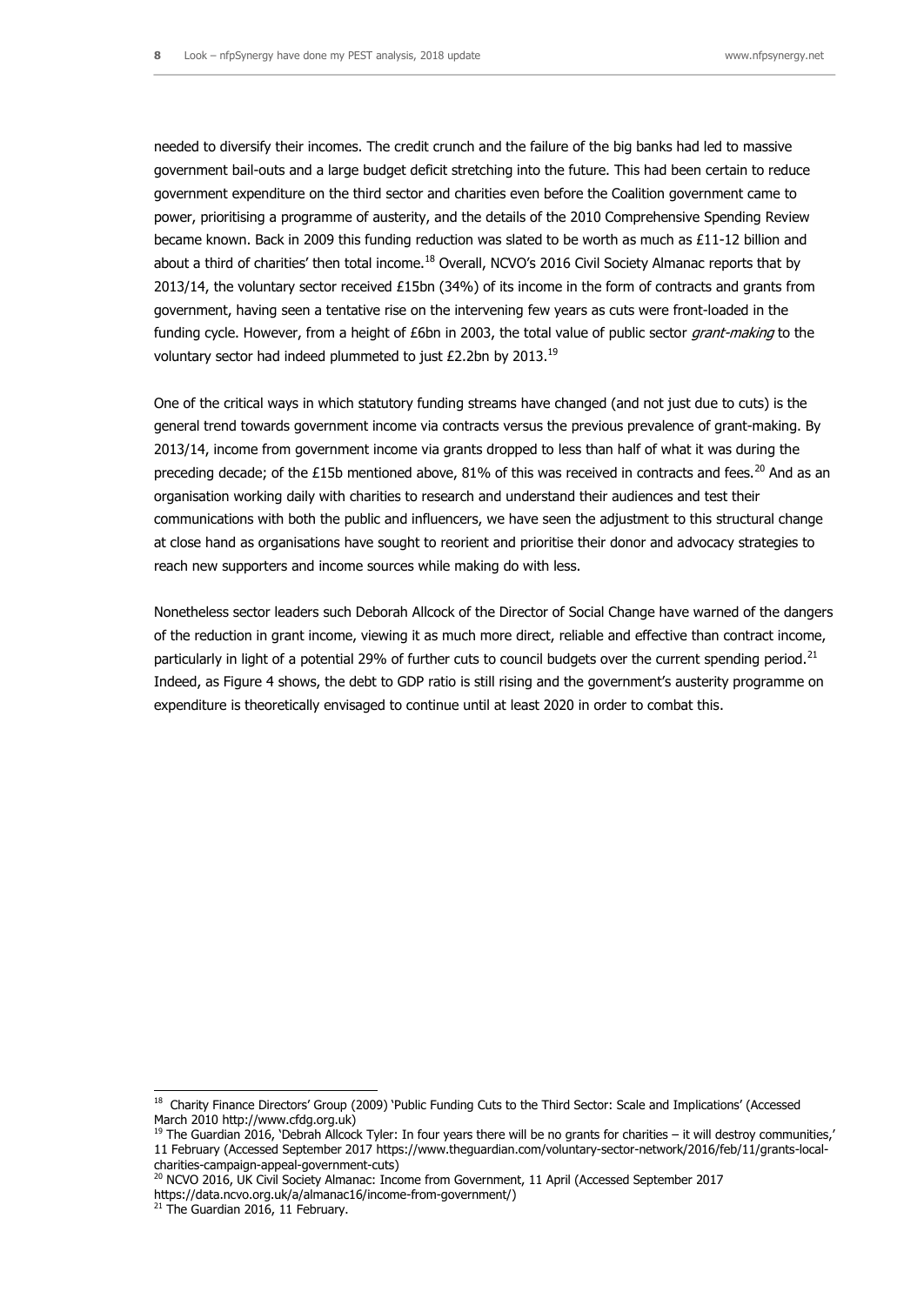

#### **Figure 4: UK Government accounts as a % of GDP**



Here too uncertainty is the order of the day, with the first Budget of Theresa May's new government in November 2017 to signal more decisively whether much loosening of austerity measures can be expected in response to both a sluggish economy and the unexpectedly disappointing election results for the Conservative party - interpreted by many as a clear sign of the long-discussed 'austerity fatigue' and an exhausted public patience with this course of action.<sup>22</sup> Yet whatever the specifics of the coming Budget, the overall picture remains one of a dramatically restructured relationship between the sectors compared with the high watershed of government funding during the Labour years. As noted in recent advice from former Minister for Civil Society Rob Wilson, finding new funding streams needs to remain first order of the day and sector leaders should continue to prioritise innovating their income.<sup>23</sup> These transformations and the ongoing increased demands of a society coping with the impact of austerity and economic downturn requires charities to continue reducing any remaining dependency on statutory income and ensure a funding mix as resilient as possible to political upheaval.

#### **Increased privatisation and local strategic partnerships**

-

Charities have, as predicted, become increasingly vital as public service providers during recent years. As noted above, in 2013/14 the voluntary sector received £15bn (34%) of its income in the form of contracts and

 $^{22}$  Reuters Blog 2013, `Austerity fatigue – the financial world's latest fad phrase,' (Accessed September 2017 http://blogs.reuters.com/macroscope/2013/07/19/austerity-fatigue-the-financial-worlds-latest-fad-phrase/); Larry Elliot, Guardian Economics editor in The Guardian 2017,' After seven years of pain, the austerity experiment is over,' 9 June (Accessed September 2017 https://www.theguardian.com/commentisfree/2017/jun/09/seven-years-of-pain-austerityexperiment-over-general-election)

 $^{23}$  Third Sector 2017, 'Rob Wilson: It's known as the third sector - and that's a fair reflection of where it sits in the political pecking order', 14 September (Accessed September 2017 http://www.thirdsector.co.uk/its-known-third-sector-thats-fairreflection-sits-political-pecking-order/policy-and-politics/article/1444202)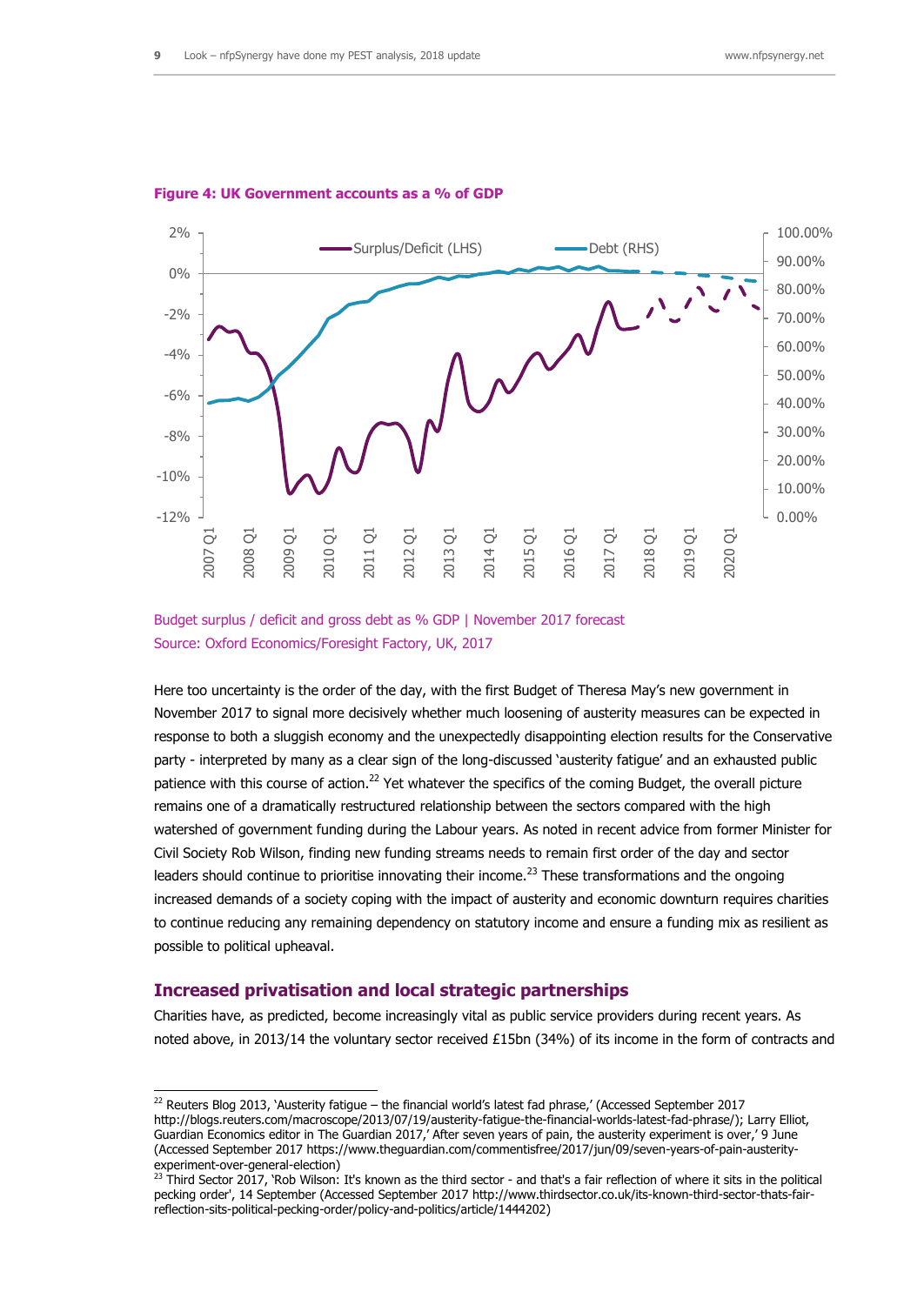grants from government and three quarters of this funding comes from contracts.<sup>24</sup> This movement was not solely heralded by public spending cuts, since many government policies already worked towards an increasingly expansive role for markets in service delivery. There was also already a recognition of the particular experience and expertise charities could bring to providing and innovating public services. Nonetheless the austerity years have underscored and embedded this role as funding for key services dried up, leaving a gap for markets to fill of necessity and requiring many charities to alter their offer.

Indeed as the Guardian pointed out last year, with charities now part-delivering essential public goods from ambulances to probationary services, it is 'debatable how much we understand about what charities actually do'.<sup>25</sup> Far from supporting the public sector around the fringes, charities have, for example, provided emotional support or counselling to 9.3 million adults, legal advice or support to 18.3m and there is essentially no public service alternative to something like RNLI's 24 hour search and rescue service. Sixteen charities meanwhile help to run probationary services, whilst community transport, child exploitation services and sexual healthcare would have a similarly massive shortfall without them. <sup>26</sup>

However, while the extended role in public service delivery has offered substantial opportunities for charities, - and indeed been a crucial part of their work safeguarding issue areas – the blurring of these sector boundaries continues to pose risks in terms of public understanding and trust, mission-creep and diminished autonomy. Scarcity of funds has certainly supported greater collaboration within and across sectors but processes are still struggling to catch up with the increased workload as charities learn to understand public sector commissioning cycles and compete for service contracts. While there is now an increasing amount of support and advice available to third sector bodies entering the field, $^{27}$  critics have nonetheless continued to warn that such marketisation often represents a Trojan horse for privatisation that compromises the sector's ability to speak truth to power. More urgently, recent years have witnessed increasing reports of voluntary organisations coming to subsidise key services from donor funds, often as a condition of being awarded underfunded contracts in the first place, and being left both out of pocket and with an ethical dilemma about duty of care to beneficiaries. $^{28}$ 

The vocabulary of the Big Society which was in vogue during our previous report has long since lapsed into disuse, yet its underpinnings remain present in much contemporary political rhetoric from the right which views individual philanthropy (and, by extension, the role of charities) as an alternative to the shrinking state.<sup>29</sup> Yet clearly it has not always been viable or desirable for charities to take on this mantle, especially with heavier demands arising from public spending cuts and the reduction in statutory funding. While service contracts have offered an increasing income stream in light of the latter and present an opportunity to bring charities' expertise into wider public practice, this is not without costs; financial, ethical and reputational. Whatever the future of strategic local partnerships and co-delivery of services in the coming decade, the

<sup>&</sup>lt;sup>24</sup> NCVO 2017, Public Services (Accessed September 2017 https://www.ncvo.org.uk/policy-and-research/public-services) <sup>25</sup> The Guardian Voluntary Sector Network 2016, 'The public services you didn't know were run by charities,' 20 May (Accessed September 2017 https://www.theguardian.com/voluntary-sector-network/2016/may/20/10-public-services-runcharities)

 $26$  Ibid

<sup>&</sup>lt;sup>27</sup> See for example, Charity Commission, 'Charities and public service delivery: an introduction' [\(https://www.gov.uk/government/publications/charities-and-public-service-delivery-an-introduction-cc37v\)](https://www.gov.uk/government/publications/charities-and-public-service-delivery-an-introduction-cc37v), NCVO, Public Services [\(https://www.ncvo.org.uk/practical-support/information/public-services\)](https://www.ncvo.org.uk/practical-support/information/public-services), Know How Nonprofit [\(https://knowhownonprofit.org/funding/commissioning/commissioning#\)](https://knowhownonprofit.org/funding/commissioning/commissioning)

 $^{28}$  The Guardian 2017, 'Two-thirds of charities subsidising public sector contracts to survive,' 19 May (Accessed November 2017 https://www.theguardian.com/society/2017/may/19/two-thirds-charities-subsidising-public-sector-contracts-survive)  $^{29}$  Note, for example, Jacob Rees Mogg's recent discussion of the rise in food banks as 'uplifting' and evidence of our 'compassion' as a country. BBC 2017 'Jacob Rees Mogg: Food banks 'rather uplifting,' 14 September (Accessed November 2017 http://www.bbc.co.uk/news/uk-politics-41264965)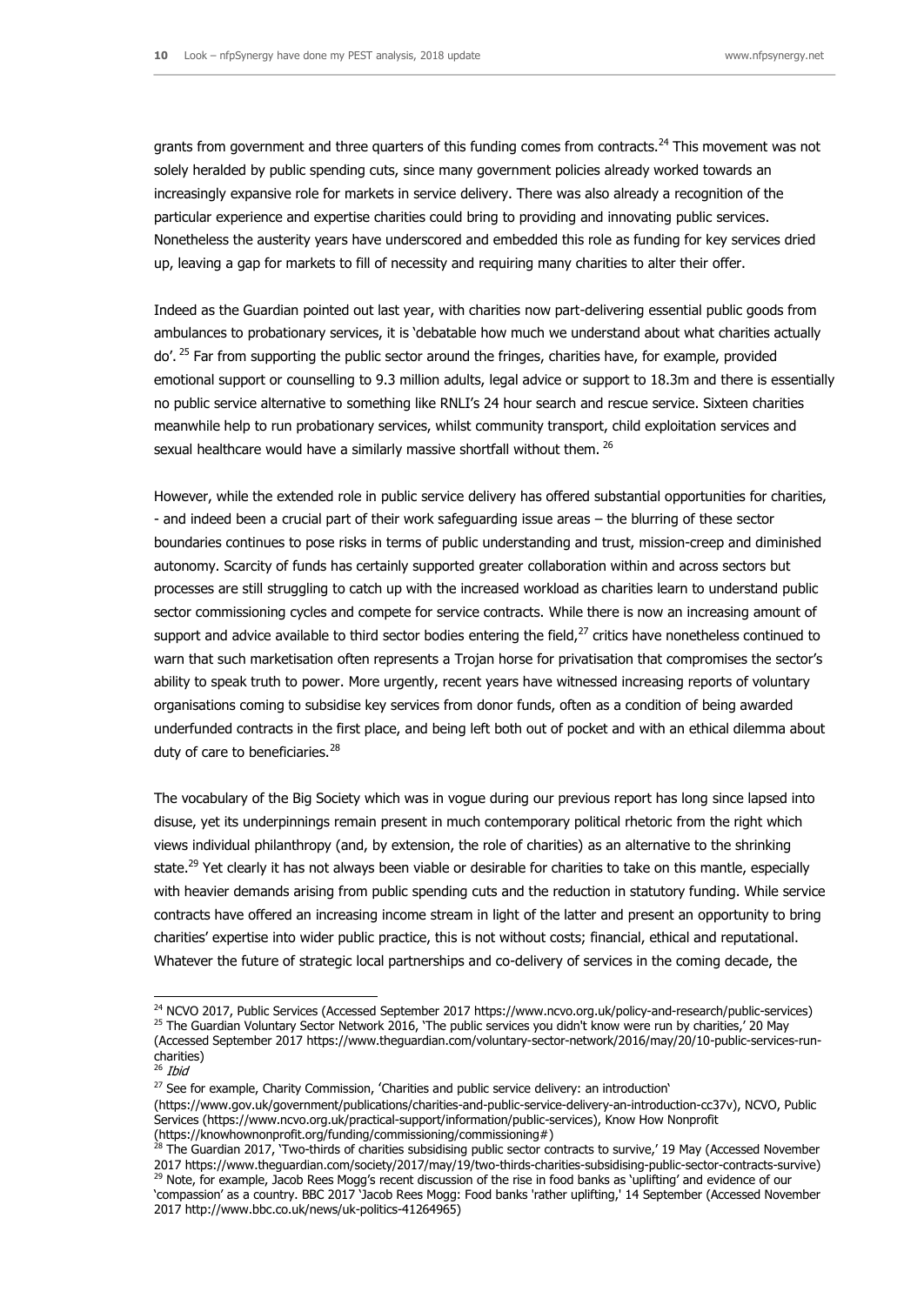increasing presence of charities in delivering our day-to-day formerly 'public' services is highly likely and the expansion of this role will strongly influence the fields within which charities work and compete, with both one another and across the sectors. It is crucial that this expanding role takes place against a backdrop of everimproving support, investment, training and mutual benefit, while charities' ability to retain their political independence is safeguarded.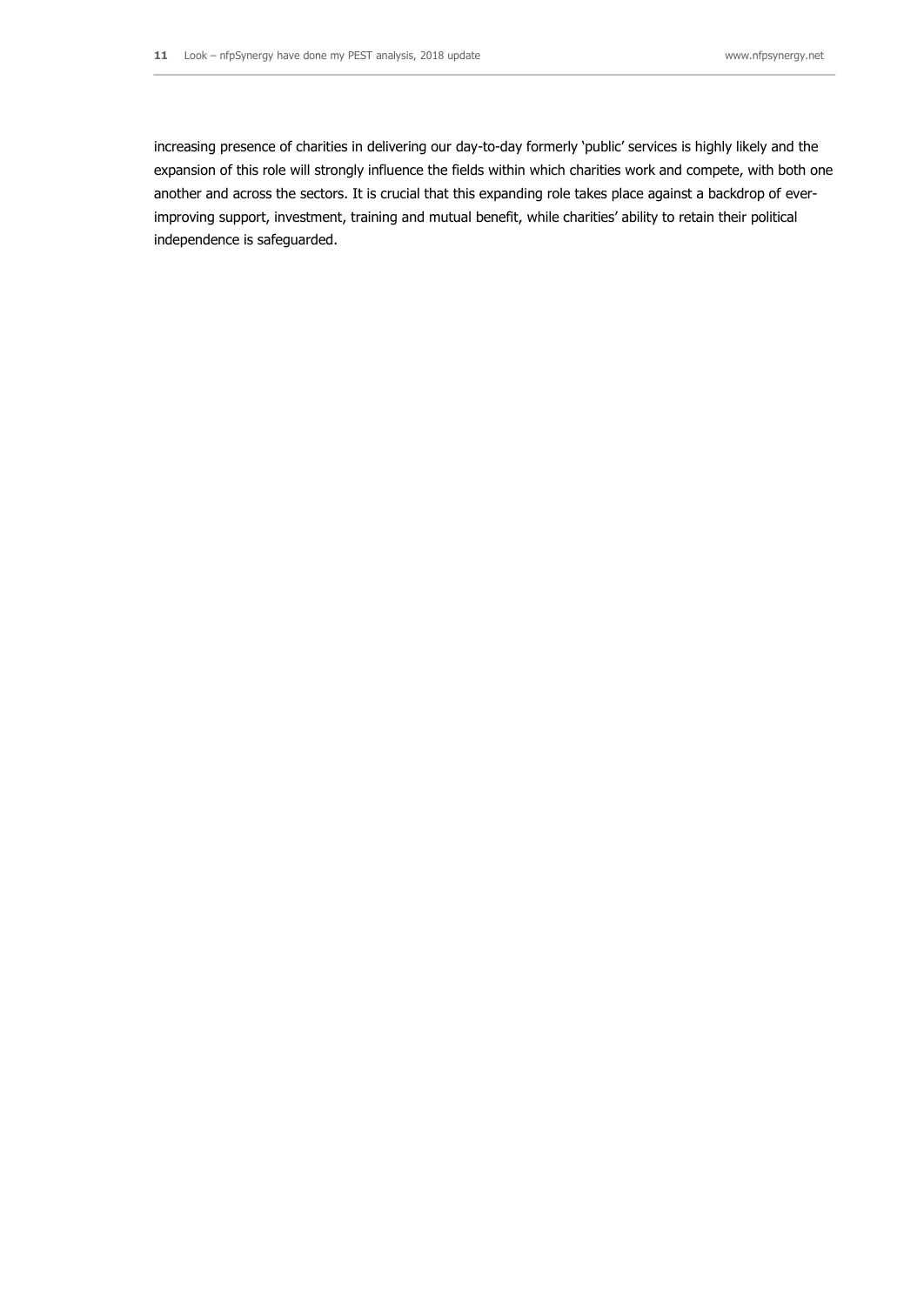## Economic factors

#### **Continuing economic uncertainty and threat of new recession**

The impact of ongoing economic uncertainty remains a crucial factor for charities with complex and changeable effects. Our last report was published as the ongoing impact of the financial crash was being keenly felt and the UK struggled with recession; the Coalition government setting off on a course of public spending austerity as a means to combat the rising deficit. Six years on, the UK has continued to weather peaks and troughs as the economy and consumer confidence have endured tentative recoveries followed by dips. The outlook has been freshly mired in uncertainty since the Brexit referendum and despite early apocalyptic warnings regarding a Leave vote proving unfounded, the picture remains unpredictable while negotiations continue to stumble.

This year has seen UK wage growth slow and start to lag behind inflation, meaning the amount people have to spend is going down in real terms – always a problem for donor-led charity incomes. And while the devaluation of the pound has not been all bad news, it is clear that many indicators will remain in flux until greater certainty regarding Britain's trading future outside the union is reached.<sup>30</sup> Indeed, financial commentators have noted that while economic disaster may have been averted since the referendum, there is still much cause for concern and we still have no idea where the dice will land: 'Living standards are down, the economy is more fragile and there have been few signs of the fabled investment-led balanced growth. No one should take great comfort from the fact we have avoided recession.<sup>31</sup>



#### **Figure 5: Consumer confidence**

-

Seasonally adjusted consumer confidence indicator | Data up to November 2017 Source: European Commission/Foresight Factory, 2017

 $30$  BBC 2017, 'Brexit and the UK economy one year on,' 23 June (Accessed October 2017 http://www.bbc.co.uk/news/business-40370331)

<sup>31</sup> Financial Times 2017 'Chris Giles: Brexit poll anniversary marked by fragile economy, '24 June (Accessed October 2017 https://www.ft.com/content/c4418200-5679-11e7-80b6-9bfa4c1f83d2)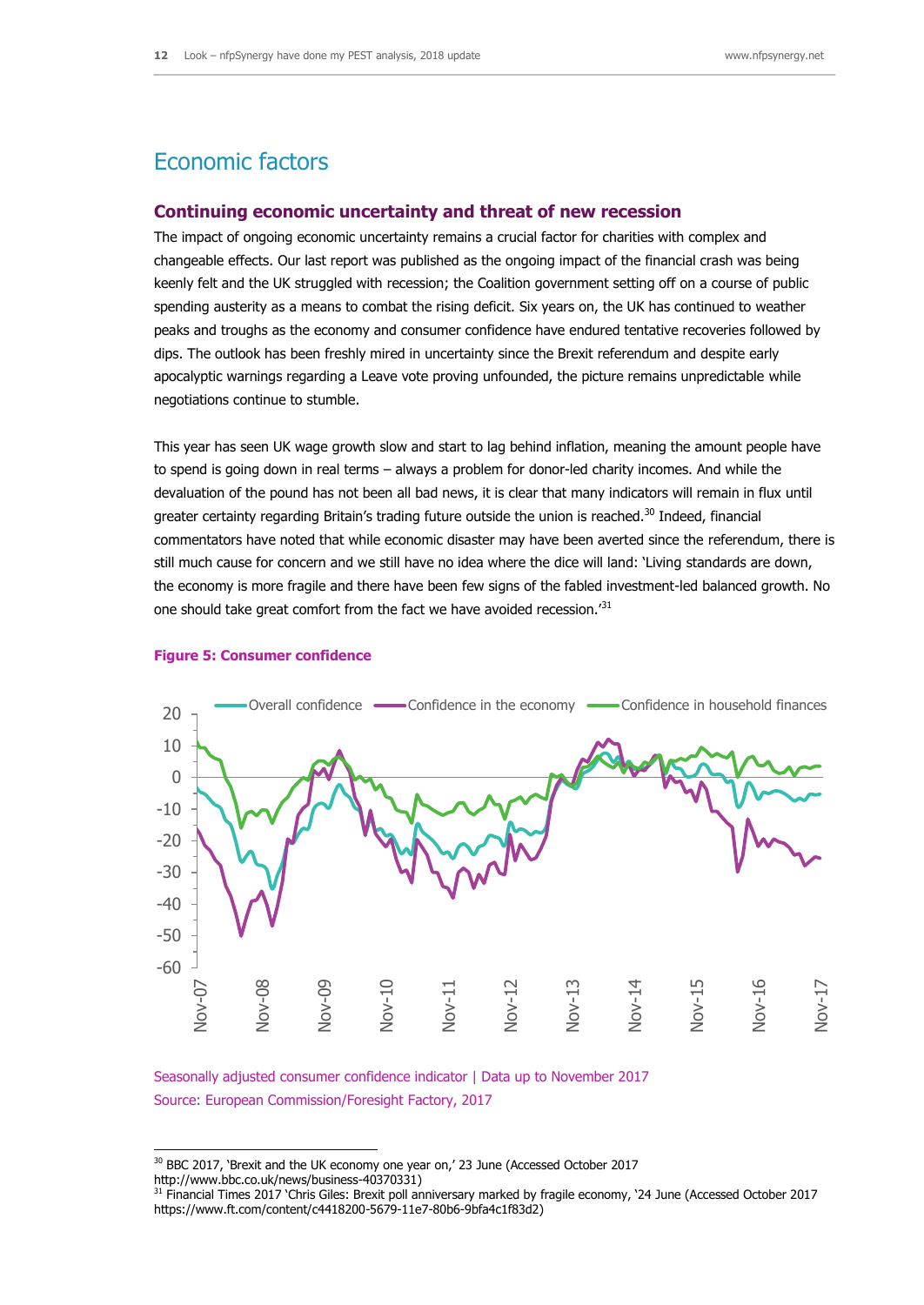#### **Economic uncertainty puts donation levels under threat**

The possible impacts on charities include a range of phenomena connected both to levels of consumer confidence and the way ordinary people are affected, on the one hand, and the political and public-sector responses to fast-changing economic fortunes on the other. Voluntary organisations need to be watching for risks that range from dropping (or more unreliable) donor income as consumer confidence remains volatile, with more emphasis on ad hoc rather than regular giving methods, through to increasing demand on their services as government spending continues to be reined in and – as ever - stiffer competition for scarce public funding and service contracts. While consumer confidence saw much positive progress during 2013 and 2014, Figure 5 shows a much shakier picture over the last two years. While it is heartening that confidence in household finances (as opposed to the economy as a whole) has plateaued the picture will remain highly responsive to wage performance, inflation and an uncertain national outlook.

In this context, there is good reason to suppose that people will rein in their charitable donations or at least exercise ongoing caution when it comes to regular commitments. As Figure 6 from nfpSynergy's Charity Awareness Monitor shows, overall giving levels have shown a downward trend over the last seven years as the economic picture has remained unsteady.



**Figure 6: Donation levels**





#### "Have you donated to charity in the last three months?" **Yes** Source: Charity Awareness Monitor, Nov 13 – Nov 17, nfpSynergy | Base: 1,000 adults 16+, Britain

This summer's data also tentatively indicates a gloomier turn in public expectations for future giving capacity, after the last few years proved the most optimistic since 2010 (see figure 7). Whether this pessimism arises from current wage stagnation, reflects broader political uncertainty following the election and slow progress on Brexit negotiations, or simply represents a blip in donor confidence has yet to be seen. Yet it does point to an ongoing volatility in giving that reflects our economic picture and means charities must remain vigilant year to year and responsive to levels of supporter trust and engagement.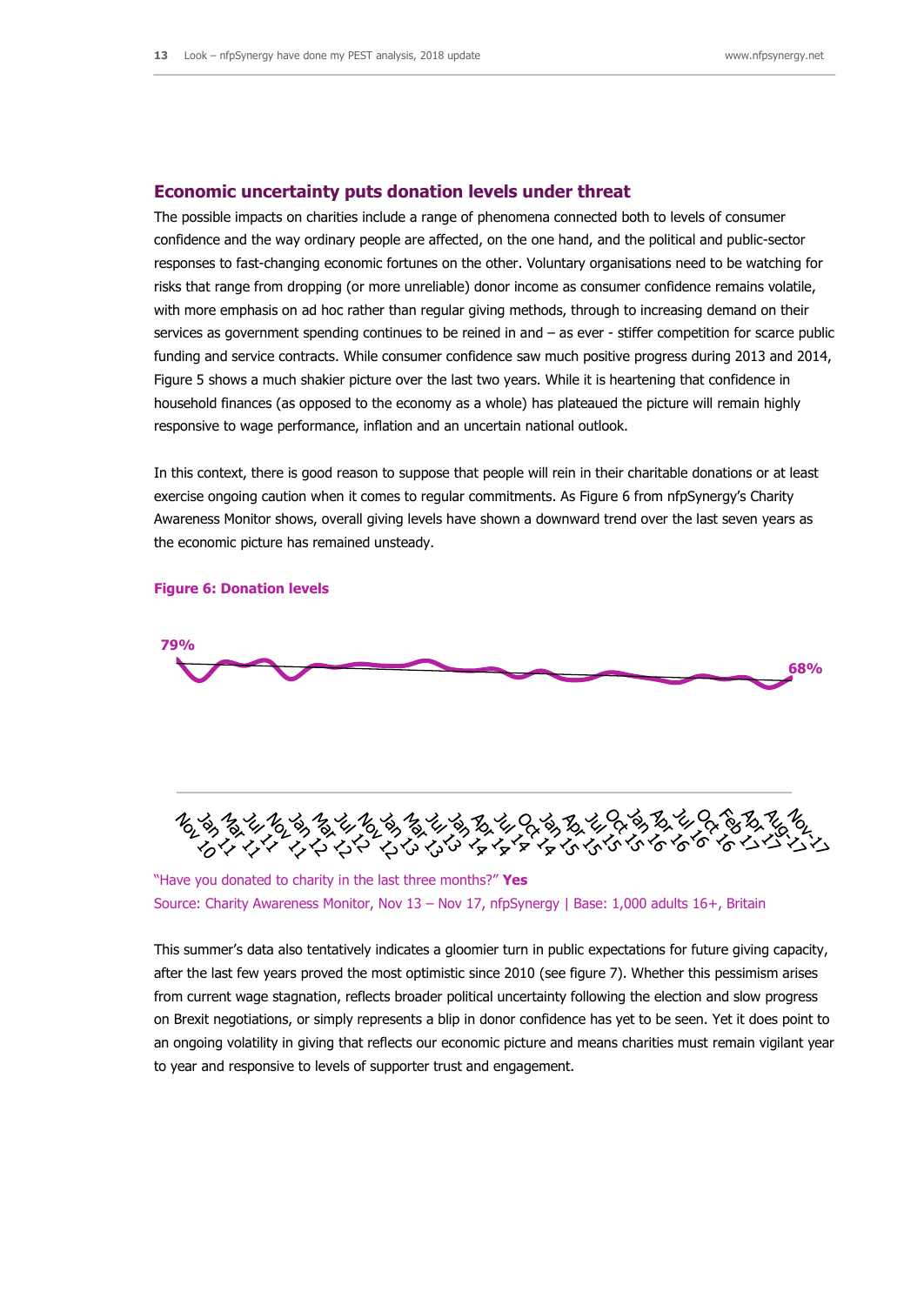

#### **Figure 7: Giving Expectations Index**

-

"Looking forward to the year ahead, do you expect you will increase or cut down on the amount you give to charity?"

Source: Charity Awareness Monitor, Jan 10 – Nov 17, nfpSynergy | Base: 1,000 adults 16+, Britain

Ultimately, as across most sectors, the Brexit factor remains crucial for strategic planning. Having already created substantial market instability both in the immediate aftermath of the vote and at key moments since (such as the hung parliament result this summer), a concrete impact on areas such as charity investment returns and income from legacies is still widely predicted. For example, in late 2016 only 17 per cent of charities expected Brexit to have little or no impact on their investment activities,<sup>32</sup> while research from Legacy Foresight in Spring 2017 revealed that growth in legacy income for charities had already slowed down since the vote, noting the context that many UK economic indicators were similarly slowing as Brexit negotiations finally got under way.<sup>33</sup>

Against this backdrop of austerity policies and pressure on household finances, the ongoing need for core socio-economic services is rising predictably as the country continues to deal with unemployment, poverty and their broader knock-on effects - from homelessness and debt to mental health problems and street crime.<sup>34</sup> For some charities, this may provide an opportunity to improve their reach among vulnerable beneficiary groups, yet for many medium-sized and smaller charities the additional burden will continue to be heavy. Coupled with potential reductions in income, this increased pressure threatens to place a great strain on many charities, particularly the smallest, community-level organisations for whom doing more with less is already a necessity.

<sup>32</sup> Third Sector 2016 'Brexit will affect investment activities, charities believe,'10 November (Accessed October 2017 http://www.thirdsector.co.uk/brexit-will-affect-investment-activities-charities-believe/finance/article/1415209) <sup>33</sup> Third Sector 2017 'Brexit is affecting the value of legacies, says Legacy Foresight,' 16 May (Accessed October 2017 http://www.thirdsector.co.uk/brexit-affecting-value-legacies-says-legacy-foresight/fundraising/article/1433696)

<sup>&</sup>lt;sup>34</sup> For example: BBC 2017, 'Homelessness rise 'likely to have been driven by welfare reforms', 13 September (Accessed November 2017 [http://www.bbc.co.uk/news/uk-41241021\)](http://www.bbc.co.uk/news/uk-41241021); Citizens Advice 2017, 'The FCA must step in to curb the rise of consumer debt, says Citizens Advice,' 30 October (Accessed November 2017 https://www.citizensadvice.org.uk/aboutus/how-citizens-advice-works/media/press-releases/the-fca-must-step-in-to-curb-the-rise-of-consumer-debt-says-citizensadvice/)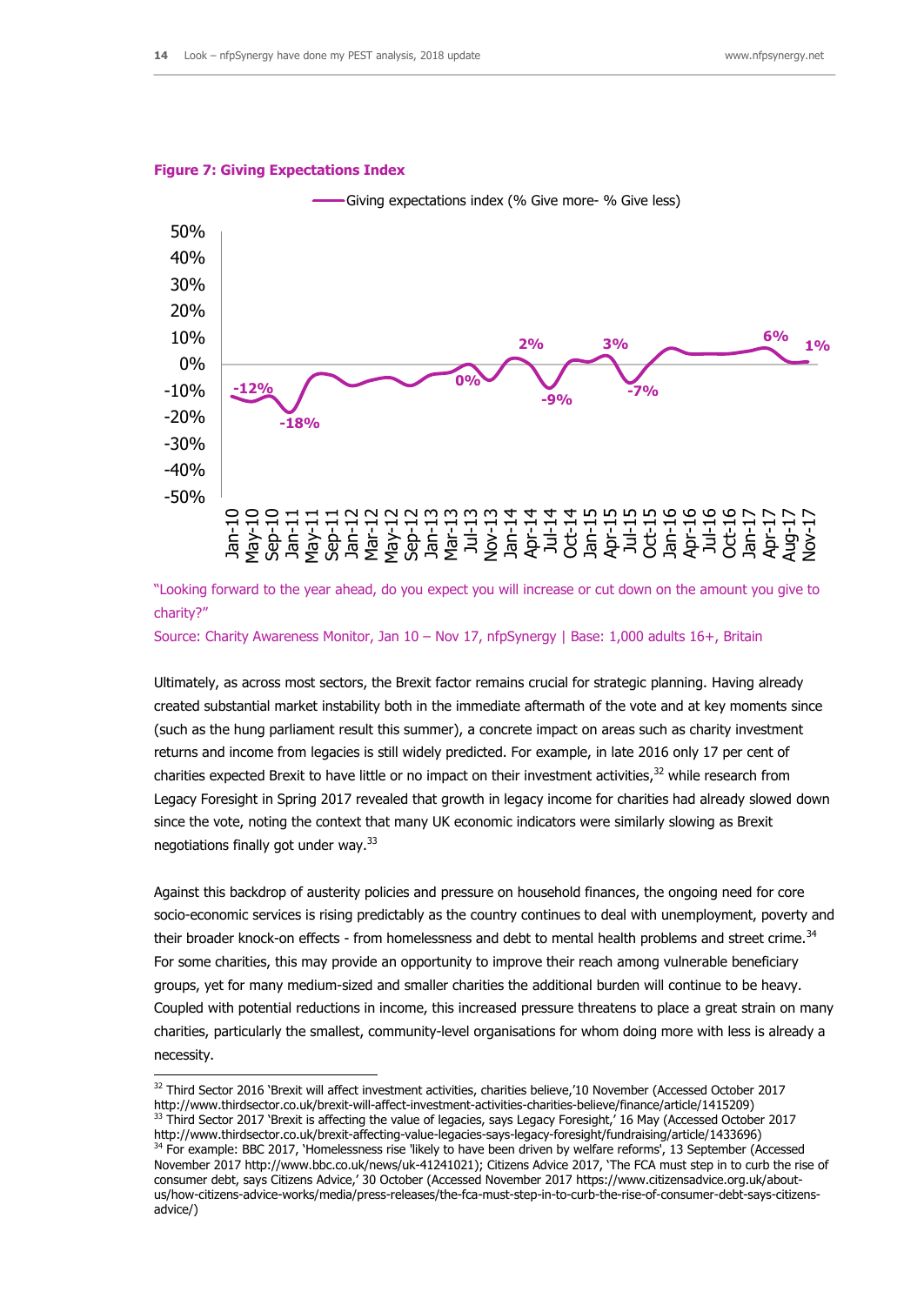#### **Low interest rates now on the rise**

The long-term drop in interest rates has generally been good for home-owners and businesses but often neutral or bad news for charities. Rates have remained extremely low ever since the 2008 crash, as Figure 8 shows, with only a temporary rise in the real interest rate 2015. In September 2017, however, the Bank of England's Monetary Policy Committee voted to leave the base interest rate at 0.25% for the time being but issued the unusual guidance that 'some withdrawal of monetary stimulus is likely to be appropriate over the coming months'.<sup>35</sup> This warning was followed in early November 2017 by the first rise in a decade (from 0.25% to 0.5%) in response to low unemployment levels and stronger global economic performance, alongside rising inflation.<sup>36</sup>

#### **Figure 8: Bank of England base rate and real interest rates**



Bank of England base rate and real interest rate | Data up to November 2017 Source: Bank of England/Foresight Factory, 2017

The significance of these developments for charities lies particularly in the fact that while few charities have extensive borrowings, many do have extensive deposits or investments. As NCVO notes, at the end of 2010/11 the sector had net assets worth £101 billion, including £19 billion of cash.<sup>37</sup> Furthermore, research by CAF Bank back in 2009 showed that 42% of the 280 charities surveyed were already struggling to deliver services because of low interest rates related to these and also found that that almost half of charities were being forced by low rates to dip into their savings or reserves to deliver essential services.<sup>38</sup> Charities such as Action for Children and Family Action even spoke out publicly about the drop in income they experienced due to low interest rates following the financial crash.<sup>39</sup> So from this perspective it is possible that a departure from the low rates which have become the norm in British banking may be good news for many charities currently feeling the squeeze.

<sup>&</sup>lt;sup>35</sup> Foresight Factory 2017 'UK Economic Outlook: September 2017 edition' (Accessed October 2017 https://www.foresightfactory.co/)

 $36$  BBC 2017, 'UK interest rates rise for first time in 10 years,' 2 November (Accessed November 2017 http://www.bbc.co.uk/news/business-41846330)

<sup>&</sup>lt;sup>37</sup> NCVO 2013 UK Civil Society Almanac 2013: What is the impact of inflation on the voluntary sector? (Accessed October 2017 https://data.ncvo.org.uk/a/almanac13/what-is-the-impact-of-inflation-on-the-voluntary-sector/)

<sup>38</sup> Charities Aid Foundation (2009), 'Charities are struggling to deliver services because of low interest rates,' 16 June. (Accessed May 2010: http://www.cafonline.org/default.aspx?page=17679)

<sup>39</sup> Children and Young People Now (2010), 'Low interest rates hurt charity funds,' 7 June (Accessed February 2011: http://www.cypnow.co.uk/new)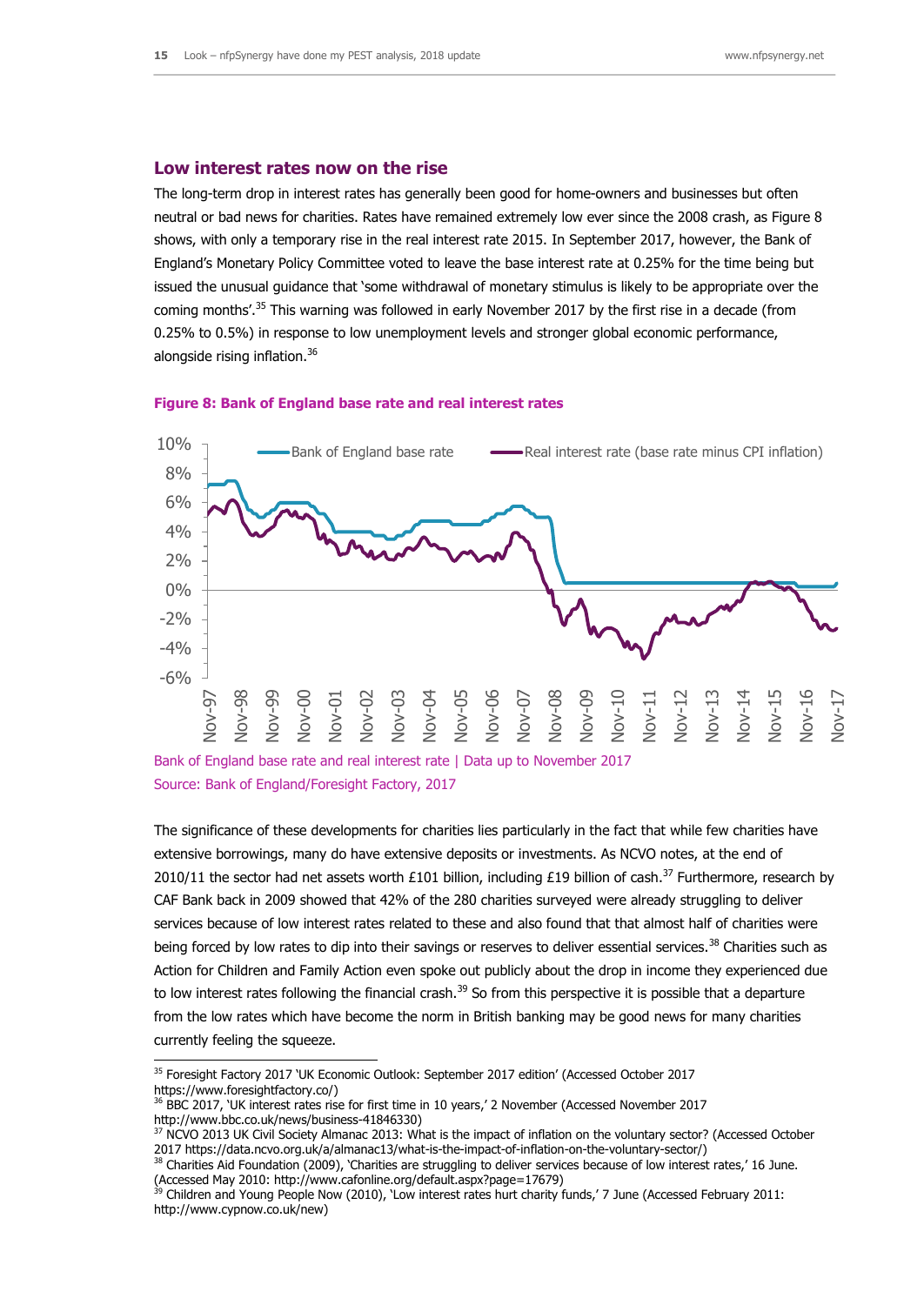Watching interest rates keenly also matters for charities, as with the house market discussed below, because of their significance for older people, the prime third sector constituency. Many remain heavily dependent on savings and lower interest rates have therefore tended to reduce their income and therefore impact charity income through donation habits. On the other hand, higher interest rates can make borrowing more expensive and thereby exacerbate the strain on lower-income groups. Across both these impacts – charity reserves and donor income - it is important to note that charities will all be affected differently and the key takeway is the importance of watching such financial indicators closely for their impact on an organisation's unique funding mix and strategy.

#### **Slowdown in growth for house prices**

Our last report noted a steep price drop seen in the housing market in 2008-2009 immediately following the financial crash, which had shown some recovery a few years later but amidst uncertain forecasts and in anticipation of a downward trend. While this was indeed borne out, house prices picked up again from 2013 in particular before eventually entering a new slowdown just this year, with no growth expected by the end of 2018, as Figure 9 shows.



#### **Figure 9: House price growth trend and forecast**

Monthly house price growth on a year earlier, 12-month % change | Data up to October 2017 Source: Office for National Statistics/Foresight Factory, 2017

Such dips in the housing market can substantially impact charities' income in various ways but most particularly from legacies, since gifts are often tied to property sales after the donor's death, and are therefore part and parcel of the indicators important for their effect on older people who constitute the strongest charitable supporters. So the current slowdown is an obvious cause for concern not only for the overall role such indicators play in broader consumer confidence but for the specific impact on the value of legacies, often relied upon to see charities through tough financial times. Legacy Foresight have already noted an income drop of 1.1% in the last year, even with higher death rates recorded, and blame 'flagging house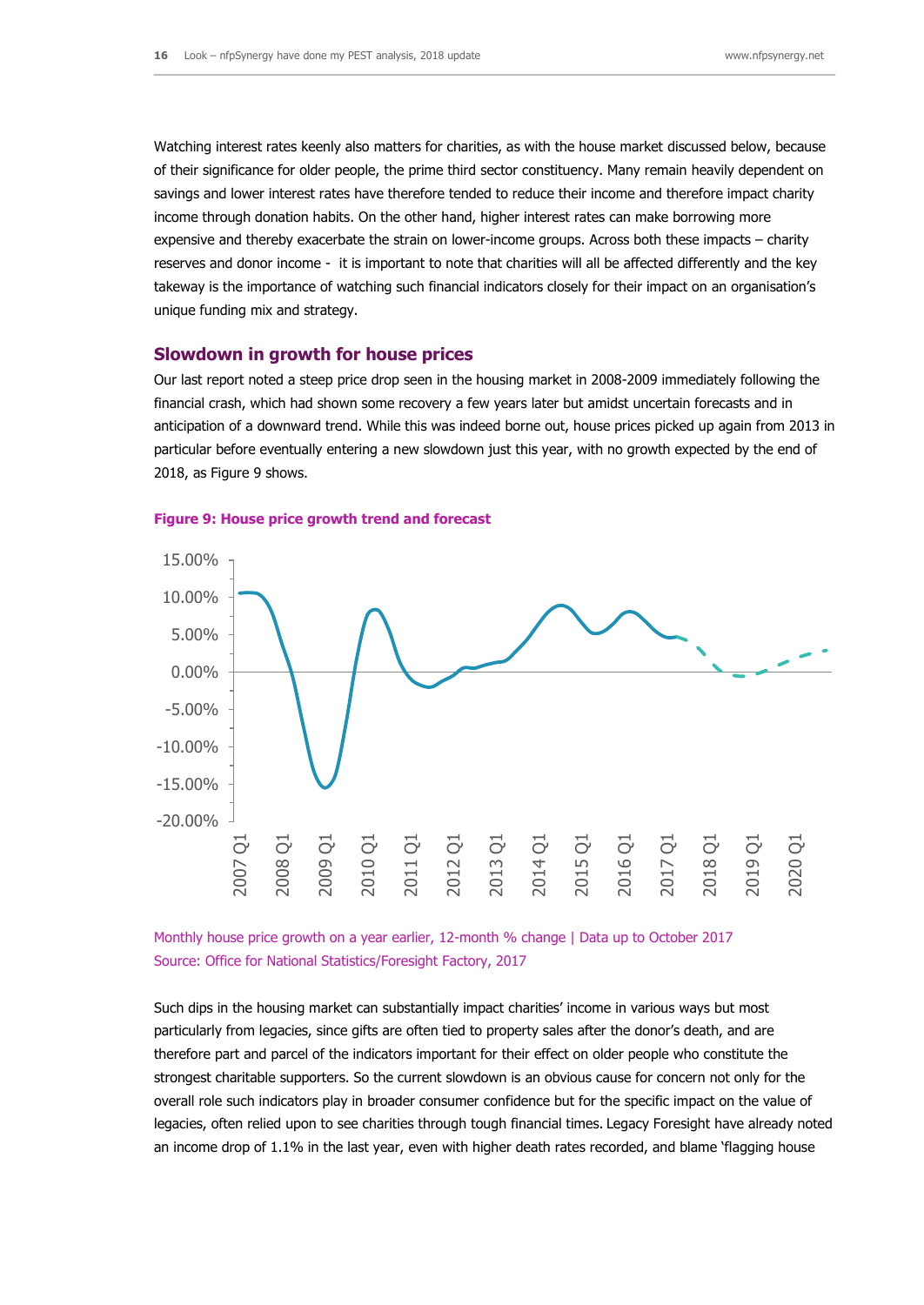prices and jittery stock markets' for affecting average residential values.<sup>40</sup> It has also been clear from nfpSynergy's past research that the pool of legacy donors remains very small in the first place although we have seen in an increase in recent years. According to nfpSynergy data from 2017 31% of the public who have already written a will (34% of the total population) have included charity beneficiaries, up from the lowest point of 15% in 2011. Encouragingly, <sup>41</sup> Many big charities have been known to receive up to a third of their income from bequests, suggesting it remains crucial to 'sell' such gifts to more donors, particularly in light of market volatility when it comes to the eventual value of a legacy.



#### **Figure 10: Inclusion of charity beneficiaries in will**

-

#### Jul-08 Jul-09 Jan-10 Jul-11 Nov-12 Jul-13 Jan-14 Apr-15 Apr-16 May-17

#### "Have you included any charities as beneficiaries in your will?" Source: Charity Awareness Monitor, Jul 08 – May 17, nfpSynergy | Base: 1,000 adults 16+, Britain

Yet with the housing market playing such an important role in the UK, particularly as a key financial asset most people still expect to acquire and to underpin their solvency through life - as well as potentially bankroll their retirement and ability to provide for families after death - the underlying significance is perhaps the uniqueness and arguable dysfunctions of the market. Since 1998 average UK house prices have more than doubled in relation to earnings.<sup>42</sup> It has never been harder to get on the housing ladder for the majority of the population, the rental market remains expensive and often unreliable, and through our reliance on property as an asset we are exposed to much greater financial risk from the wider global economy.<sup>43</sup> John Plender of the Financial Times has even suggested that the distorted market is "at the heart of one of Britain's most acute political economy problems," the under-supply of housing linked to an implicit compact between politicians and housebuilders: "Homeowners are a larger, older group than potential first-time buyers. They are more prone to vote at election's and also have a say in the planning process, which potential owners do not. So, when politicians promise to make homes more affordable they are being utterly disingenuous because the requisite drop in house prices might lead to their being thrown out by the large pool of owners whose houses

 $40$  Civil Society 2017 'Legacy income fell in the last year, despite increasing rate of deaths,' 15 August (Accessed October 2017 https://www.civilsociety.co.uk/news/legacy-income-falls-in-last-quarter-despite-increasing-rate-of-deaths.html) <sup>41</sup> nfpSynergy 2017, Wills and Legacies CAMEO, April

<sup>&</sup>lt;sup>42</sup> Financial Times 2017 'John Plender: The compact at the heart of the dysfunctional housing market,' 14 May (Accessed October 2017 https://www.ft.com/content/eab69988-2f3d-11e7-9555-23ef563ecf9a)

<sup>&</sup>lt;sup>43</sup> The Telegraph 2017 'Why Britain's disastrous housing shortage is the economy's top threat,' 2 March (Accessed October 2017 http://www.telegraph.co.uk/business/2017/03/02/britains-disastrous-housing-shortage-economys-top-threat/)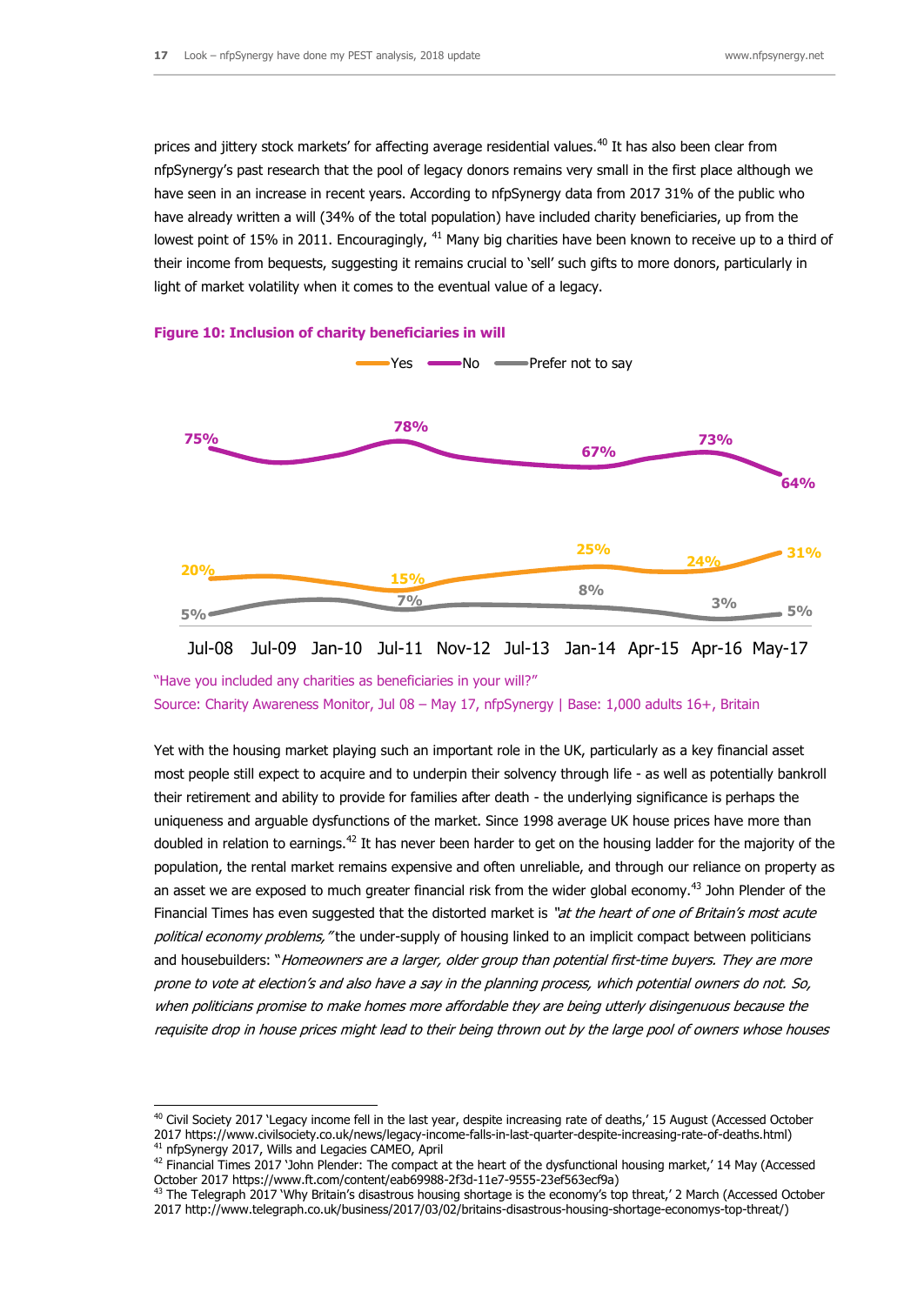would be worth less.<sup>44</sup> Political solutions to housing problems therefore tend to tinker around the margins with help-to-buy schemes, rather than attempt any structural change which could alienate older voters.

#### **Potential younger donors squeezed by unaffordable housing**

And while it is easy for charities to also focus principally on those older, high-value, property-owning donors, voluntary organisations should also be watching the impact that the challenging housing market has on their younger donors and potential supporter groups; spending ever-higher proportions of their income on rent or saving for deposits into the future and therefore less available for additional expenditure such as charity donations. Housing affordability presents an ever-increasing obstacle for UK household finances, as Figure 11 shows and while they can be easier to ignore, younger supporters remain crucial constituencies for charities to attract. Since few areas impact their ability to consider wider financial commitments like housing costs, voluntary organisations ignore this dimension at their peril.





-

Most fundamentally, then, the volatility which continues to characterise the UK housing market serves to underline the importance of a diverse donor mix in order to reduce reliance on single sources of funding which can be easily buffeted by wider financial storms. It also presents a reminder that charities need to look beyond economic impacts on their most immediate supporters to consider the wider picture of consumer confidence that may affect their ability to carve out new audiences and thereby guarantee their future solvency.

Ratio of average house price to income of borrower (see notes) | 2016 Source: Office for National Statistics/Foresight Factory, 2016

<sup>&</sup>lt;sup>44</sup> Financial Times 2017 'John Plender: The compact at the heart of the dysfunctional housing market.'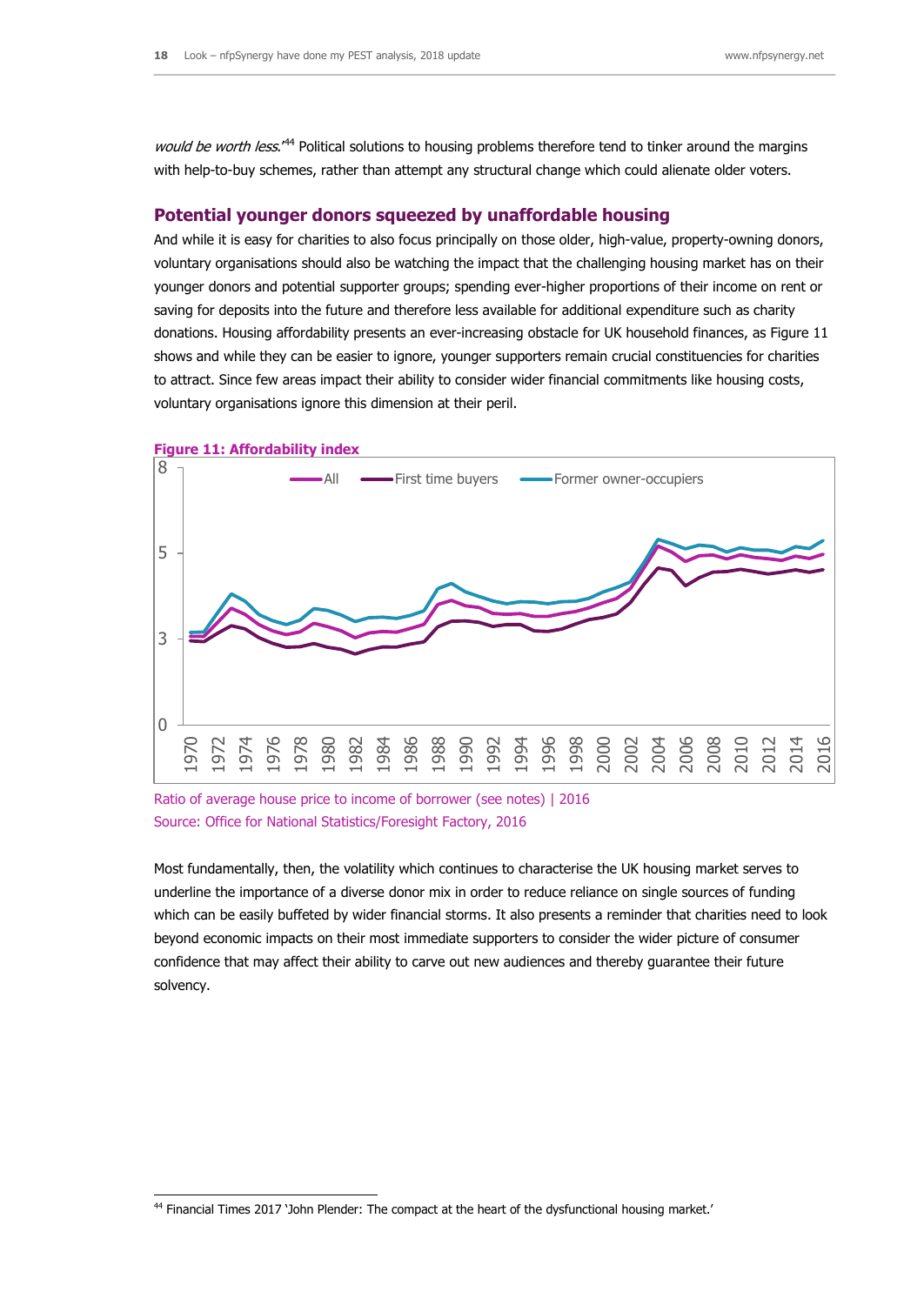## Social factors

#### **An aging population will continue to transform society**

As a country, we are getting older. The importance of this national 'aging', a long-term social trend, for our economic and social life is hard to overstate. The average life expectancy in the UK is now 79 years for men and 83 years for women (based on 2013-15 mortality rates)<sup>45</sup> and at the last census there were 9.2 million (16%) aged 65 plus, an increase of almost one million over the preceding decade.<sup>46</sup> There is also an ongoing increase in the number aged 90 plus - the 'oldest old'. In 2015, there were estimated to be over half a million people (556,270) aged 90 and over living in the UK, up from 194,670 people in 1985, and while this group numbers barely a percent (0.9%) its size relative to the rest of the population has increased over time.<sup>47</sup> Looking forward, the trends towards an ageing population, which were salient during our last report, show no signs of abating and the significance of this for charities remains high as Figure 12 shows.<sup>48</sup>



#### **Figure 12: Population of the United Kingdom**

Total population (millions) | United Nations projections | 2015 Source: United Nations, Department of Economic and Social Affairs, Population Division's World Population Prospects: The 2015 Revision/nVision, 2015

While we are predicted to continue living much longer, the state pension age is meanwhile set to continue rising (currently forecast for 68 by the 2040's)<sup>49</sup> and the statutory retirement age is already now defunct.<sup>50</sup>

-

<sup>47</sup> ONS 2016, Estimates of the very old (including centenarians), UK: 2002 to 2015 (Accessed October 2017

<sup>45</sup> ONS 2016, National life tables, UK: 2013–2015 (Accessed October 2017

https://www.ons.gov.uk/peoplepopulationandcommunity/birthsdeathsandmarriages/lifeexpectancies/bulletins/nationallifetab lesunitedkingdom/20132015)

<sup>46</sup> ONS 2013, What does the 2011 Census tell us about older people? (Accessed October 2017 https://www.ons.gov.uk/peoplepopulationandcommunity/birthsdeathsandmarriages/ageing/articles/whatdoesthe2011censu stellusaboutolderpeople/2013-09-06)

https://www.ons.gov.uk/peoplepopulationandcommunity/birthsdeathsandmarriages/ageing/bulletins/estimatesoftheveryoldi ncludingcentenarians/2002to2015)

<sup>&</sup>lt;sup>18</sup> Foresight Factory 2016, Population Trends: October 2016 projections (Accessed October 2017 [https://www.foresightfactory.co/\)](https://www.foresightfactory.co/)

<sup>&</sup>lt;sup>49</sup> Department for Work and Pensions 2017, 'News: Proposed new timetable for State Pension age increases,' 19 July

<sup>(</sup>Accessed October 2017 https://www.gov.uk/government/news/proposed-new-timetable-for-state-pension-age-increases) <sup>50</sup> Gov.uk 2017, Check your State Pension age (Accessed October 2017 https://www.gov.uk/state-pension-age)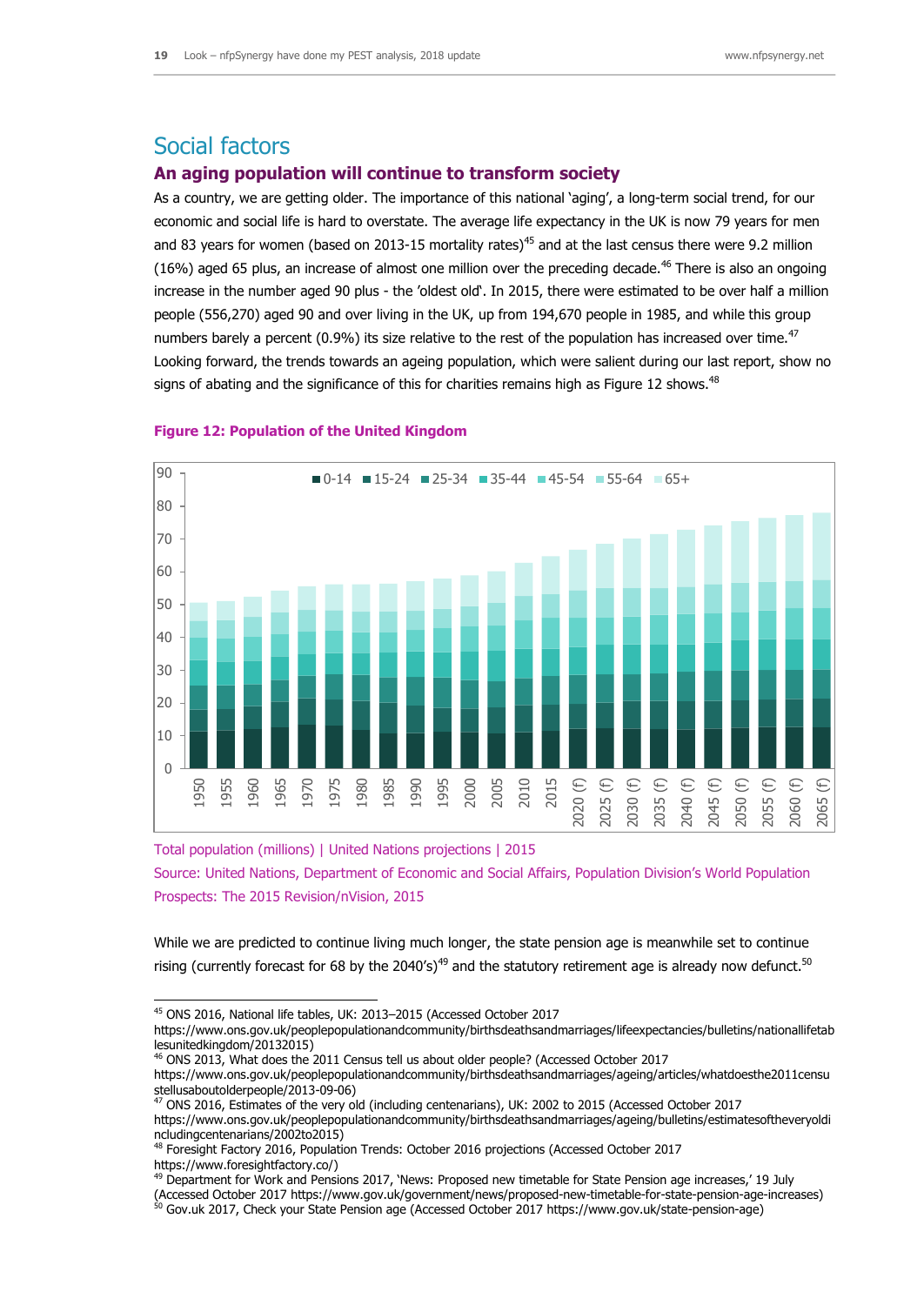And it is not just that we spend so much more time working than previous generations did; when we do retire, we now spend that time much more actively and diversely than in the past. Many of us also do so with significant disposable income – at least for the baby boom generation currently enjoying their retirement years. At a macrolevel, the global spending power of those aged 60 and above is forecast to reach \$15tn by 2020.<sup>51</sup> In this context, many now talk of not just an 'ageing' but 'ageless' society, where traditional understanding of age boundaries and our expectations of demographic groups need to give way to much more fluid perceptions. When retirement is no longer to be assumed in the over-60s and active healthy lifestyles often continue well past 70, 'Speaking to the ageless consumer requires marketers to leave stereotypes at the door and speak to their older consumers in a much more inclusive way. <sup>52</sup> While such an analysis undoubtedly varies across social grades and cultures, it shows that tired old assumptions about older consumers must increasingly be left at the door.

So what is the significance for the third sector? As the over 45s have long been the most active donors and volunteers, the increasing proportions of (often active, civically engaged) older people over coming decades may well have positive ramifications for charities. Recent nfpSynergy data suggests that among the over 65s, 69% have recently donated to charity - the highest proportion among any age group, as found consistently over time. A quarter (26%) have meanwhile volunteered for an organisation – higher than any age group but the 18-24s.<sup>53</sup> As we can see in figure 13, volunteering levels fluctuate and the younger age groups have seen in a significant rise in recent years. Volunteering among the oldest age groups, whilst volatile, has not seen any major declines and they therefore remain a vital resource for charities. A 2015 report, 'Decision Time', by the Commission on the Voluntary Sector and Ageing found that if tomorrow's 65 plus population keeps donating time and money at the same rate as today's, the resulting income could be worth an astonishing £6.5bn to the sector over the next 20 years. $54$ 



#### **Figure 13: Volunteering levels by age**

"Have you given time as a volunteer in the last three months, to a charity or other organisation, or in your local community?" **Yes** 

Source: Charity Awareness Monitor, 2012 - 2017, nfpSynergy | Base: 1,000 adults 16+, Britain

<sup>51</sup> Foresight Factory 2017, 'How we live: Contextual driver' (Accessed October 2017 https://www.foresightfactory.co/) 52 Foresight Factory 2016, 'Ageless Society: Foresight Factory Trend Briefing,' July (Accessed October 2017 https://www.foresightfactory.co/)

<sup>53</sup> nfpSynergy 2017, Charity Awareness Monitor data, August.

<sup>&</sup>lt;sup>54</sup> NPC Commission on the Voluntary Sector and Ageing 2015, 'Decision Time: Will the voluntary sector embrace the age of opportunity?' Final Report, 19 March (Accessed October 2017 https://cvsanpc.files.wordpress.com/2015/03/decisiontime\_final-report-of-cvsa\_mar15.pdf)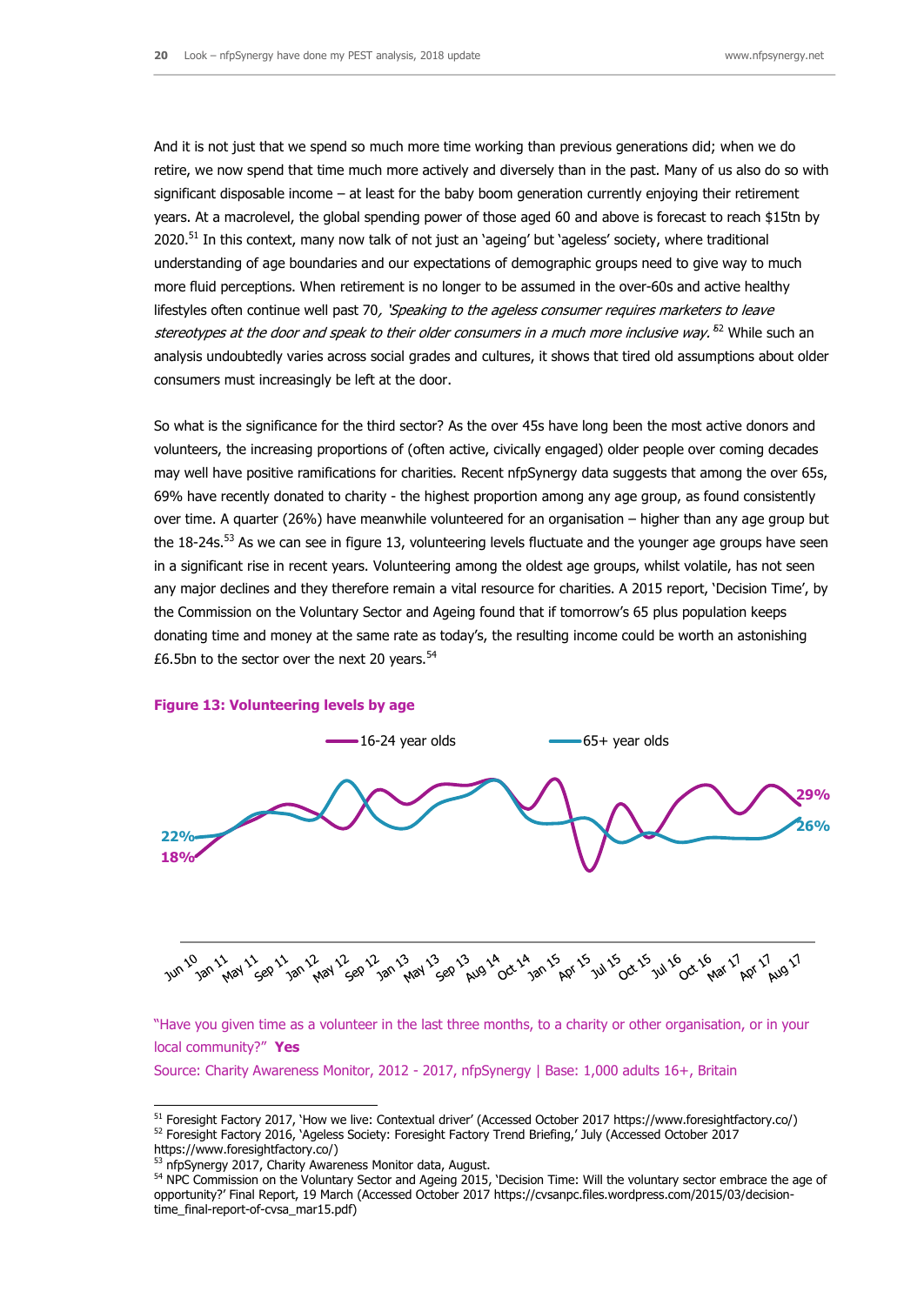This suggests a huge opportunity to be grasped that exceeds the traditional third sector focus on older supporters and will require charities to act much more innovatively to utilise this potential resource. As a side note, however, it may be important to note that 2017 CAM trust data reveals that the only age group to have seen a decline in trust for charities by Spring 2017 were those aged 65+ (60%), while the youngest show the highest levels of trust. If this tendency emerges as an ongoing trend, it may be good news for strengthening relationships with younger generations but more worrying regarding the retention of trust and engagement amongst ever more active, educated and high-value donors in later life.

#### **Demand for services will grow as the population ages**

The flip-side of this important demographic shift is meanwhile the certainty that the demand (and cost) for services caring for the elderly will rise. Western Europe has the highest old-age dependency ratio (the proportion of over-65s to the working-age population) in the world. The incidence of degenerative conditions such as Alzheimer's and dementia are meanwhile set to continue rising along with our life expectancy, while UK care and support systems remains inadequate, according to charities and advocates for older people. It may be important not to overstate this aspect, however, since the Decision Time report also found the voluntary sector as a whole to be suffering a 'collective failure of imagination' regarding the importance of the ageing population, viewing the issue largely as a question of 'what to do' with an older, dependent population or else dismissing the trend as not relevant to them if they don't work directly with this group.<sup>55</sup>. Far from it, suggest the Commission's findings, the untapped potential of this huge group should be seen as an opportunity to invigorate the third sector and organisations failing to grasp this stand to lose out.

Either way, some third sector organisations will have an increasingly important role to play in how health and care services adapt to our changing demographics, particularly without mainstream structural changes and innovation in the way we plan, fund and manage our elder care. And almost all donor or volunteer-dependent charities will need to think carefully about how to evolve their understanding and engagement with an evermore diverse range of older supporters: both those spending their retirement travelling the world or running marathons, and those living well into their ninth or tenth decades with increasing health and care challenges.

#### **Families in the UK are evolving**

-

Family structure in the UK has changed dramatically in the last half century, arguably beyond traditional recognition once broader gender and marital norms are included. Gendered pay inequalities and the glass ceiling certainly persist - and despite employment protections female workers remain particularly vulnerable on a range of issues from insecure contracts and zero or part-time hours, to fit-for-purpose parental leave and flexible working rights. Yet more women than ever are financially independent with significant disposable income in a way that would have been hard to imagine even 30 years ago. By 2008, 74.2% of UK women were economically active, compared with just 59.3% in 1971.<sup>56</sup> More of our families than ever before are cohabiting or raising children alone, while fewer are living as married couples and the mean age for both marriage and children continues to rise.<sup>57</sup> Yet following the last decade of economic upheaval it is also important to note that this wider cultural rise in young adults living alone for longer and similar changes to the family unit are also now being impacted by the financial obstacles to solo living, shown in Figure 14 below. While our cultural tendency is therefore towards greater independence and atomisation, housing and income realities are nonetheless driving a retreat into the family home, if on different terms than before.

<sup>56</sup> The Fawcett Society (2009), 'Are women bearing the burden of the recession?' March (Accessed May 2010: http://www.fawcettsociety.org.uk/documents/Arewomenbearingtheburdenoftherecession.pdf)

<sup>55</sup> The Guardian 2015, 'Charities must adapt to ageing population – or miss out,' 19 March (Accessed October 2017 https://www.theguardian.com/voluntary-sector-network/2015/mar/19/charities-failure-older-workers)

<sup>57</sup> Foresight Factory 2017 'The Future Demographic Landscape' (Accessed October 2017: https://www.foresightfactory.co/)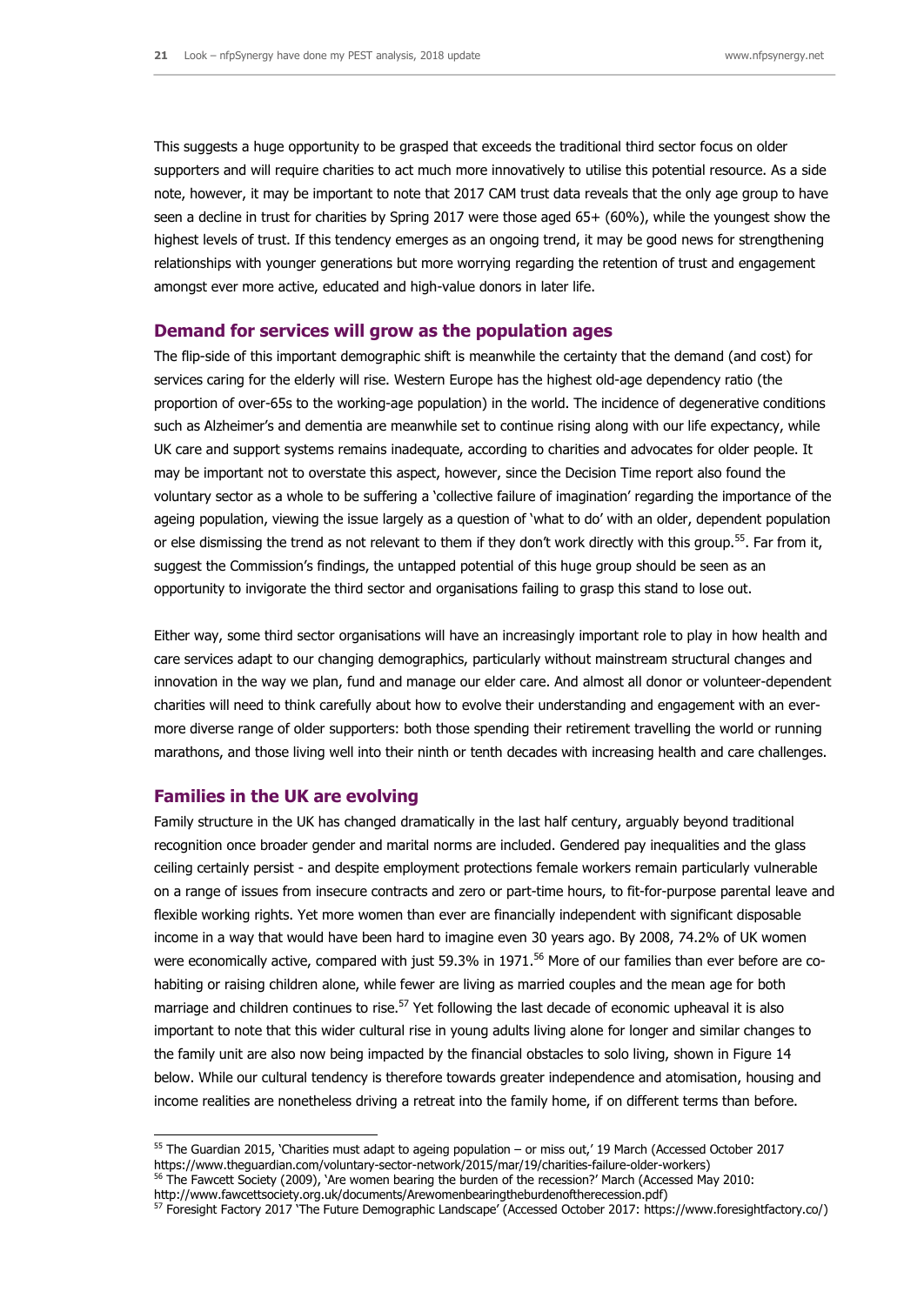

**Figure 14: Young adults living with their parents**

Number of men and women aged 20-34 living with parents, in millions | 2015 Source: Young adults living with parents, ONS/nVision | Base: UK, 2015

Charities have already come far in recognising these structural social shifts in their fundraising and communications work. For example, donor trends have long shown women to give more regularly, on average, than men and charities often tailor their marketing accordingly to target the key female donor. However, as our family and societal structures continue to evolve and a greater number of us than ever make financial decisions as individuals rather than as a collective family unit – whether we continue to live longer at home through necessity or not - it is important that charities continue to watch demographic shifts closely. In a competitive charity market-place with great income uncertainty, it is crucial for organisations to continue getting to know their donors and campaigning audiences as specifically as possible rather than falling back on traditional assumptions about life stage, age brackets or gender norms.

For example, research from nfpSynergy's Charity Awareness Monitor shows that while women continue to be more engaged than men with charity campaigning, men tend to express more interest in politics in general and may therefore represent an under-tapped vein of campaigning support. Meanwhile young women are particularly likely to take part in event fundraising if friends, relatives or colleagues are included.<sup>58</sup> And as noted above, even where families appear to be living together in traditional units, the old 'head of the household' model of understanding social grades may have little relevance where professional adults can be living at home of necessity into their late 20s or early 30s, or indeed where flatshares and other multipleoccupancy arrangements often persist long past the student and early-career stage.

Understanding and sensitively investigating these kinds of nuance are likely to have significant bearings on donor income, volunteering and campaigning support and will be further illuminated by charity's drilling down into their own databases and considering more in-depth segmentation of supporter lifestyles, preferences and engagement. This kind of detailed understanding can then be set against intelligence on more macro-level trends to enable charities to respond to the needs of their audience; for example, the tendency for women to

<sup>58</sup> nfpSynergy 2016 Event Fundraising CAMEO (Charity Awareness Monitor Executive Overview)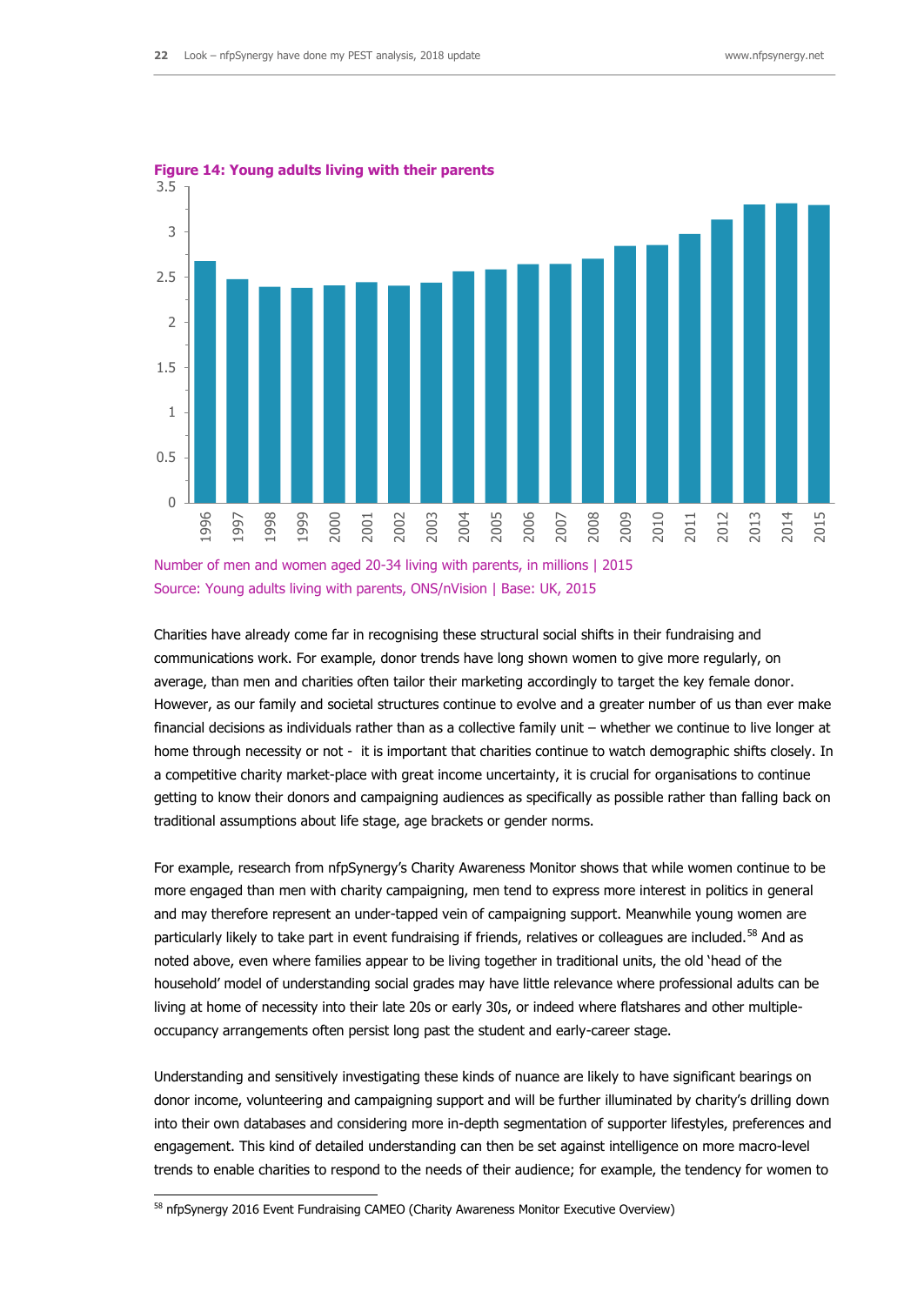be disproportionately affected by the economic downturns due to their more varied work patterns, childcare responsibilities and wage disparities. As charities compete for scarce resources, fundraising efforts and resources must be ever-more targeted towards audiences among whom they are likeliest to be effective, while non-monetary engagement methods can be pursued amongst those with less giving capacity.

#### **The UK continues to become more culturally diverse**

From both immigration and internal evolution, British society has continued to change and diversify over the last decade, with a broader mix of languages and cultures present than ever and a more pluralistic understanding of our national life. The 2011 census found that 13% of the population were born overseas, with high net immigration continuing even as successive governments have pledged to reduce it; indeed many commentators have pointed to the impossibility (and undesirability) of this endeavour within an open capitalist economy. In terms of overall ethnicity 86% of the total population identified in the census as White – down from 91% in 2001 and 94% back in 1991– while 7.5% identified as Asian/ Asian British (up from 4%) and 3.3% as Black/ Black British. Indian was the second most common ethnic identity, consistent with the prevalence of South Asian countries among the most common foreign-born countries of origin.<sup>59</sup> In terms of religion, meanwhile, 59% identified as Christian (down from 72%), 5% as Muslim (up from 3%) and the proportion reporting no religious identification grew to 25% (up from 15%).<sup>60</sup> Linguistically, 93% of respondents reported English as their main language but 8% also reported another main language, a figure which rises to 22% in London<sup>61</sup> There continues to be much geographic variation in this diversity picture, as to be expected, with London and the West Midlands the most heterogenous areas and also the regions which typically see the greatest changes in the UK's demographics.

#### **Migration remain a central and divisive issue**

Forecasts of net migration based on 2014 data currently envisage the figures reaching a plateau by the 2020's following a period of gradual decline as international migration slows (Figure 15). However here in particular the impact of the eventual Brexit settlement will be pivotal, both for the future of EU migration flows (both inward and outward) and realignment of the UK's overall immigration system. This is still very much a work in progress, as the Government struggles to reconcile the economic interest in maintaining much freedom of movement and its obligations to current EU residents and British ex-pats abroad, against the long-held policy goal of bringing down net migration and common assumption that the referendum signalled a clear demand for more border controls. The most recently leaked papers suggest a tougher approach for all but the most highly skilled,<sup>62</sup> however migration has always been one of the most politicised policy areas and until negotiations advance further it is very difficult to say what the eventual outcome will be.

<sup>&</sup>lt;sup>59</sup> ONS (2012), Ethnicity and National Identity in England and Wales: 2011 Census (Accessed October 2017

[https://www.ons.gov.uk/peoplepopulationandcommunity/culturalidentity/ethnicity/articles/ethnicityandnationalidentityinengl](https://www.ons.gov.uk/peoplepopulationandcommunity/culturalidentity/ethnicity/articles/ethnicityandnationalidentityinenglandandwales/2012-12-11) [andandwales/2012-12-11\)](https://www.ons.gov.uk/peoplepopulationandcommunity/culturalidentity/ethnicity/articles/ethnicityandnationalidentityinenglandandwales/2012-12-11) N.B. England and Wales figures only, Scotland and NI census reported separately.

 $^{60}$  ONS 2013, Full story: What does the Census tell us about religion in 2011? (Accessed October 2017

https://www.ons.gov.uk/peoplepopulationandcommunity/culturalidentity/religion/articles/fullstorywhatdoesthecensustellusa boutreligionin2011/2013-05-16)

<sup>61</sup> ONS 2013, Language in England and Wales: 2011 Census (Accessed October 2017

https://www.ons.gov.uk/peoplepopulationandcommunity/culturalidentity/language/articles/languageinenglandandwales/201 3-03-04)

<sup>&</sup>lt;sup>62</sup> Financial Times 2017, 'UK proposal threatens tough post-Brexit rules for EU migrants,' 6 September (Accessed October 2017 https://www.ft.com/content/d88c72d8-9265-11e7-bdfa-eda243196c2c)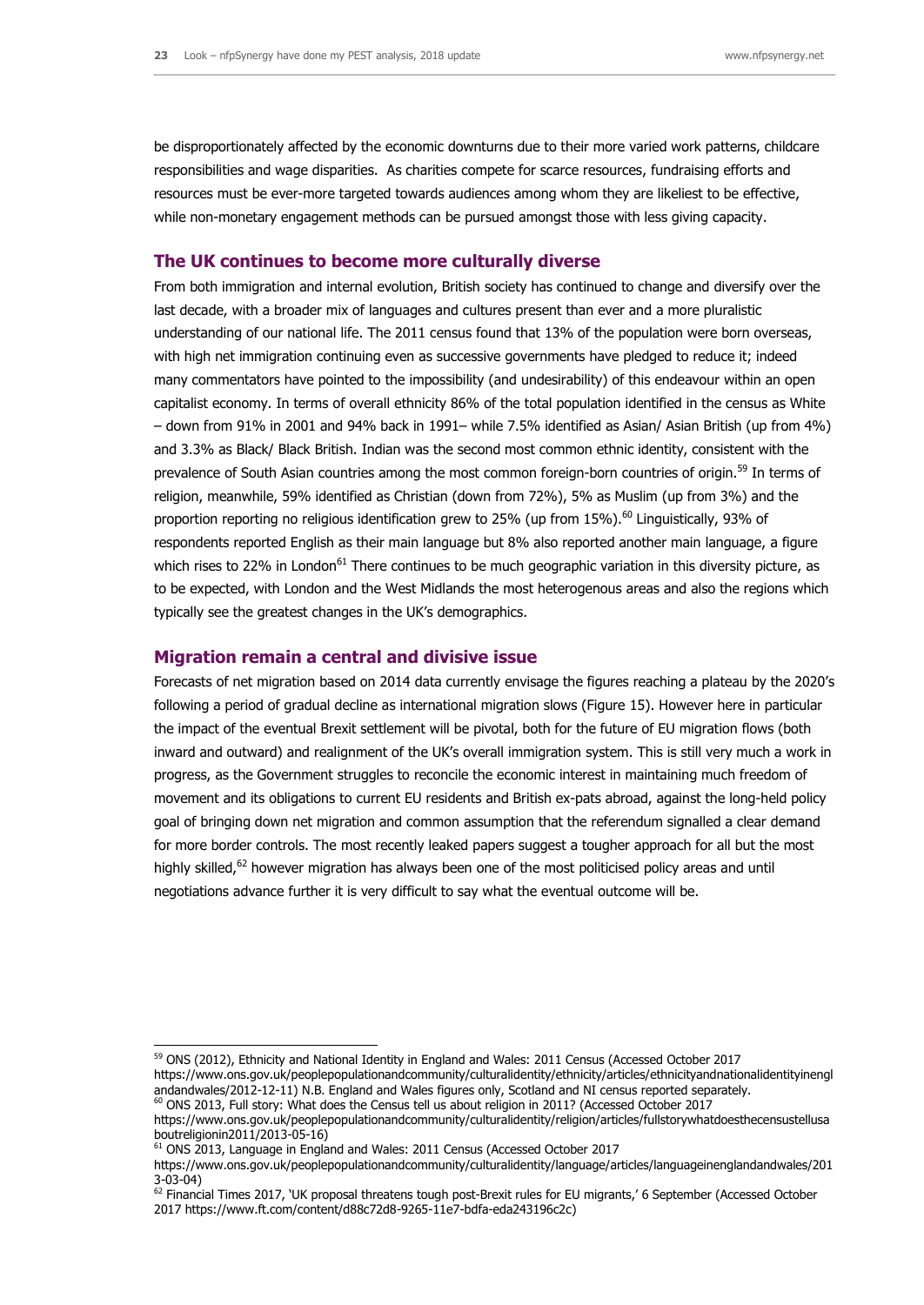

#### **Figure 15: Migration figures in thousands, 2007-2017**

#### Source: Office of National Statistics

Yet whatever way migration policy changes in the coming years – highly subject as such policies are to change by subsequent governments – population diversity is here to stay. Cultural change is often reduced to a public conversation around immigration but of course this only represents a small facet, with the daily evolution of existing British communities and norms around faith, language and integration playing a much larger role. The implications of diversification for charities are unpredictable and vary depending on their proximity to cultural and migration issues. On the one hand, community and voluntary sector organisations have long been instrumental in supporting new immigrants as they settle in, providing legal, welfare and housing advice and providing translation services and training opportunities. This need may diminish with tougher immigration policy; yet migration (authorised or not) will inevitably continue regardless and a harsher climate often necessitates much greater charitable involvement in order to fill the gaps the state leaves empty.

On the other hand – and of wider significance – all charities will need to continue adapting their communications, branding and fundraising strategies, so that they remain relevant and accessible for new demographic audiences wherever they develop. Language and translation services relevant to areas of work; branding and content that speak to and reflect wider audiences; donor and voluntary opportunities that fit with different cultural backgrounds, giving norms and leisure interests: all need to evolve in keeping with a changing national population, particularly for charities with a strong presence in London and other large urban centres. Cultural awareness can no longer be a tick-box exercise, even for organisations that believe their existing audiences to remain fairly homogenous, and it must also be remembered that no cultures are themselves uniform or static: Muslims do not all seek to give in the same ways, and second-generation eastern European immigrants will define their own cultural and linguistic identities just as those of previous generations did. Old or young, working or not, the pool of potential supporters is constantly changing and charities need to keep abreast of the needs and interests of new audiences to retain their relevance.

The broader landscape of the UK charity market may therefore shift as a changing population – across age, gender, religion, race and culture - chooses to donate to different causes and in different ways over the coming years. For example, many migrants and residents send a significant proportion of their disposable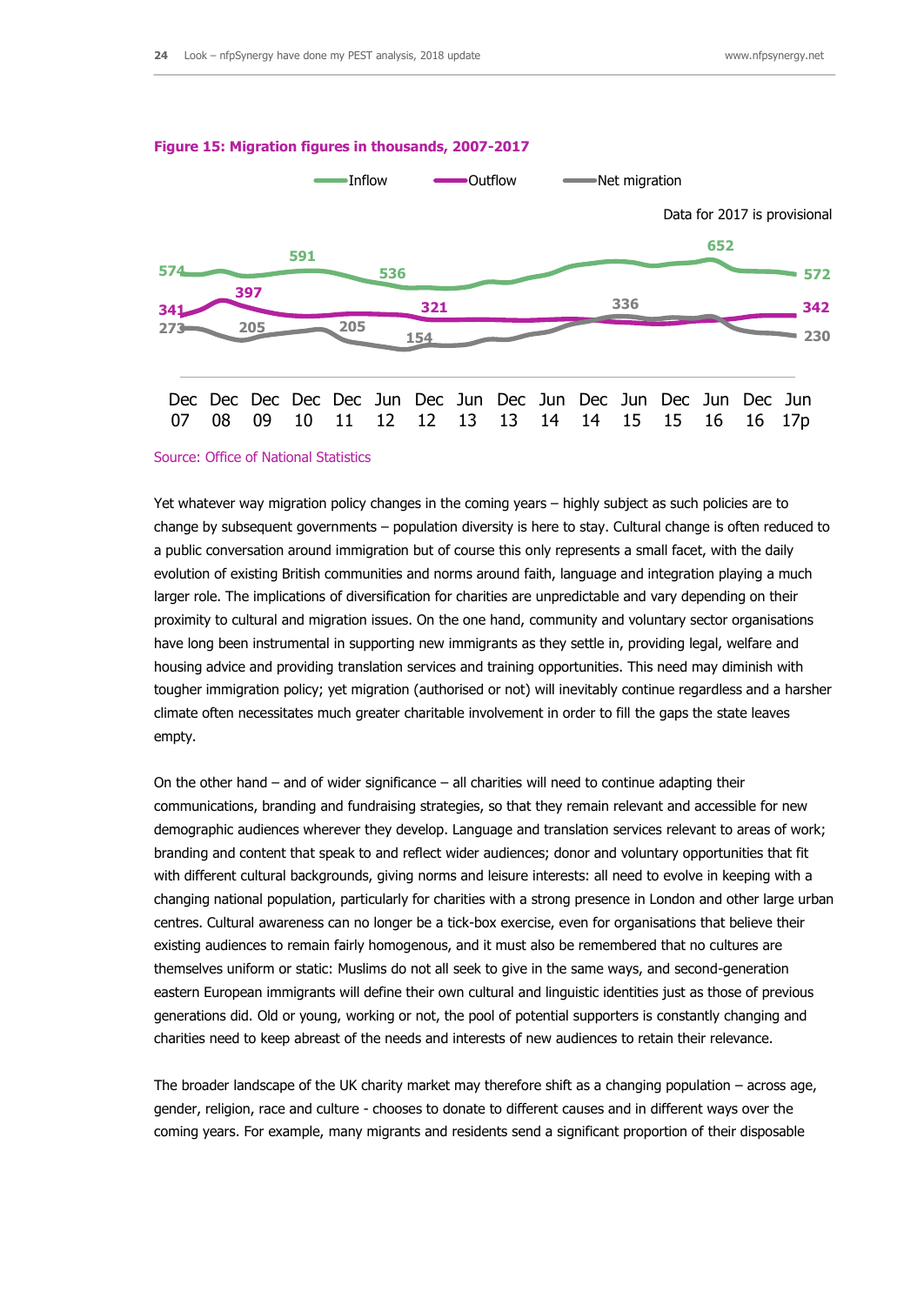income back home: global remittances totalled around £424bn in 2015, three times that sent in aid.<sup>63</sup> Meanwhile ONS figures show that the gradually declining Christian-identifying population has a much older profile than the national average, while the non-religious tend to profile as much younger and the Muslim population younger still.<sup>64</sup> How are charities innovating their approach to capture the attention of these audiences of tomorrow and to recognise their broader financial commitments and interests? In whatever ways the population grows and contracts with policy changes, demographic shifts will gradually affect patterns of donor income, service use and campaign support. In none of the social trend areas outlined here can voluntary organisations afford to think small in terms of their traditional supporter base or beneficiary groups.

<sup>-</sup> $^{63}$  The Guardian 2016, 'Dipti Pardeshi: Remittances are a mainstay for millions of the world's poor – let's improve them,' 16 June (Accessed October 2017 https://www.theguardian.com/global-development/2016/jun/16/remittances-mainstaymillions-worlds-poor-improve-them-dipti-pardeshi)

<sup>64</sup> ONS 2013, What does the Census tell us about Religion in 2011?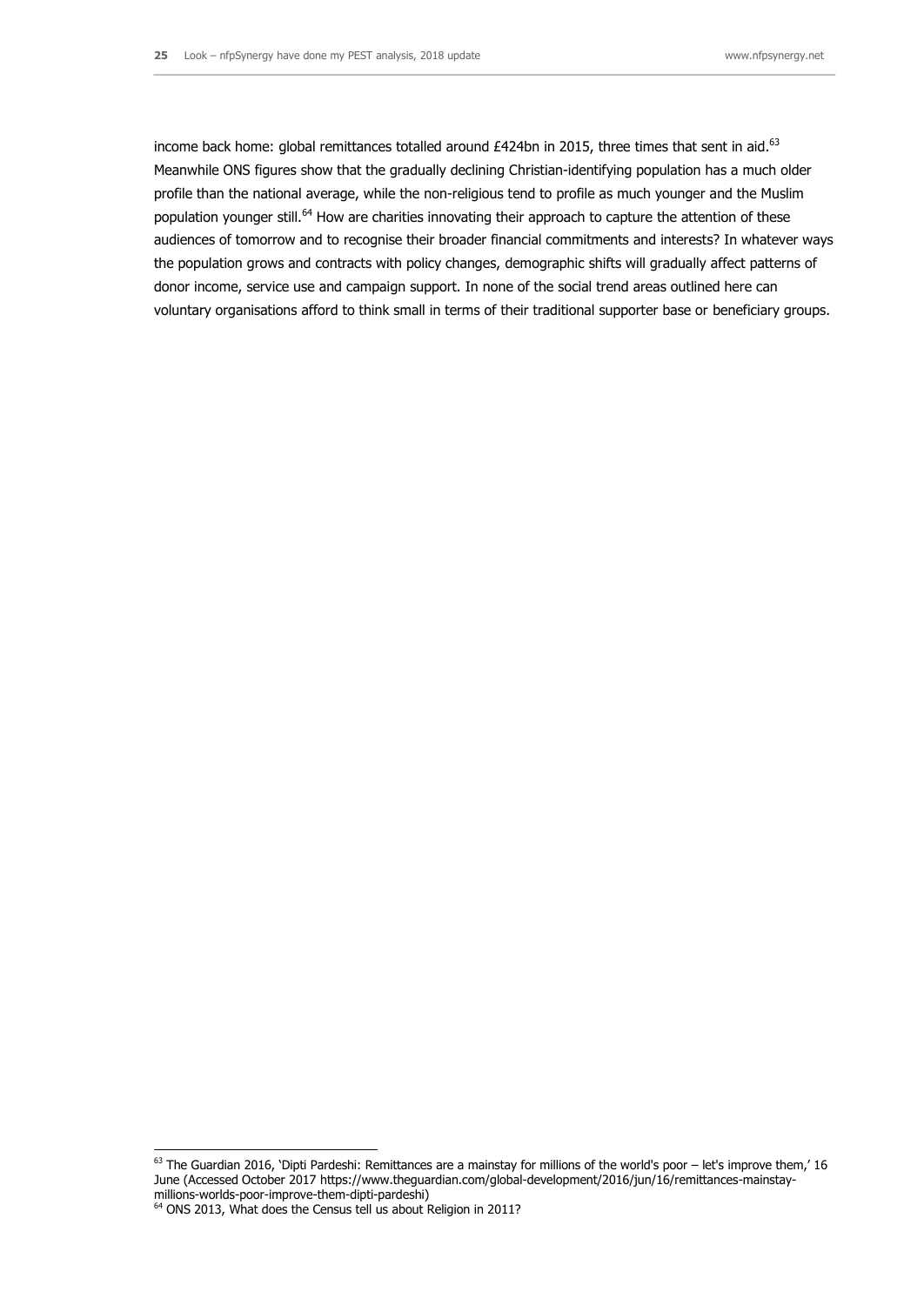## Technological changes

#### **Internet access continues to grow**

When our last report was released in 2011 we discussed the massive impact already felt by the growth of internet and the way it was transforming technology and communications. Over the last 6 years technological developments have continued at rapid speeds, impacting almost all areas of modern life.

Internet access and frequency of use have continued to increase in the past 6 years with 88% of the public accessing the internet at least once a week, and is expected to continue increasing to 94% by 2025 (figure 16).



#### **Figure 16: UK internet usage trend and prediction**

#### Foresight Factory, January 2017, FFonline forecast based on latest available data

There are still huge variations in digital access. Whilst recent ONS statistics note that frequent internet usage has doubled among those over 75+ (up to 78%) this still falls below the 99% of those under 25 years old.<sup>65</sup> Charities and such as Age UK have been calling for more government awareness of the risks that as public services have moved online, older age groups are being left behind without support. <sup>66</sup> Some areas of the UK, particularly the south and larger cities, are also still more likely to have access to fast and efficient internet access than other regions meaning the benefits of digital connectivity are not being spread equally across the UK. Finally, ONS statistics also found that in 2017 22% of disabled adults had never used the internet,  $67$  a number that has been falling slowly but has also resulted in charities having to call for clear action to support those who are being left behind.<sup>68</sup> This is also something charities need to be aware of in terms of their own services. As more and more charities looked to digital transformation of their fundraising, services and

-

https://www.ons.gov.uk/businessindustryandtrade/itandinternetindustry/bulletins/internetusers/2017

<sup>66</sup> https://www.ageuk.org.uk/latest-news/archive/online-services-can-leave-pensioners-without-support/

<sup>&</sup>lt;sup>65</sup> Statistical bulletin: Internet users in the UK: 2017, May 2017,

<sup>&</sup>lt;sup>67</sup> Statistical bulletin: Internet users in the UK: 2017, May 2017,

https://www.ons.gov.uk/businessindustryandtrade/itandinternetindustry/bulletins/internetusers/2017 <sup>68</sup> https://www.scope.org.uk/press-releases/internet-usage-disabled-people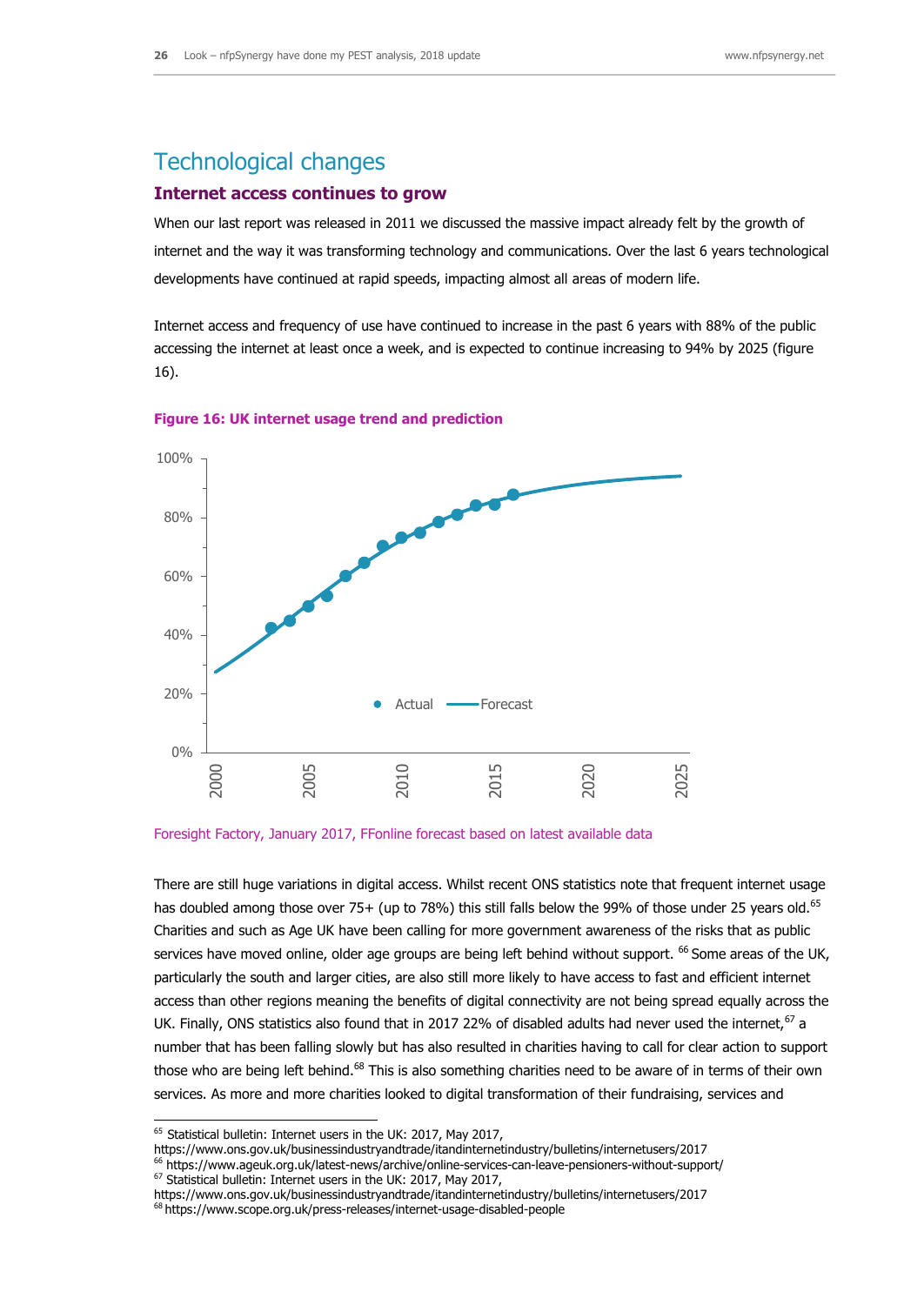communications, they must be aware of the groups potentially missed by these changes and adapt where possible.

#### **Charities have had mixed success at adapting to digital**

Overall, charities have had mixed success in terms of adapting to online developments. Charity websites have become an important tool for charities to communicate with the public and their beneficiaries and in January 2017 our research found that 24% of the population report having visited a charity website in the previous three months. However, this isn't being translated into online donations. Of the 67% of people who donated to charity in the same three months, only 10% of these did so via a charity website. <sup>69</sup> There has been little change in this statistic in the last two years, which is at odds to the commercial alternatives, online shopping and online banking, both of which have seen large increases in frequency in the last year according to the Foresight Factory's data.  $^{70}$  Furthermore, online banking and shopping don't show the same age skew as in general internet access or more entertainment-based internet activities, with older people just as likely to purchase online as younger age groups. This raises an important question for charities – if internet access and internet purchasing have both been growing significantly in recent years, even among its traditionally less online audience, why has this not been reflected to the same scale in online donation behaviour?

#### **Figure 17: Donation method trend**



#### "Which of the following ways did you give?"

Source: Charity Awareness Monitor, Nov 13 – Nov 17, nfpSynergy | Base: 1,000 adults 16+, Britain

In some of our most recent work we also found that charities are still only spending a fraction of their advertising budgets on online advertising. Overall spending on online advertising in the UK has grown from 29.7% of total advertising spend in 2011 to 46.2% in 2016.<sup>71</sup> The proportion of charities' advertising spending that goes online has doubled in that same period, but is still only 5% of total charity advertising spend. The charity sector still spends more than half of its advertising budget on direct mail and door drops, which accounted for 56.4% of advertising spending in the sector in 2016 (figure 17).

 $69$  nfpSynergy Charity Awareness Monitor (CAM), Donations data, Autumn 2017. Please note this chart shows just a selection of the donation methods we regularly prompt for public trust levels – contact the CAM team for further details.

<sup>70</sup> Foresight Factory 2017, 'Digital Trends,' July (Accessed November 2017 https://www.foresightfactory.co/)

<sup>71</sup> nfpSynergy 2017, 'Ad Infinium – Updated' July 2017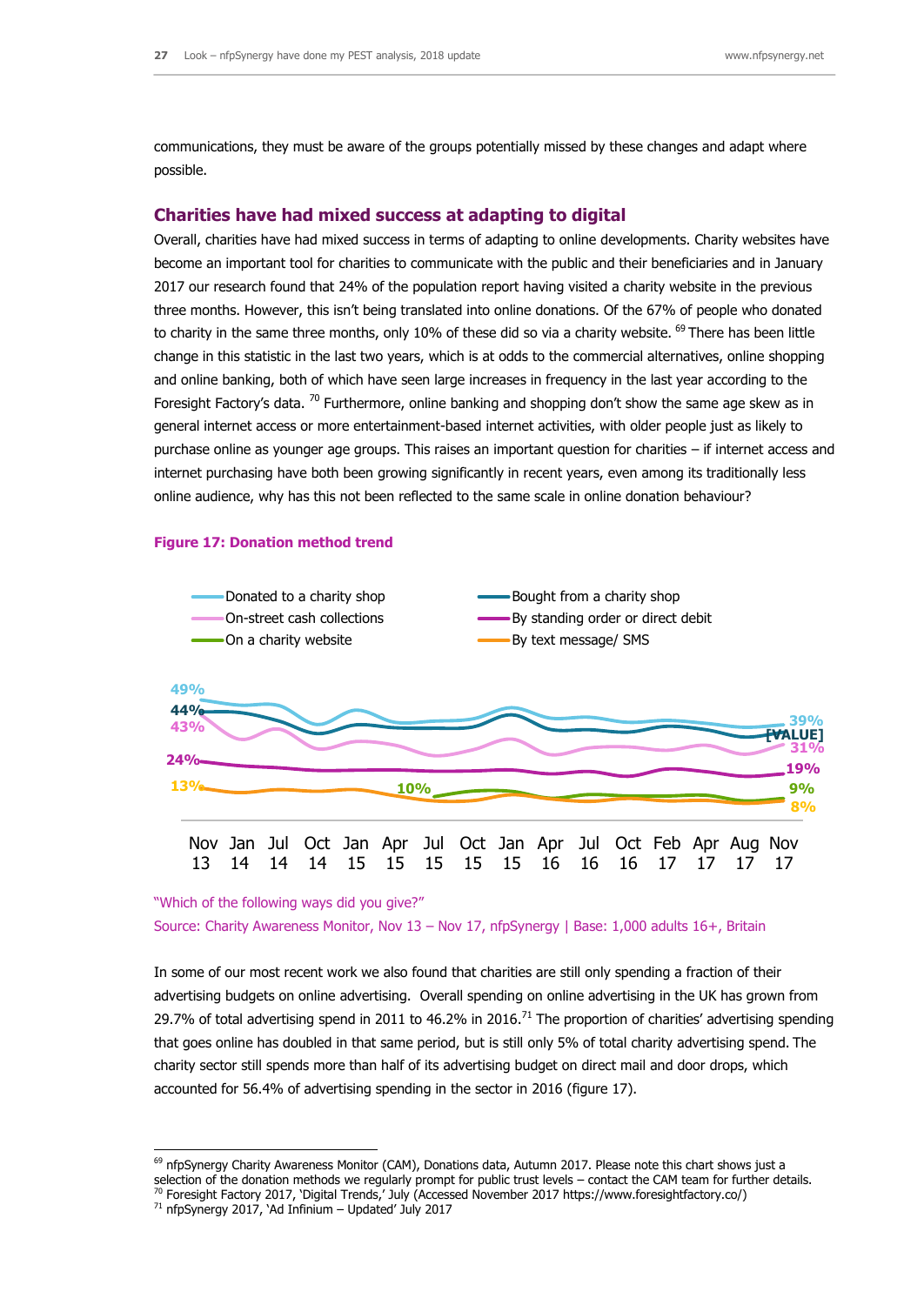

**Figure 18: Charities' advertising expenditure vs total advertising in UK – 2016**



-

#### **Technogical changes and advances are speeding up**

Academics remain divided over whether technological changes are increasing exponentially as suggested by 'Moore's Law' but it is clear that the rate of technological developments since the last version of this report have been staggering $^{72}$ .

Looking at social media alone we can see massive changes since our previous report. In 2010 we reported that 25% of the public were engaging with social networking sites, which is predicted to rise to almost 75% by 2020. The number and types of social media sites has also changed significantly over the past ten years, with several of the most popular sites including Snapchat and Instagram, only appearing in 2010-11, but racking up millions of users in the UK alone. Instagram released its UK figures for the first time in 2015, citing 14 million monthly users. In the same year, the image-sharing site also started displaying adverts to UK users for the first time, following the pattern of other social media sites of allowing targeted ads.<sup>73</sup> This latest development proved especially contentious around the 2016 UK and USA elections with controversy arising around the lack of transparency around the way individuals were being targeted by political parties and other influencers. As a result, Facebook and Twitter have both recently taken steps to increase transparency around targeted ads but this contentious issue is likely to remain in the headlines in coming years.<sup>74</sup>

 $72$  'Moore's Law' is the term adopted to describe the phenomenon described by Intel co-founder, Gordon Moore, in 1965 to that the complexity of integrated circuits had been approximately doubling every two years, creating an exponential growth in technological capability - see Intel, Gordon E. Moore 1975 'Progress in Digital Integrated Electronics.' 1975 IEEE. Reprinted, with permission, from Technical Digest 1975. International Electron Devices Meeting, IEEE, 1975, Accessed January 2017, https://www.eng.auburn.edu/~agrawvd/COURSE/E7770\_Spr07/READ/Gordon\_Moore \_1975\_Speech.pdf) Whether this idea is currently relevant to technological growth and predictions today is in debate. See MIT Technology Review 2017 'How AI Can Keep Accelerating After Moore's Law' (Accessed January 2017,

#### https://www.technologyreview.com/s/607917/how-ai-can-keep-accelerating-after-moores-law/)

http://uk.businessinsider.com/instagram-14-million-monthly-active-users-uk-2015-7)

 $^{73}$  Buisness Insider UK 2015 'Instagram now has 14 million users in the UK' (Accessed December 2017,

<sup>&</sup>lt;sup>74</sup>Facebook Newsroom 2017 'Update on Our Advertising Transparency and Authenticity Efforts' October 27, (Accessed December 2017 https://newsroom.fb.com/news/2017/10/update-on-our-advertising-transparency-and-authenticity-efforts/)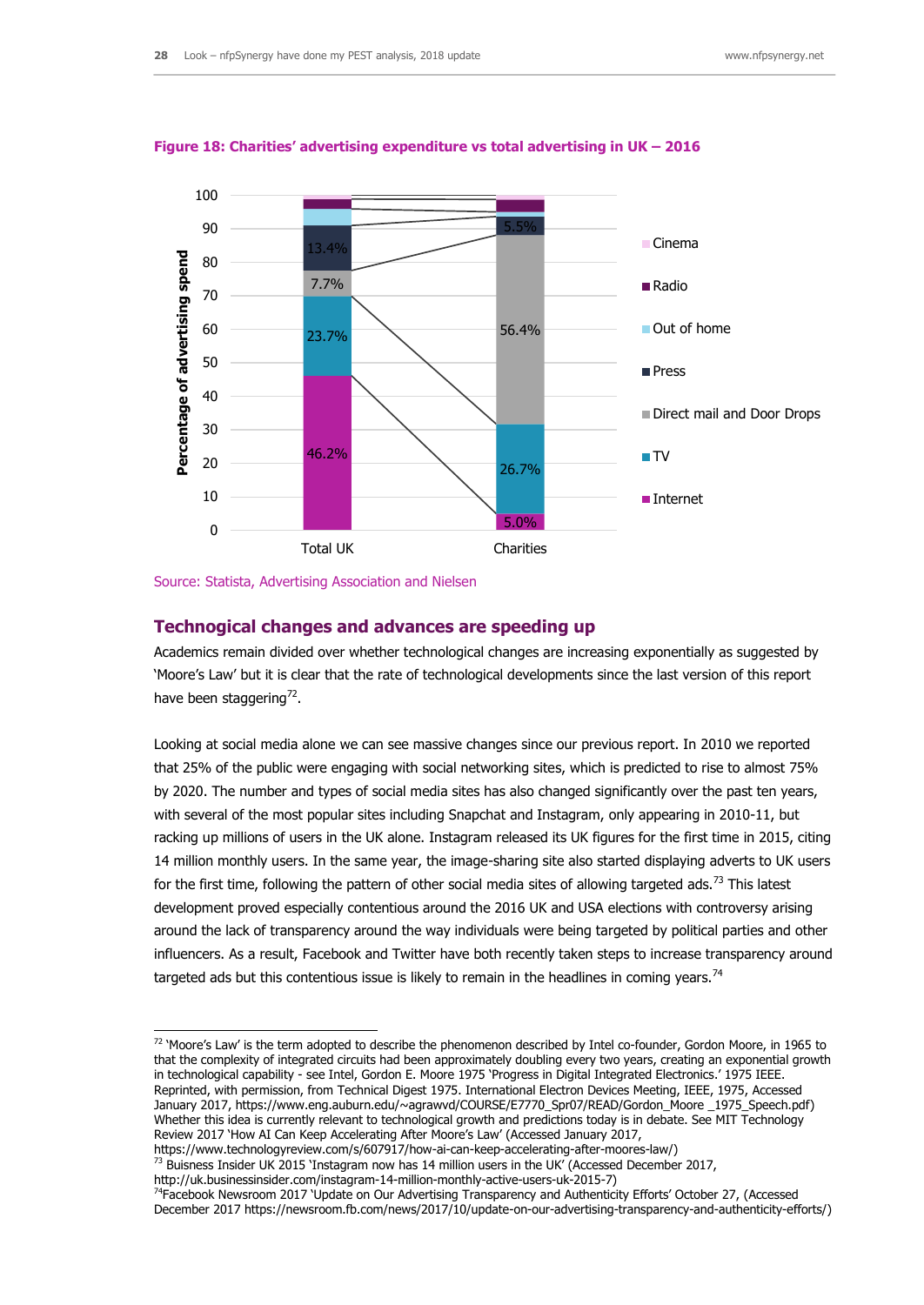Again, charities have had mixed success when it comes to social media. As mentioned earlier, social media has created wide-scale 'clicktivism' enabling charities to talk to the public about their campaigns. There has also been some success in terms of fundraising but it has been limited. Large-scale viral campaigns such as the NoMakeUpSelfie, which raised a staggering £8million for Cancer Research UK in six days have been held up as the holy grail for any digital fundraiser but it has proven nearly impossible for any charity to recreate the success for these spontaneous viral campaigns.<sup>75</sup> The introduction of direct donate buttons on several of the big social media sites, as well as specific fundraising campaigns run by these sites such as Facebooks 'birthday donations' campaign might help charities to catch up on some of the missed opportunity to turn social media support and likes into funds in the coming years but charities as a whole need to keep pushing to ensure that they are adapting as these sites themselves evolve.

Aside from social media the last few years have seen a wide spread of new technological developments. The perforation of new Virtual and Augmented Reality technology has provided charities and other brands with new opportunities to tell their stories and many have done so with great success.<sup>76</sup> Another major development that is likely to have a significant impact on charities in the UK if adopted fully is the use of new developments in AI technology which is already being used in smart chat-bots. In the field of healthcare, for example, the UK start-up Babylon have partnered with the NHS, using smartbot technology to provide initial consultations for medical patients before referring the patient to an appropriate doctor for a mobile phone video appointment. Arthritis UK has recently introduced their own AI 'virtual personal assistant to answer service users' questions via a link on their website. As this technology develops and becomes more common place, so the potential for charities to use it for their service users or other stakeholders increases.<sup>77</sup>

#### **Smartphones are changing the way we access and use the internet**

The way that people use the internet has also changed rapidly in the last six years. In 2015, smartphones overtook laptops as people's primary way to access the internet<sup>78</sup> and in 2017 the proportion of adults who own/use a smartphone reached 76%.<sup>79</sup> As a result, the way that people use the internet and the things they use it for has dramatically changed.<sup>80</sup> With the move to smartphones came the increase in app usage over open internet usage. The development of mobile apps has transformed the communications, shopping and banking industries with 38% of the adult UK population using a banking app in 2016.<sup>81</sup>

According to Blackbaud, 17% of all UK online donations in 2016 were made using mobile devices – an increase of eight percentage points since 2014.<sup>82</sup> However, again charities have found it difficult to make the most of the potential of smartphones, especially apps. Some of the more successful charity apps have focused on using apps as a donation method, and a number of donation platforms, including JustGiving, have created their own apps. Other charities have tried investing in apps as a way to increase engagement or to provide

 $^{78}$  Telegraph, 2016, 'Mobile web usage overtakes desktop for first time', 1 Nov 2016 (Accessed October 2017, http://www.telegraph.co.uk/technology/2016/11/01/mobile-web-usage-overtakes-desktop-for-first-time/)

https://www.ofcom.org.uk/\_\_data/assets/pdf\_file/0022/20668/cmr\_uk\_2015.pdf)

<sup>&</sup>lt;sup>75</sup> Guardian, 2014 'No-makeup selfies raise £8m for Cancer Research UK in 6 days" (Accessed December 2017, https://www.theguardian.com/society/2014/mar/25/no-makeup-selfies-cancer-charity)

<sup>&</sup>lt;sup>76</sup> The National Autistic Society, 'The Campaign so far' (Accessed December 2017, http://www.autism.org.uk/getinvolved/tmi/about.aspx)

 $77$  Civil Society, 2017, 'Arthritis Research UK introduces AI-powered 'virtual personal" (Accessed January 2018, https://www.civilsociety.co.uk/news/arthritis-research-uk-introduces-ai-powered-virtual-personal-assistant.html,

<sup>9</sup> OfCom, 'Fast facts' (Accessed October 2017, https://www.ofcom.org.uk/about-ofcom/latest/media/facts) 80 Ofcom, 2015 'The Communications Market Report', (Acceded November 2017,

<sup>&</sup>lt;sup>81</sup> The Telegraph, 2017 'Almost 20m Britons log onto banking apps as smartphones supersede branches' 29 June (Accessed November 2017, http://www.telegraph.co.uk/business/2017/06/28/almost-20m-britons-log-onto-banking-appssmartphones-supercede/)

<sup>82</sup> Blackbaud, 2016 'Charitable Giving report', Accessed November 2017, http://hub.blackbaud.co.uk/npinsights/2016charitable-giving-report)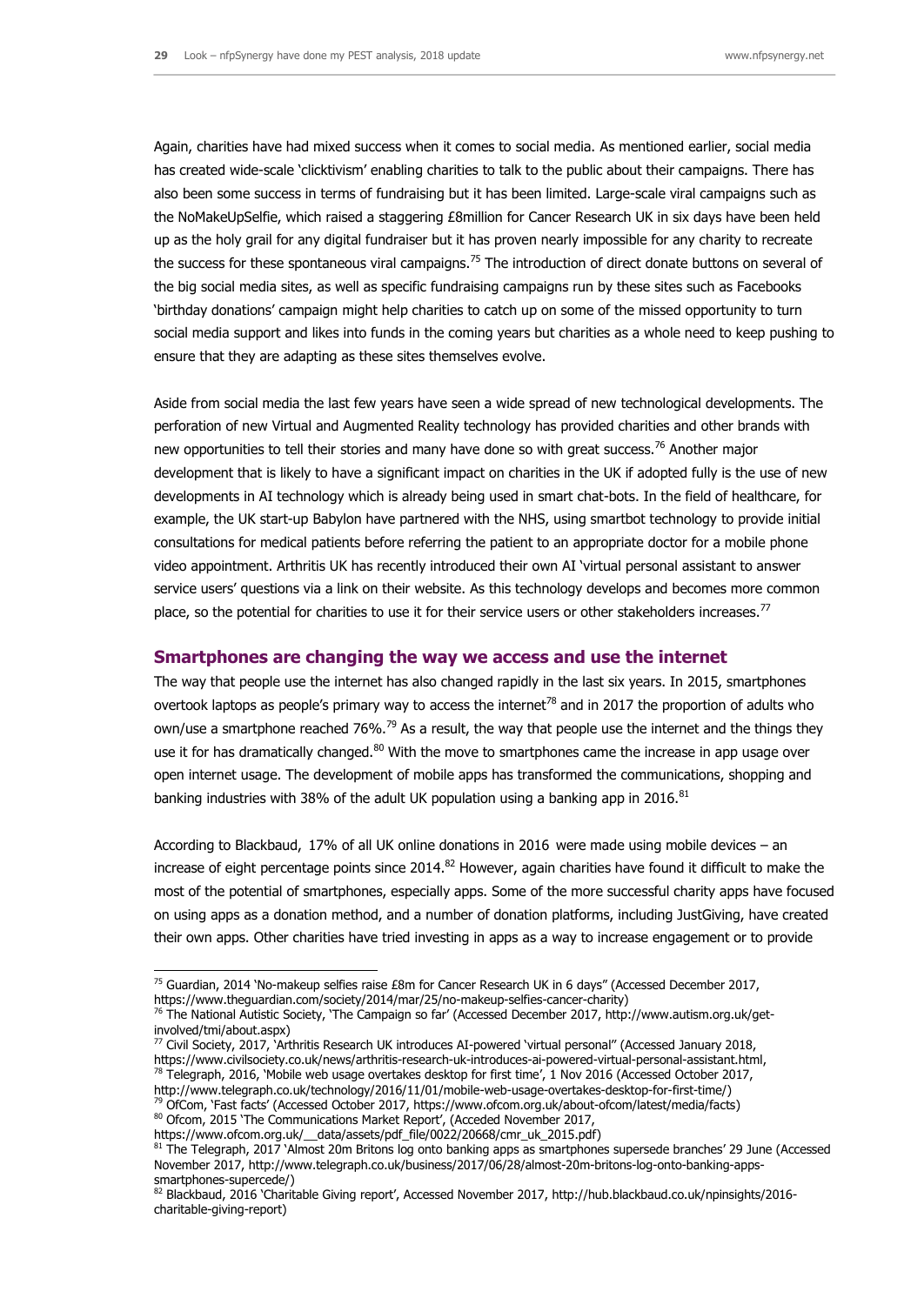services. The MyOxfam app, for example, provides Oxfam supporters with up to date information about appeals and where their donations have been spent. The National Trust's app provides key information about local and national sites and Breast Cancer Now have developed an app that provides information and a breast check tracker to encourage people to look out for early signs of breast cancer. However, other charities have chosen to recommend and support third party apps rather than invest in their own which, due to the cost and time required to keep an app to date with changing software and user needs, is a wise decision for many.

#### **Cashless technology is transforming banking, payments and donations**

The wider adoption of contactless payment technology in the last six years, both via bankcard and other mobile technology including smartphones and watches is also an important trend to be aware of. Contactless payment technology was first introduced in 2007, although the technology existed in various other forms in the decade prior to that. However, 2017 marked a point where the technology was widely adopted with a third of all card payments being contactless in the UK, up from  $10\%$  in 2015.  $^{83}$  In fact, the success of contactless cards seems to have prevented widespread adoption of phone and other smart product payment in the UK, compared to other countries that have seen greater uptakes of payments with ApplePay, AndroidPay and SamsungPay.<sup>84</sup> In 2016, only 16.9% of the UK public had either used or were interested in using an app or mobile phone at the checkout to pay for something compared to 61% in China. <sup>85</sup> However, numbers are predicted to rise, particularly as the £30 limit currently still in place on contactless cards is no longer applicable to contactless mobile payments.

The rise of the so called 'cashless society' has been discussed as a possible threat to charities for years with serious fears in the sector that it might spell the end of on-street cash collection and other cash focused donation methods. Some of this fear already seems to be validated by a recent survey from Consumer Intelligence which found that two in five adults stated that they have given less to cash collectors due to not carrying cash with them. <sup>86</sup> The trend is, as expected, higher among younger age groups who traditionally don't give as much to charities in the first place, but this research did find that 49% of those over 65% perceive themselves as carrying less cash.<sup>87</sup> That being said, there still hasn't been a fundamental drop in cash donation levels. Our research shows that on-street cash collection donations do not seem to have been too negatively affected in the last year and, despite slight fluctuations, the 27% of people that donated in this way is comparable with results in 2015 and 2016 (see figure 17).

There have also been recent moves to ensure that charities don't get left behind with contactless technology. Barclaycard sponsored a major pilot of contactless donation boxes in 2016, working with 11 UK charities to trial donation boxes which accepted both chip and pin and contactless technology.<sup>88</sup> Other charities have partnered with different banks and agencies to set up their own contactless payment points which have either mimicked the traditional collection buckets and boxes or been completely reinvented to be attached to benches, shop windows and, in the case of Blue Cross, on jackets worn by rescue dogs.<sup>89</sup> These various trials

- 86 Consumer Intelligence, 2017 'Contactless Switch is Costing Charities' (Accessed December 2017
- https://www.consumerintelligence.com/press-releases/contactless-switch-is-costing-charities)  $87$  Ibid
- 88 Barclay Card, 2017, 'Charities miss out on more than £80m a year by only accepting cash donations' Accessed December 2017, https://www.home.barclaycard/media-centre/press-releases/contactless-donation-boxes.html)
- 89 Blue Cross, 2017, 'World's first canine fundraisers collect for Blue Cross' (Accessed December 2017,

<sup>83</sup> British Retail Consortium, 2017 'DEBIT CARDS OVERTAKE CASH TO BECOME NUMBER ONE PAYMENT METHOD IN THE UK' (Accessed December 2017, https://brc.org.uk/news/2017/debit-cards-overtake-cash-to-become-number-one-paymentmethod-in-the-uk)

<sup>&</sup>lt;sup>84</sup> The Telegraph, 2017, 'Mobile payments struggle to make impact on contactless card use' (Accessed November 2017, http://www.telegraph.co.uk/technology/2017/04/14/mobile-payments-struggle-make-impact-contactless-card-use/) <sup>85</sup> Foresight Factory 2017, 'Digital Trends' July (Accessed November 2017 https://www.foresightfactory.co/)

https://www.bluecross.org.uk/world-s-first-canine-fundraisers-collect-blue-cross)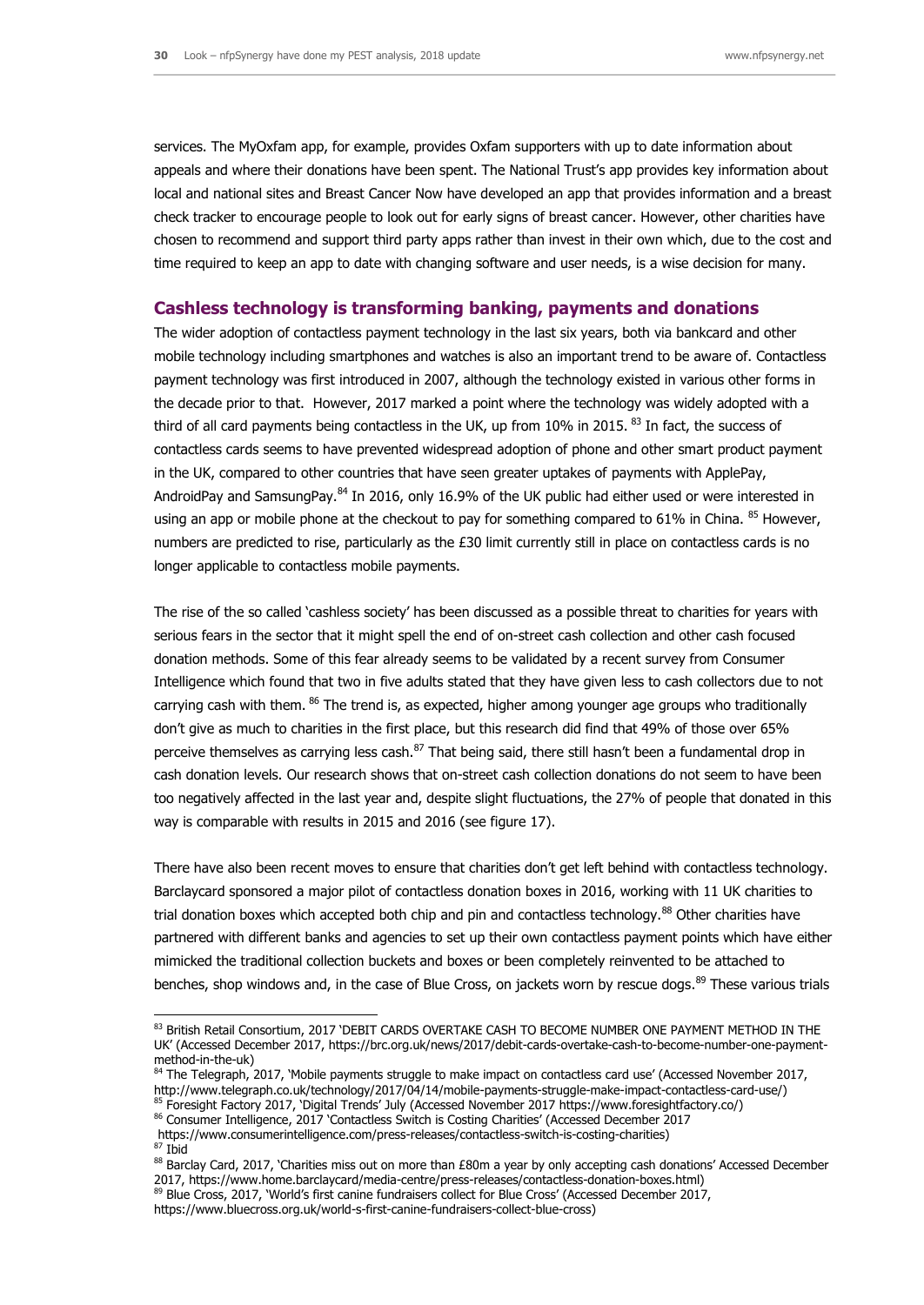have had mixed success but charities have accepted the necessity of future proofing their face-to-face donation methods with multiple schemes in place from charities themselves and corporate partners or sponsors, aiming to ensure this technology continues to become a reality for more charities.

A range of experts are now also looking beyond contactless card or phone transactions to blockchain technology, which is seen by some as potentially capable of transforming the financial sector completely. Block-chain refers to a technology which developed with Bitcoin but is now being assessed for the potential it provides in its own right, separate from the cryptocurrency. Blockchain represents a decentralised online ledger, essentially a record holder, that is publicly accessible and is owned and maintained by all users of the system rather than being controlled by any one point. Once information is entered on this system it cannot be edited as the record meaning the record is much harder to hack. This means it has potential to eliminate the need for traditional financial institutions to mediate transactions. In Finland this year, for example, blockchain technology has been used to support unbanked refugees, avoiding the traditional barriers that prevent refugees from accessing bank accounts and jobs without authenticated IDs. 90

There are a number of ways blockchain technology holds a great deal of both potential and threat for charities. In one instance, because money and information can be transferred instantly and securely globally, potentially without charges, international development charities can use it to directly transfer money to beneficiaries, potentially sidestepping the need for charity intermediaries. On the other hand, some charities are already looking to the potential of blockchain technology to make donations more transparent for the donor. Alice, a donation transparency tool, has been used by a number of charities including St Mungos, who used it to raise money for vulnerable people in London.<sup>91</sup>

<sup>90</sup> MIT Technology Review, 2017, Sep 2017 (Accessed December 2017, https://www.technologyreview.com/s/608764/howblockchain-is-kickstarting-the-financial-lives-of-refugees/)

<sup>91</sup> St Mungo's, 2017, St Mungo's partners with blockchain fundraisers to help rough sleepers, Jul 2017 (Accessed December 2017, https://www.mungos.org/press\_release/st-mungos-partners-blockchain-fundraisers-help-rough-sleepers/)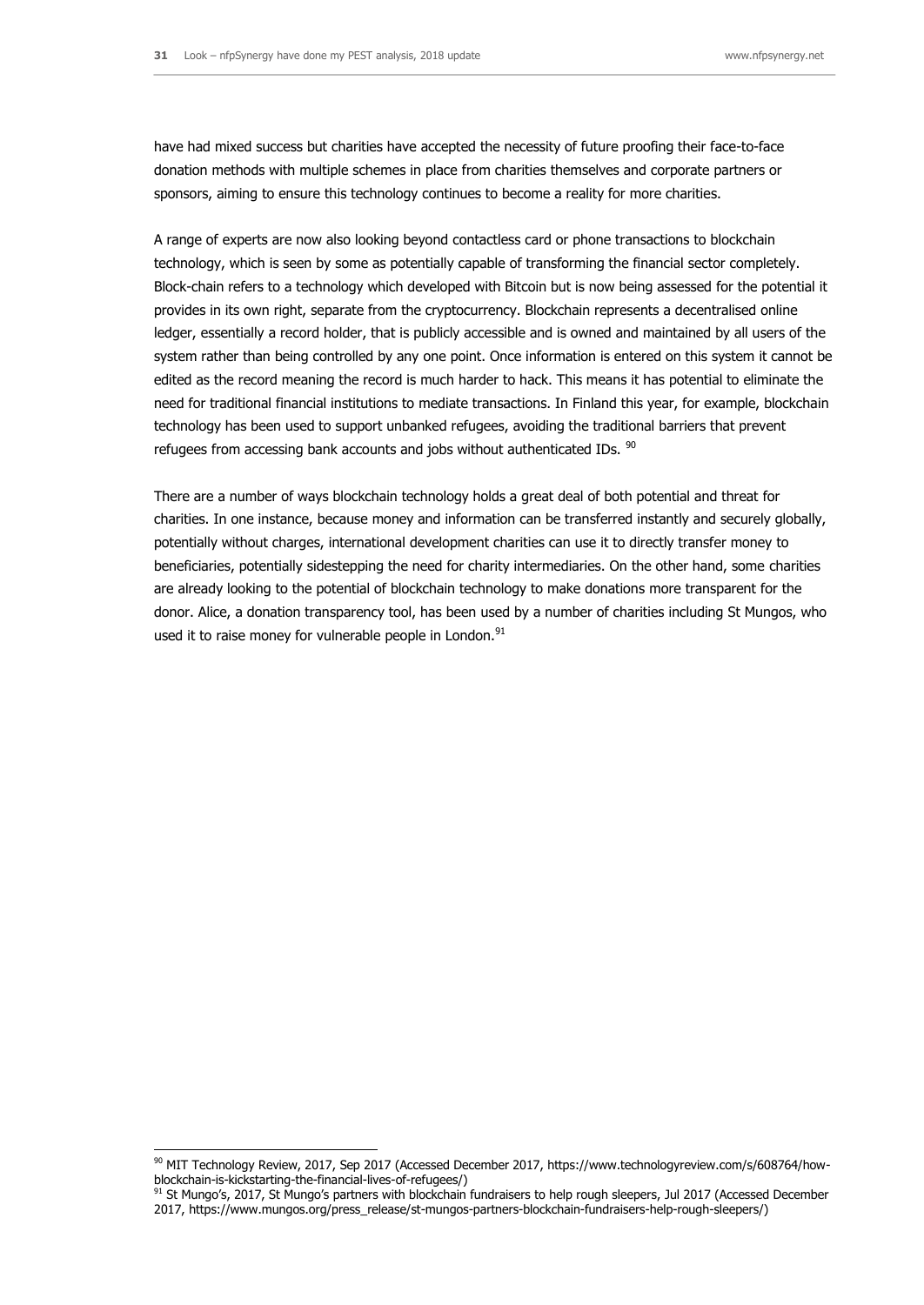## Legal factors

-

#### **The growth of political campaigning and the Lobbying Act 2014**

The balance between charities' provision of services and their campaigning work has always been hotly contested, with charity law since the 19th century holding that to be eligible for charitable status, an organisation's central purpose must be for the 'public benefit' rather than political purpose. Regulations have therefore long stated that to register as a charity, a body must undertake political activity only in the context of supporting its charitable purposes but not constitute the continuing and dominant activity of the charity. However, establishing how much time and resource may legitimately be spent work towards changes in law or policy has often been tricky. This is particularly the case when the inherent nature of an organisation's mission and campaigning work is 'political' (human rights or criminal justice, for example) but can also prove problematic for smaller charities who may need to move resources around flexibly such that meeting criteria regarding 'dominant' activity can be difficult. There have always been anomalies: for example, the main membership section of Amnesty International remains ineligible to register as a charity, uses a separate Trust for activities such as education and monitoring work, whilst public schools such as Eton are able to register. $92$ 

While politicians have often criticised what they see as politicised third sector campaigning, it remains an unavoidable fact of the modern age that campaigning for political change is part and parcel of a charity's work in so far as it relates to root causes and impact on service users. For example, groups such as End Child Poverty, a coalition of children's charities, or the Greener UK Coalition, comprising environmental organisations working to ensure a greener Brexit, are a necessary extension of the broader work these groups undertake.<sup>93</sup> Critics have nonetheless sometimes viewed political campaigning as a misuse of resources and time, which should be spent solely on services (see for example, the outrage of some Tory MPs a few years ago over Oxfam's critique of various austerity policies linked to increased poverty levels in the UK $94$ ). On a positive note, nfpSynergy's research suggests 77% of MPs believe it acceptable for charities to highlight the impact of a policy on beneficiaries. However, differences tend to fall very clearly along party lines, with Conservative MPs much less accepting of political campaigning than Labour counterparts. As figure 19 shows, while Conservative MPs are comfortable with charities providing frontline services, fewer find it acceptable for charities to challenge government policy (only 42%), particularly for 'state-funded' charities. Labour MPs meanwhile find it acceptable for charities to challenge political parties and government (86%), but are not as supportive of charities replacing the state in service-provision.<sup>95</sup>

<sup>92</sup> Amnesty International UK, Governance: Amnesty International UK Charitable Trust (Accessed November 2017 https://www.amnesty.org.uk/amnesty-international-uk-charitable-trust)

<sup>93</sup> End Child Poverty [\(http://www.endchildpoverty.org.uk/\)](http://www.endchildpoverty.org.uk/); Greener UK [\(http://greeneruk.org/\)](http://greeneruk.org/)

<sup>94</sup> The Telegraph (2014), 'Oxfam: MPs shocked by 'disgraceful' political campaigning,' 10 June (Accessed October 2017 [http://www.telegraph.co.uk/news/politics/10888966/Oxfam-MPs-shocked-by-disgraceful-political-campaigning.html\)](http://www.telegraph.co.uk/news/politics/10888966/Oxfam-MPs-shocked-by-disgraceful-political-campaigning.html); The Guardian 2017, 'Patrick Butler: Campaigning charities that expose inconvenient truths must not be bullied,' 17 June (Accessed October 2017 https://www.theguardian.com/society/2014/jun/17/oxfam-advert-campaigning-charities-stifled-bygovernment)

<sup>95</sup> nfpSynergy 2016, 'Public, media and MPs' attitudes towards campaigning,' March; Citing CAM data 2014/15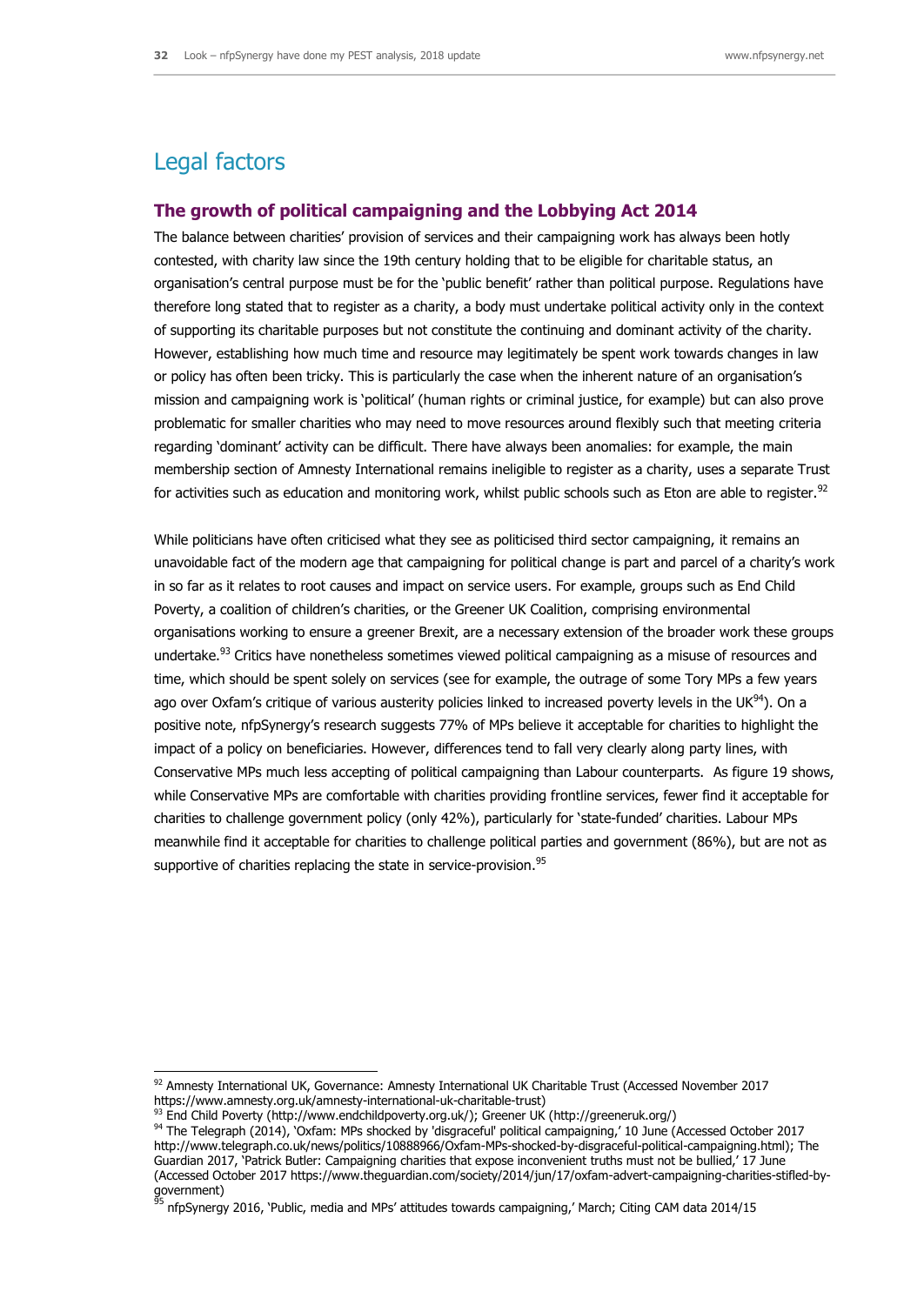

#### **Figure 19: MPs' perceptions of acceptability of charity actions (by party)**

Please rate how acceptable or unacceptable you find each of the below actions?" Source: Charity Parliamentary Monitor, Jul 14, nfpSynergy | Base: 154 MPs

This is likely affected by the current political balance of power but does indicate a darker climate for charities when it comes to finding a receptive ear in government; particularly unfortunate in light of the general trend towards mistrust of formal politics discussed earlier which means charities can offer a much-needed democratic outlet for the public to support causes they believe in. The most influential recent legislation affecting their ability to fulfil this function has of course been the 2014 Transparency of Lobbying, Non-Party Campaigning and Trade Union Administration Act, which has substantially impacted the way charities are able to campaign, particularly around elections. One of the biggest injustices has arguably been the Act's retroactive application of a 'regulated period' which requires organisations to scrutinise campaign activity from 12 months before an election – clearly impossible in the context of a snap election and therefore serving to muzzle most charity voices rather than risk breaking the law or incurring a prohibitive administrative burden to ready themselves in time.<sup>96</sup> Much concern voiced in the run up to the Bill's passage has proven warranted and yet recent calls for an overhaul of the Act by over 100 charities and backed by a governmentcommissioned review led by Tory peer Lord Hodgson were denied, to much anger within the sector. As NCVO's Sir Stuart Etherington noted: "The government made a clear commitment to reviewing the impact of this law, and to now reject any changes out of hand can only weaken the voice of those that charities serve. <sup>87</sup>

While the government continues to claim the current rules ensure transparency and guard against undue influence, charities argue that they were hamstrung by the legislation during the 2017 snap election and that many organisations simply had to restrict their campaigning rather than face huge legal fees to ensure compliance. While the sector is largely unified regarding the flaws of the Act and the obstacles it has created for legitimate campaigning activity, some continue to back amendment in line with the Hodgson

<sup>&</sup>lt;sup>96</sup> nfpSynergy 2017, 'What is the point of the Lobbying Act?' 6 September (Accessed October 2017 https://nfpsynergy.net/blog/charity-lobbying-act-failure)

<sup>97</sup> BBC 2017, 'Charity anger at ministers' refusal to relax lobbying rules,' 15 September (Accessed October 2017 http://www.bbc.co.uk/news/uk-politics-41284780)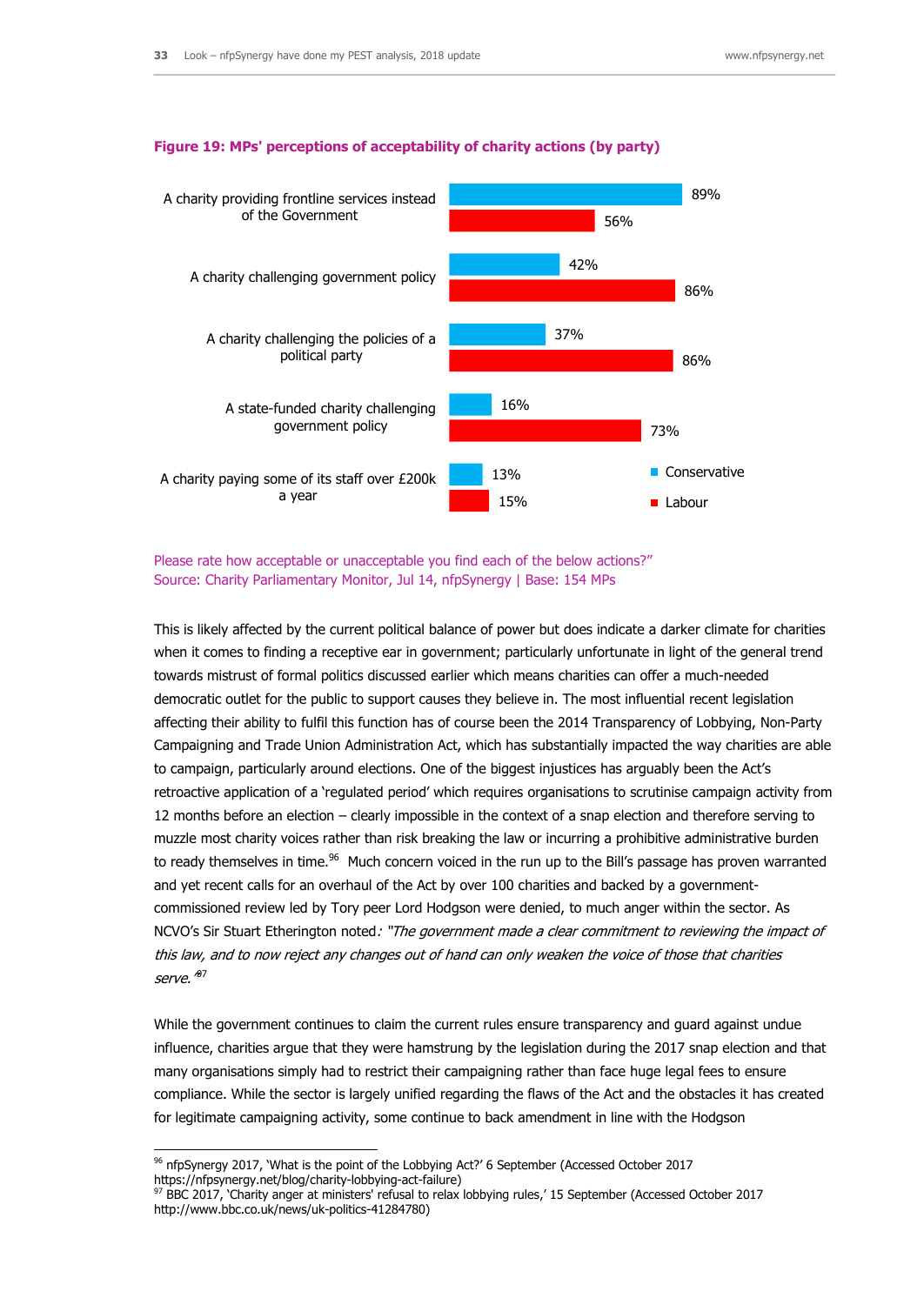recommendations while others urge repeal.<sup>98</sup> Others have gone further still: Greenpeace, for example, incurred a £30,0000 fine for not registering with the Electoral Commission for the 2015 election despite meeting the spending threshold and, unlike Friends of the Earth (also fined for late registration), has argued its non-compliance is an act of civil disobedience against 'an illiberal law… which weakens democracy and curtails free speech'.<sup>99</sup>

#### **Figure 20: Public perceptions towards charity actions**



"With regard to charities, please indicate how acceptable you consider the following actions to be. Please tick one box for each statement.

Source: Charity Awareness Monitor, Mar 16, nfpSynergy | Base: 1,000 adults 16+, Britain

Whether legislative change is achieved in the near future or not, is government with public opinion on this one? Research from our Charity Awareness Monitor suggests not, with 63% of the public viewing it as acceptable for a charity to challenge government policy (see figure 20 above) and only 13% saying it was unacceptable.<sup>100</sup> Only 6% of the public feel put off giving to a particular charity because it campaigns to change the law. Indeed, even for charities commissioned by Government or local authorities, 66% and 63% respectively still think it is acceptable to campaign to change the law or to campaign on issues affecting beneficiaries. This suggests little substantial public concern at the political advocacy charities engage in, despite the ire of some politicians. When we checked the public appetite for inhibiting lobbying in advance of the Act in 2014, only 15% thought charities should be restricted in this area (compared with 54% for oil and gas, for example).<sup>101</sup> And indeed, as Figure 20 shows, nfpSynergy's research points more consistently to perceptions of charity expenditure and salaries presenting the dominant trust challenges for the sector but never their advocacy.

 $98$  NCVO 2017,'Chris Walker: We still need to change the Lobbying Act – but we shouldn't let it stop us campaigning,' 18 September (Accessed October 2017 https://blogs.ncvo.org.uk/2017/09/18/we-still-need-to-change-the-lobbying-act-but-weshouldnt-let-it-stop-us-campaigning/)

<sup>99</sup> Civil Society 2017, 'Friends of the Earth and Greenpeace fined for breaches of 'unworkable' Lobbying Act,' 19 April (Accessed November 2017 https://www.civilsociety.co.uk/news/friends-of-the-earth-and-greenpeace-fined-for-breaches-ofunworkable-lobbying-act.html)

<sup>&</sup>lt;sup>100</sup> nfpSynergy 2016, 'Public, media and MPs' attitudes towards campaigning.'

 $101$  nfpSynergy 2017, 'What is the point of the Lobbying Act?'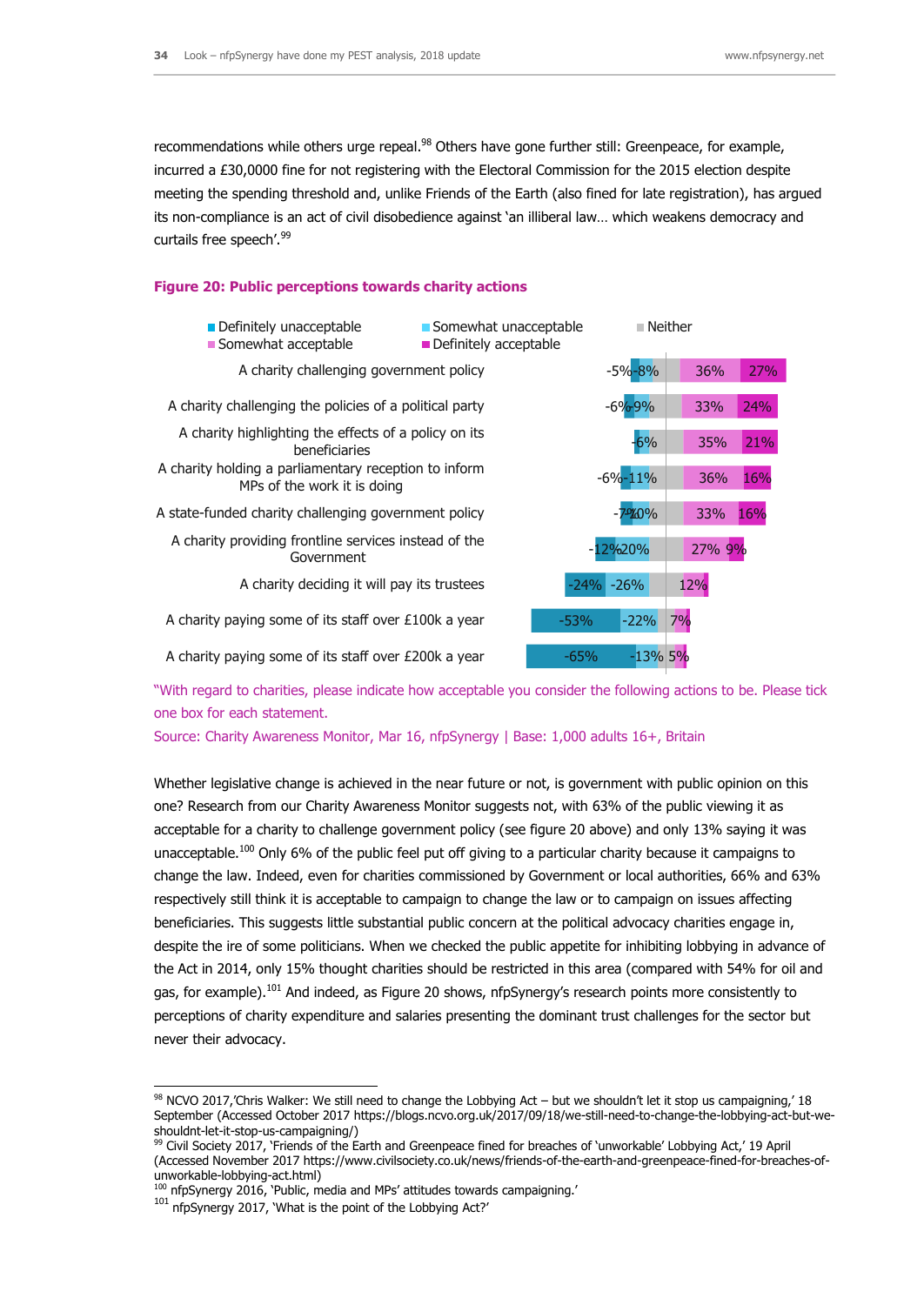In this context, findings that the Lobbying Act has indeed worked towards greater uncertainty, wasted resources as charities struggle to understand the legalities and, most worryingly of all, the silencing of charities apprehensive of falling foul of its stipulations are deeply worrying as we have stated elsewhere.<sup>102</sup> Our 2015 research with public affairs professionals in the early days of the Act already found unintended consequences abounding, as time and admin costs mounted for charities needing to understand and monitor activities in much more detail, smaller charities looked to suffer disproportionately from the burden, and the risks of reputational damage from an unintentional breach already leading many organisations to shy away from debate.<sup>103</sup> The vagueness of the 'Purpose test'  $-$  defining the reportable activities deemed 'political campaigning' – has continued to present the biggest problem and, further shoring up the obstacles, a new clause for grant agreements was announced in early 2016 that no proportion of a grant awarded to a charity should be used for any attempt to influence Government and Parliament.

Underlying much of the conflict is a contrast in the way politicians and charities tend to view 'political' activity. As Vicky Browning of ACEVO noted recently, charities view their campaigning role as informative advocacy in advance of their work rather than party-political campaigning: "They know about the dilemmas, shortfalls, and in one sense there is no one better placed to contribute. It isn't about taking party lines; it is about exploring the dimensions of the policies. But because of the lobbying act and context of wider concern they are choosing not to say anything… You could as a charity talk about the importance of a costed solution for social care – but if Tories don't have that then you fall foul of charity law. This has built up into a real challenge for charities who are nervous."<sup>104</sup>

It is vital then, as NCVO have urged, that charities do not reduce their campaigning work in light of the Act's lack of clarity.<sup>105</sup> Since this suggests that in the short-medium term, charities do need to put additional time into ensuring they fully understand the legislation (and Charities' Minster Tracey Crouch has pledged to help this process<sup>106</sup>), guidance to help navigate these waters can be found on a number of third sector websites.<sup>107</sup> The way law and common practice develops in this area will continue to significantly impact how charities compete for ownership of their causes, the levels of public awareness they achieve and – most importantly – the level of change they can help engender.

#### **The growth of equalities legislation**

Recent decades have witnessed a huge growth in equalities legislation, long overdue addressing inequalities surrounding race, gender, disability and sexuality, and most recently consolidated in the Equality Act passed in April 2010. This has overwhelmingly brought huge benefits for many of the third sector's client groups and been a major leap for British society in general. However, navigating equalities legislation also initially presented challenges for many charities, since organisations serving specific beneficiary groups have needed to clarify their case for providing such targeted (i.e. discriminatory) services. Some groups were therefore called upon to demonstrate why they should be legitimately exempted from antidiscrimination laws introduced in the 2010 Act, and entitled to cater exclusively for certain age groups or ethnicities. Charity Commission guidance was duly updated to help charities through the legislation and avoid discriminating against potential

<sup>104</sup> The Guardian 2017, 'Charities 'scared to speak out' during election campaign,' 31 May (Accessed October 2017 https://www.theguardian.com/society/2017/may/31/charities-scared-to-speak-out-during-election-campaign) 105 NCVO 2017, Chris Walker: We still need to change the Lobbying Act – but we shouldn't let it stop us campaigning.

<sup>-</sup> $102$  Ibid

<sup>103</sup> nfpSynergy 2015, 'The Lobbying Act: A Waste of Time and Resources?' February.

<sup>106</sup> Third Sector 2017, 'Minister promises to work with charities on lobbying act,' 18 September (Accessed October 2017 https://www.thirdsector.co.uk/minister-promises-work-charities-lobbying-act/policy-and-politics/article/1444857) <sup>107</sup> NCVP, Campaigning and Lobbying (https://www.ncvo.org.uk/practical-support/information/campaigning); Charity

Commission, Setting up a Charity: Your Charity's Work (https://www.gov.uk/topic/running-charity/charitys-work); ACEVO, Policy and Research: Briefings (https://www.acevo.org.uk/lobbying/briefings)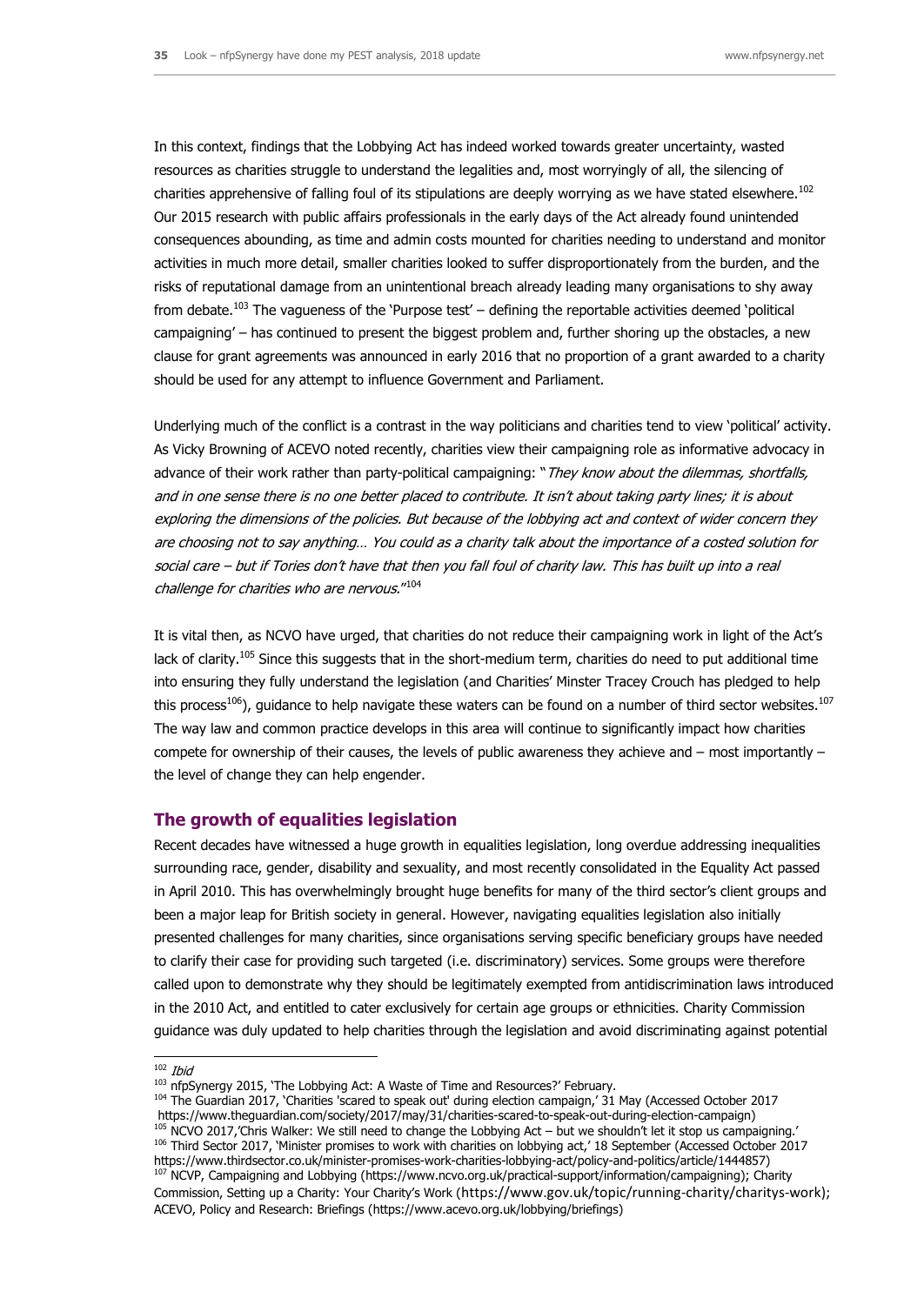beneficiaries under the terms of the Act when defining who can access their services, and has helped to clarify charities' exception on this issue.<sup>108</sup>

Legal precedent has also helped to clarify the terrain. For example, in 2008 Government community cohesion policies threatened Ealing council's funding for Southall Black Sisters, which was seen as a 'single-interest' group. The government-backed Commission on Integration and Cohesion (CIC) report of 2007 suggested that 'singlegroup funding' - grants from public bodies to women's or ethnic minority-led organisations, for example - contravened principles of cohesion and such groups faced the prospect of an imminent funding squeeze. The charity was nonetheless able to successfully win a reprieve in the high court by arguing that the council had failed to carry out a full race equality impact assessment into the consequences of its decision.<sup>109</sup> Such precedents have helped bring about a more nuanced understanding of equality and how its provision may necessitate targeted services to address existing inequalities, cultural differences and service/funding gaps. Nonetheless, one Leverhulme-funded study in the years since has suggested that the implications of the Act are still poorly understood by some charities who could potentially be putting their charitable status at risk if they fail to re-examine their aims in light of its stipulations.<sup>110</sup> This suggests a deeper understanding of equalities obligations might still be desirable.

The legal environment on this issue will also be necessary to watch in light of our exit from the European Union, where much equalities legislation originated. On the one hand, it appears unlikely that existing British laws and regulatory standards in key areas such as work practices, for example, will be diluted or much amended; not least because our rights under the EHRC stem from the Council of Europe rather than the EU.<sup>111</sup> And while legislation such as the Equality Act may have been born out of EU law and ECHR principles,<sup>112</sup> the resulting British laws nonetheless stand firm outside of its remit. However, concerns are still being raised around the potential for an impact on equality and human rights issues in a few specific areas: the Equality and Human Rights Commission point in particular to the loss of the Charter of Fundamental Rights which includes some rights not included in the Human Rights Act (for example on the rights of the child and a general right to non-discrimination), and also the loss of a guarantee for equality rights, currently provided by EU law. Brexit could therefore enable a future government to pursue legal changes that repeal or weaken our rights below EU standards, absent that additional safety net.<sup>113</sup> While there is unlikely to be much appetite in Parliament for such change, charities will nonetheless need to be aware of these dimensions as part of their work monitoring Brexit implications, even where their focus is not human rights per se. Equality and human rights law now span public life, helping determine access to education, employment and healthcare to name just a few crucial areas and the knock-on effects of any potential changes would be felt across wide-ranging sectors and beneficiary groups.

#### **The growth of privacy and data protection regulations and the GDPR**

Privacy and data protection regimes have long been a crucial regulatory context for the limits of what charities can do, particularly with regard to fundraising. The law over recent decades has become increasingly

<sup>111</sup> Equality and Human Rights Commission 2017 What does Brexit mean for equality and human rights in the UK? (Accessed October 2017 https://www.equalityhumanrights.com/en/our-human-rights-work/what-does-brexit-mean-equalityand-human-rights-uk)  $112$  *Ibid* 

<sup>108</sup> Charity Commission 2013, Equality Act: Guidance for Charities (https://www.gov.uk/government/publications/equalityact-guidance-for-charities)

<sup>109</sup> Southall Black Sisters (2008), 'Southall Black Sisters' Victory against Ealing Council' (Accessed October 2017 http://www.southallblacksisters.org.uk/campaigns/save-sbs-campaign-2008)

<sup>&</sup>lt;sup>110</sup> Civil Society 2013, 'Charities 'still unsure about the Equality Act', 3 September (Accessed October 2017 https://www.civilsociety.co.uk/news/charities--still-unsure-about-the-equality-act-.html)

 $\overrightarrow{113}$  *Ibid*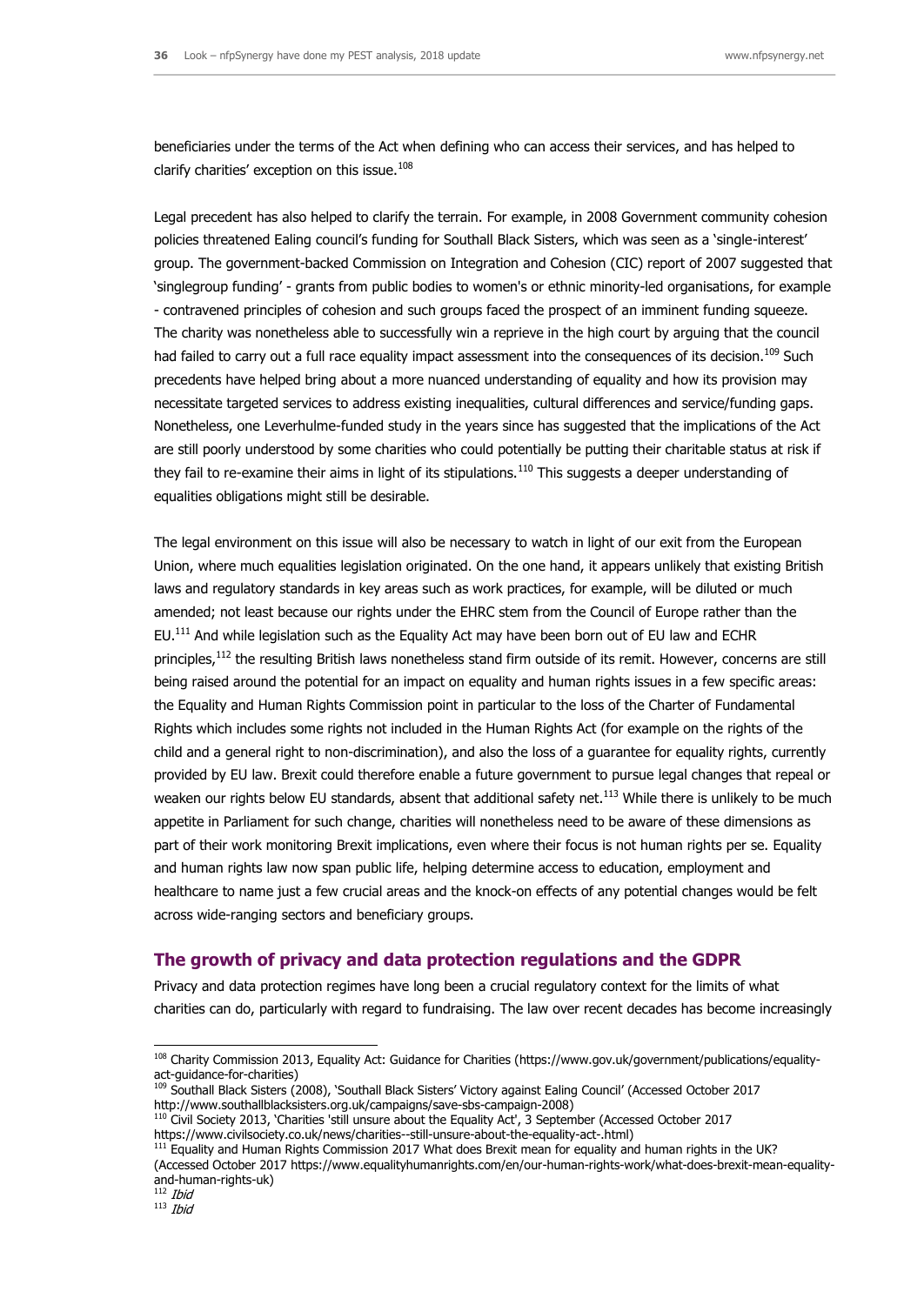protective of both individual and corporate privacy and especially as outsourced face-to-face fundraising has grown and become the norm, scrupulous care to safeguard donor details has become ever more essential. Adequate data protection training and a myriad of other issues have proliferated along with the new technologies for fundraising and communications discussed above. As this data protection field has grown in complexity all organisations entrusted with large datasets of personal information have had a steep learning curve to climb; with even the NHS suffering high-risk data hacking disasters within the last year, it is not an area the third sector can afford to get wrong.<sup>114</sup>

In recent years examples of bad practice in the third sector, particularly via charities' outsourcing to commercial companies who have sometimes been unscrupulous in their methods, have attracted a lot of media and political attention.<sup>115</sup> Further investigation during 2015, through both a Commons inquiry and a review led by NCVO's Sir Stuart Etherington, led to a series of recommendations to preserve the principle of self-regulation in fundraising while tightening up oversight and winning back public trust; these included the creation of a new body, the Fundraising Regulator, responsible for overseeing the Fundraising Code and accountable to the Public Administration and Constitutional Affairs Committee.<sup>116</sup> Further measures to protect public confidence since then have included the creation of the Fundraising Preference Service (FPS) which enables individuals to block communications from particular charities when communications have become too burdensome. 117

Meanwhile, the most imminent legal change on this horizon is the EU's General Data Protection Regulation (GDPR), due to be enacted in Spring 2018 and to supersede the Data Protection Act. While it will not introduce widespread changes to existing law, it will increase the monetary penalties for non-compliance. And while the UK is leaving the EU, our participation in its legal regimes remain non-negotiable (for now and quite likely into the future). Some of the main overall principles which have been highlighted for charities to be aware of are: firstly that here is no significant charity exemption to data protection or marketing law; that if an individual does not understand what you are doing with their personal data, the practical effect is that you can't do it, and the same goes for consent; that if you don't have consent for each specific use of data then you need to know whether another justification for use applies (as detailed in the Act); consent must always be explicit (failure to opt out or previous support is not enough); and there is no 'volunteer opt-out', the latter must be trained in data protection responsibilities as thoroughly as staff.<sup>118</sup>

While the lack of any charity exemption has created some consternation, it is undoubtedly an area the public have become increasingly concerned about, with recent CAM data showing that while 47% would opt in to hear from a charity about what was done with their donation, only 16% opted in to be asked during future

<sup>&</sup>lt;sup>114</sup> Financial Times 2017, 'NHS fights to restore services after global hack,' 13 May (Accessed November 2017 https://www.ft.com/content/fa5ed73a-37e7-11e7-ac89-b01cc67cfeec)

<sup>115</sup> BBC 2015, 'Charity fundraising tactics 'a scandal', says senior MP,' 8 September (Accessed November 2017 http://www.bbc.co.uk/news/uk-34186128)

<sup>&</sup>lt;sup>116</sup> See Etherington, Sir Stuart, Lord Leigh of Hurley, Baroness Pitkeathley & Lord Wallace of Saltaire 2015 Regulating Fundraising for the Future: Trust in charities, confidence in fundraising regulation, September (Accessed November 2017 https://www.ncvo.org.uk/images/documents/policy\_and\_research/giving\_and\_philanthropy/fundraising-review-report-2015.pdf) and Parliament.uk 2016, Commons Select Committee: The 2015 charity fundraising controversy: lessons for trustees, the Charity Commission, and regulators, January (Accessed November 2017 https://publications.parliament.uk/pa/cm201516/cmselect/cmpubadm/431/43102.htm)

<sup>&</sup>lt;sup>117</sup> Fundraising Preference Service [\(https://public.fundraisingpreference.org.uk/\)](https://public.fundraisingpreference.org.uk/); Third Sector 2017, Fundraising Preference Service launched officially today,' 6 July (Accessed November 2017 https://www.thirdsector.co.uk/fundraising-preferenceservice-launched-officially-today/fundraising/article/1438714)

<sup>&</sup>lt;sup>118</sup> Civil Society 2017,' Free guide to GDPR and data protection for charities published today,' 29 March (Accessed October 2017 https://www.civilsociety.co.uk/news/free-guide-to-gdpr-and-data-protection-for-charities-published-today.html)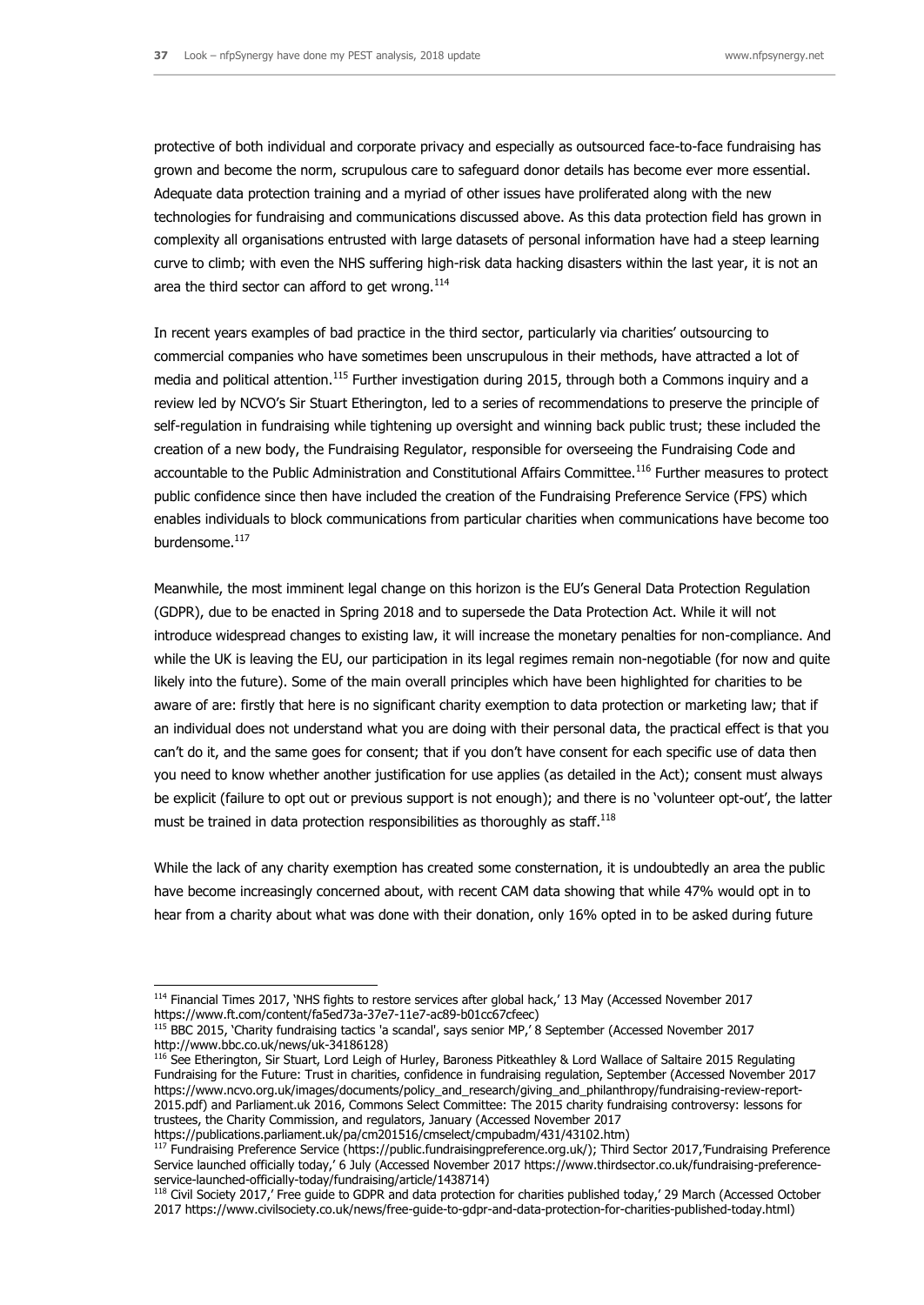appeals, and just 5% would be willing to have their data shared with carefully chosen charities.<sup>119</sup> This is often connected to people's own or anecdotal experiences of feeling over-approached by fundraising asks and anxious about the frequency and terms of data-sharing. Our recent qualitative research into this area, to understand more about public sentiment to the forthcoming change, showed much unease and suspicion around how and why contact information is used; as one respondent put it "I feel everyone's getting rich off me apart from me".<sup>120</sup> Concern is also easily exacerbated by high-profile media stories of intrusive fundraising methods reaching unacceptable levels (as implicated, for example, in the tragic death of Olive Cook in 2015 – one of the pivotal scandals contributing to that year's scrutiny of the issue).<sup>121</sup> Public anxiety regarding personal data being passed along to third parties has therefore grown in recent years, whether proportionate to actual misuse or not, and charities must take this as seriously as possible on both a legal and an ethical basis.

#### Fi**gure 21: Perceptions of volume of communications and information received from charities**



Not nearly often enough  $\blacksquare$  Not quite often enough  $\blacksquare$  About right  $\blacksquare$  A little too often  $\blacksquare$  Far too often

"How would you describe the volume of communications or information you get from charities through the following channels?"

Source: Charity Awareness Monitor, May 17, nfpSynergy | Base: 1,000 adults 16+, Britain

There has been criticism of charity protestations to GDPR from some at the Information Commissioner's Office, on the grounds that the difficulties presented for charities in particular and the importance of the (fundraising) ends are of no consequence when protection of personal data is what matters and all must comply: "Some people seemed to think that the ICO has to consider how important fundraising, and some specific techniques, are to the business model of charities when enforcing…To be blunt, they don't. The importance of your data processing to you is irrelevant. All ICO has to consider is whether your processing is lawful under DPA now, GDPR from next year. "<sup>122</sup> Or as one of our focus group respondents put it, "I am fully

<sup>120</sup> nfpSynergy 2017 'GDPR: The change that charities want,' July 2017 (nfpSynergy Free Resources https://nfpsynergy.net/free-reports-and-presentations)

<sup>119</sup> nfpSynergy 2017, 'GDPR - It's what the public want: even for charities,' 16 August (Accessed October 2017 [https://nfpsynergy.net/blog/charity-gdpr-what-do-public-think\)](https://nfpsynergy.net/blog/charity-gdpr-what-do-public-think) referencing full report on qualitative and quantitative research into audience perceptions: 'GDPR The change that charity donors want' (July 2017)

<sup>121</sup> The Guardian 2016, 'Poppy seller who killed herself got 3,000 charity requests for donations a year,' 20 January (Accessed October 2017 https://www.theguardian.com/society/2016/jan/20/poppy-seller-who-killed-herself-got-up-to-3000 charity-mailings-a-year)

 $122$  Civil Society 2017,' Free guide to GDPR and data protection for charities published today.'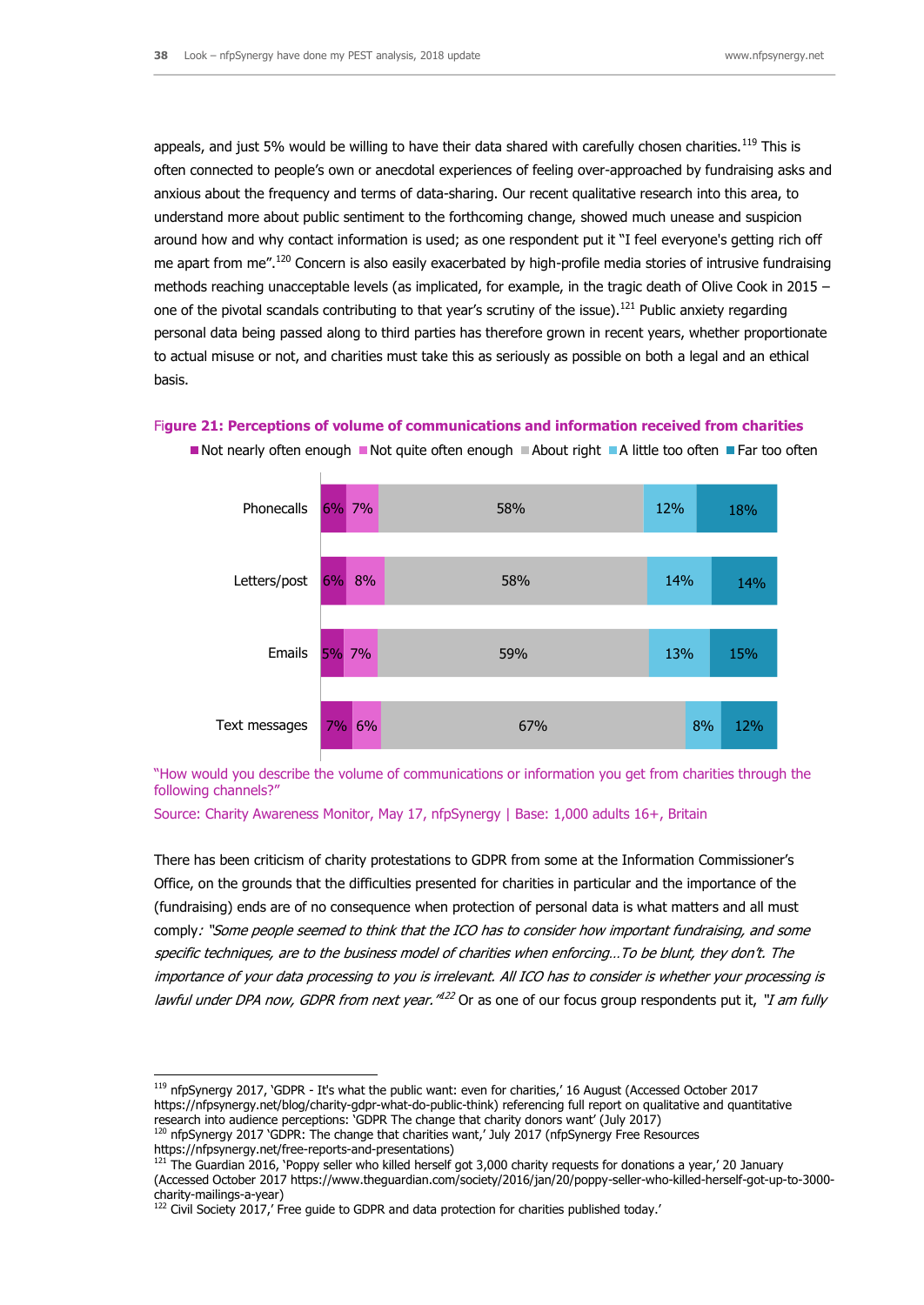in support of charities but there is a danger of complacency creeping in if you always treat charities differently. They need to take care of people's data."<sup>123</sup>

Ultimately, this tightening up of data protection practices is backed up by what the public want and charities cannot be immune to broader business practices however difficult the transition may be - and even if an income drop ensues. Recent research by the Institute of Fundraising shows that while most organisations are already preparing for GDPR, with audits, training, board-level discussion and policy updates, a fifth (22%) have not yet taken any steps to ready themselves for the legislation. The majority of these are small charities with turnover of less than £1m but, as pointed out by the IoF, compliance is not optional and lack of clear guidance has been an issue. While many organisations have now offered resources to assist the process, further support for smaller organisations in particular may be needed and potentially some form of targeted grant scheme to help fund database updates and other costs.<sup>124</sup>

In summary the need to take data protection seriously and ensure compliance with GDPR is essential and underscored by what the public need to see in order to retain their trust in the charities they choose to gift with their hard-earned cash. There is no doubt it will be a tough cultural change for the sector and we are likely to see databases shrink and income fall slightly as a result. However, as we have noted elsewhere, there are flipside gains to be made since those who continue to donate will do so as your most committed advocates. Indeed, with increased transparency around your use of supporter data and more creative opt-in asks, there is a real opportunity to develop more honest, trusted relationships with the public.<sup>125</sup>

<sup>&</sup>lt;sup>123</sup> nfpSynergy 2017 'GDPR: The change that charities want', p8.

<sup>&</sup>lt;sup>124</sup> The Guardian 2017, 'Daniel Fluskey: Charities need help to get to grips with data protection changes,' 29 September (Accessed October 2017 https://www.theguardian.com/voluntary-sector-network/2017/sep/29/charities-government-helpdata-protection-law)

 $125$  nfpSynergy 2017, 'GDPR - It's what the public want: even for charities,' 16 August.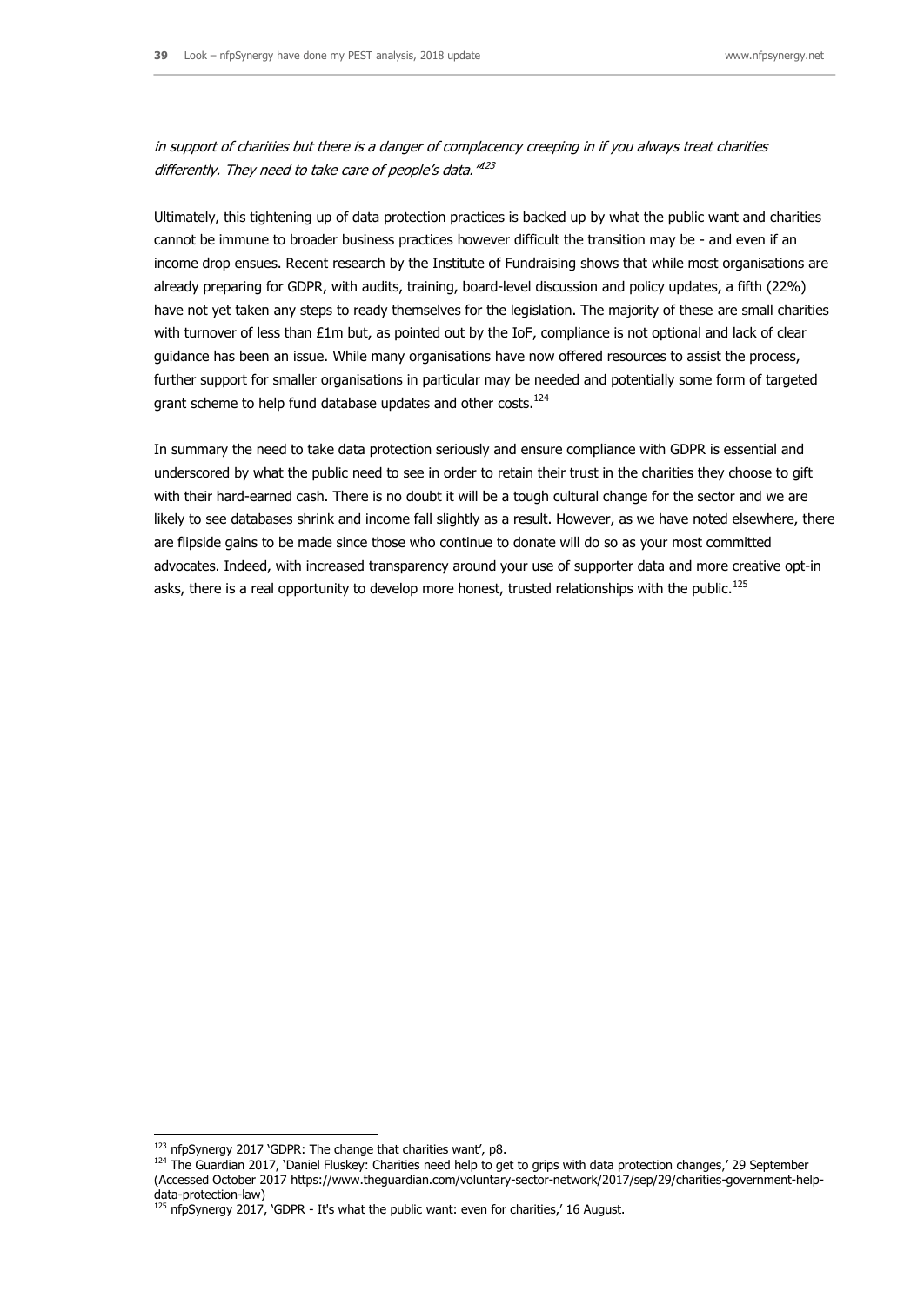## Environmental factors

#### **Sustainability and climate change are now public priorities**

Concern over greener and more sustainable working practices have long ceased to be a niche issue to which only charities working to attract environmentalist supporters need pay attention. While people's willingness to pay extra for greener products and services or to prioritise environmental over economic concerns have certainly waxed and waned, as Figure 22 below shows, the overall shift towards green consciousness as a societal norm is undeniable.

#### **Figure 22: Prioritisation of economic vs environmental concerns**



"In cases where there is a trade-off between protecting the environment and economic considerations, which do you think should be given highest priority?" Source: Charity Awareness Monitor, Feb 17, nfpSynergy | Base: 1,000 adults 16+, Britain July 07 July 08 Jul 09 Mar 11 Mar 12 Mar 13 Jan 14 Jan 15 Feb 17

As Figure 23 suggests, public concern over core environmental issues is now firmly in the mainstream, with over 60% agreeing that significant world changes will be needed to cope with the effects of climate change.

Pressure on charities to be part of the solution rather than the problem, with expectations for higher standards than those found in the private sector, will continue increasing, with paper trails and carbon footprints watched closely. Indeed, in some of these areas, public concerns regarding charity expenditure and environmental waste dovetail closely as excessive amounts of direct marketing material or weighty annual reports continue to figure with some disapproval in our research (for example some 28% of the public feel they get too much post from charities). $126$ 

 $126$  For example, see nfpSynergy 2017, 'GDPR: The change that charities want' July 2017, p4.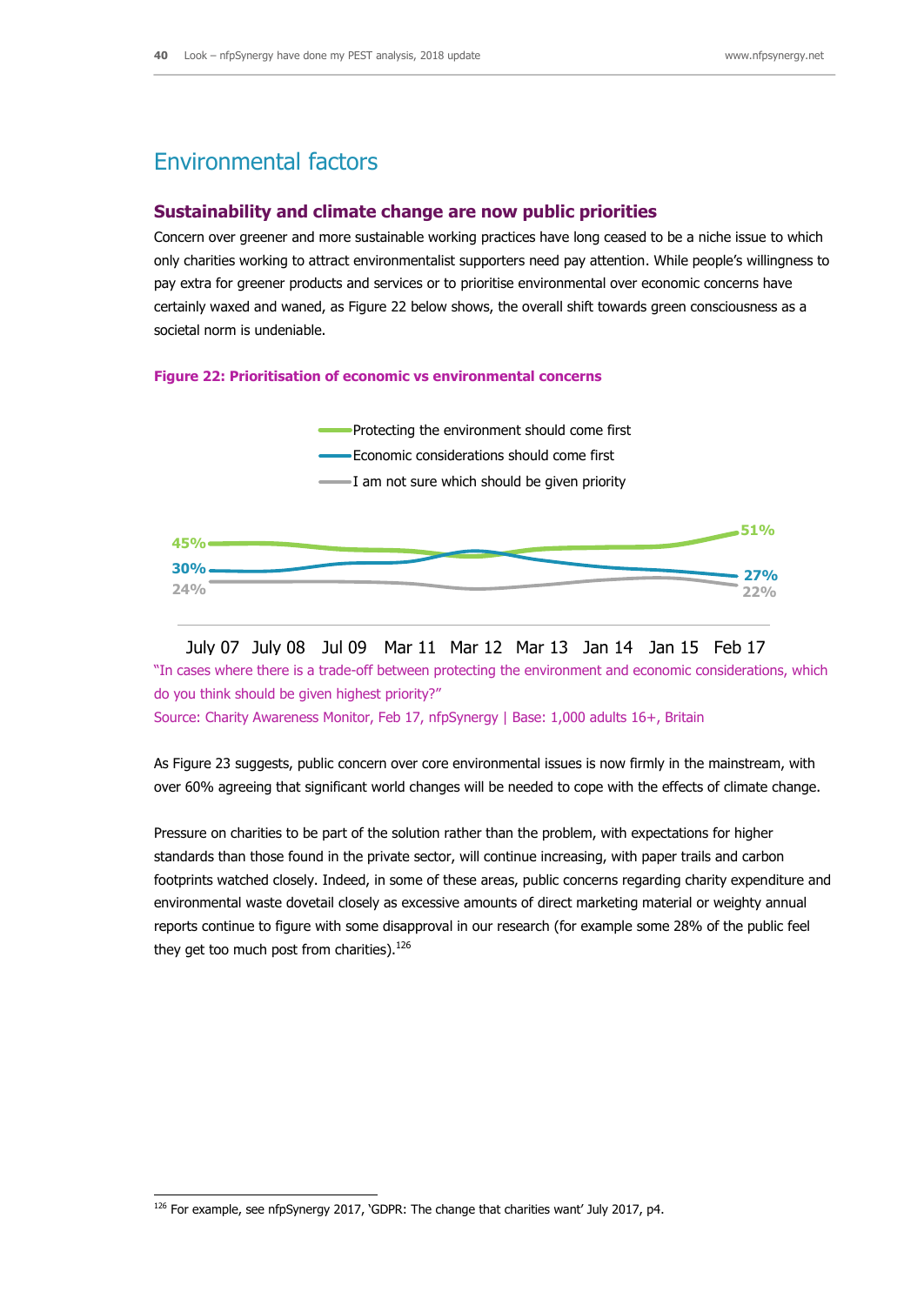#### 30% 37% 33% 36% 37% 35% 36% 19% 16% 24% 25% 25% 30% 29% -5% -11% -12% -5% -7% -7% -7% -5% -3% <mark>-6%</mark> -4% -3% -4% -3% I believe that we can now see the effects of climate I have changed my behaviour to reduce my impact on climate change I believe that we can now see the effects of climate change in poor countries It is important that we do not make decisions about the economy that threaten the environment I believe that we can now see the effects of climate change in the UK I believe that we can now see the effects of climate change globally I believe that there will need to be significant changes to how the world works in order to cope with the effects of climate change Disagree strongly Disagree slightly Not sure Agree slightly Agree strongly

#### **Figure 23: Attitudes about climate change**

#### "To what extent do you agree with the following statements?" Source: Charity Awareness Monitor, Jan 16, nfpSynergy | Base: 1,000 adults 16+, Britain

change in my region of the UK

The perceived moral responsibility (both inside and outside the sector) for adapting to best sustainability practices is not the only significant area of impact for charities - practical environmental effects also pose an ongoing impact on charity income and services that organisations need to consider and monitor as part of everyday workload. Just a few areas of longer term change that will affect the way the sector needs to work include: energy prices and ethical choices on these into the future; adapting to changing regulations and legal frameworks on environmental responsibilities (as well as the impact of Brexit on these); and increased pressure on development organisations working with countries affected by climate change as well as the knock-on effects of increased global migration on domestic charities as a result of environmental change.

Aside from ongoing 'adaptation' costs, however, ever- increasing public consensus on the importance of environmental issues also continues to offer opportunity, whether for growth, awareness-raising or innovation. For some charities, an active role in advocating and helping transform the UK into a greener economy is already a reality. Charitable foundations, for example, are well placed to help further research and development into more sustainable modes of consumption and cleaner energy production. The move towards more sustainable investment practices and ethical models of business, meanwhile, should enable some charities to lead by example. For others, the sustainability agenda provides an opportunity to improve their environmental record and ensure their core values are reflected at all levels of their governance and practice.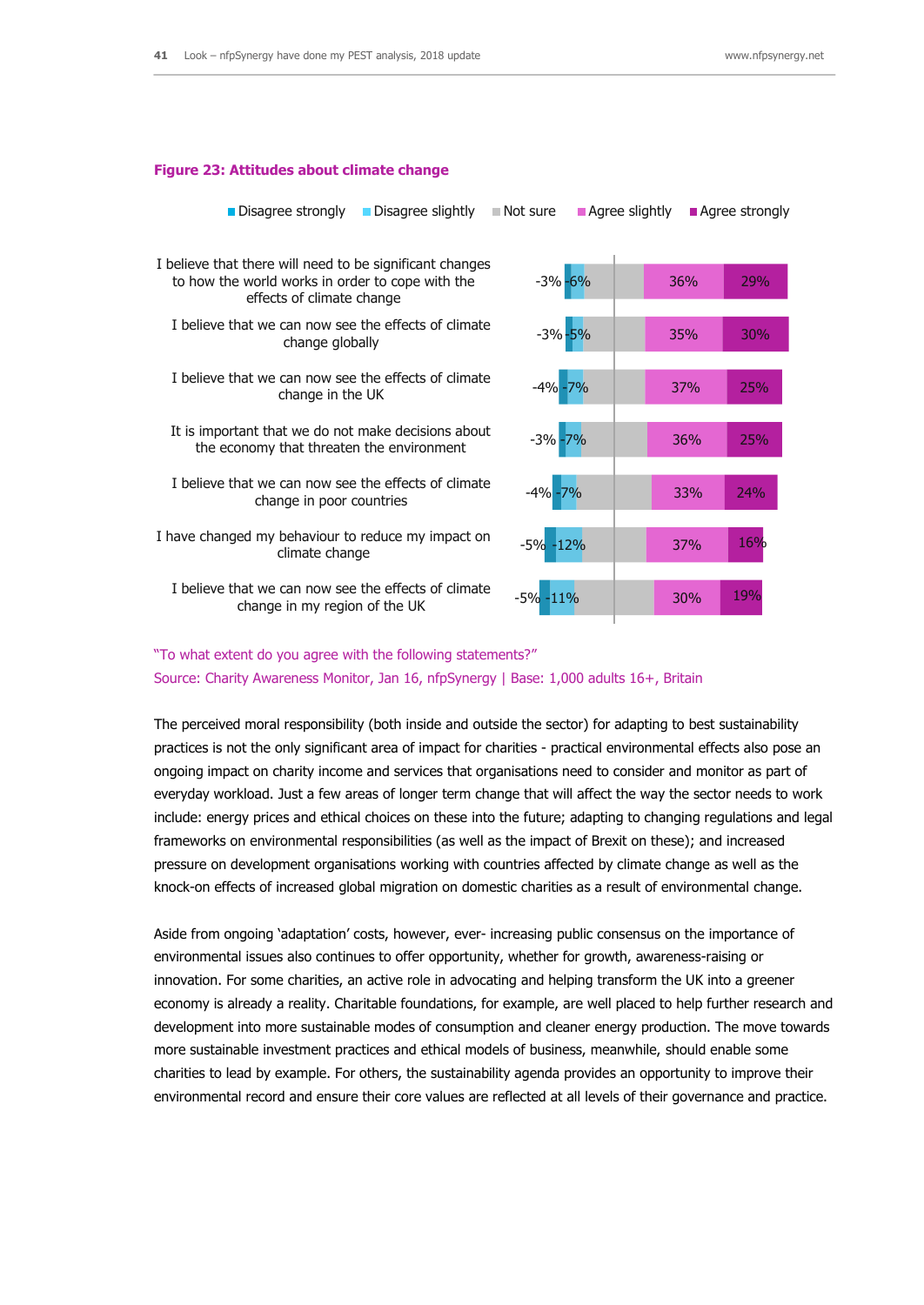#### **Ethical Consumerism is growing**

Beyond the broader context of environmental priorities, it is also important for charities to work out how they make best use of the trend towards ethical consumption habits. While interest in sustainable purchasing and investment has been on the scene for a long time, from fair trade teabags to ethical pension plans, the move of ethical consumerism into the mainstream has become much more pronounced in recent years, where 'equal pay, environmentally conscious manufacturing processes, prevention of counterfeit goods, human trafficking, responsible farming practices and overproduction of goods are all at the forefront of consumers' minds,' as we decide where to spend our money.<sup>127</sup> For example, the ethical consumption non-profit Ethical Consumer reports that local shopping for ethical reasons grew significantly in 2015, with consumers increasing ethical spending in their communities by 12%, while 53% of the public are now choosing to avoid buying products or services over concerns about their ethical reputation.<sup>128</sup> Meanwhile 71% believe companies should be penalised for failing to care for the environment and 43% take ethical or social considerations into account at least some of the time when choosing which brands or suppliers they use.<sup>129</sup>

#### **Charities need to innovate to keep up with ethical market trends**

Charities have long been in the vanguard of the ethical consumption trend; just consider Oxfam's work in the early 1990's on new fair trade products such as CafeDirect. However, with the ethical market now worth £81.3 billion and so many people worried about provenance, localism and wider environmental and human rights impacts, it is important that charities think more innovatively about how they capture this momentum for their own income and awareness levels.<sup>130</sup> Particularly in an era where private companies and high street retailers (designer and independent alike) are initiating such sophisticated issue-led partnerships and products as part of their own corporate responsibility and branding, it would be a missed opportunity if charities weren't helping lead the charge. A substantial part of the picture is bound up in the partnerships charities secure and ensuring their branding, social media and products (if relevant) are strong enough to compete and resonate.

While there often remains a substantial values-action gap between people's reported concern/intent and their actual purchasing habits and behaviours (particularly where these require greater effort or costs), the *desire* to consume in more ethical, eco-conscious ways is real; as are the corresponding expectations of companies, as Foresight Factory analysis points out.<sup>131</sup> Indeed the contradictions in public sentiment regarding ethical considerations can often place a high burden on organisations of all sectors, who are expected to continue delivering value and meeting efficiency expectations whilst demonstrating increasingly flawless ethical credentials. Authentic purpose, full disclosure and careful targeting are key to a brand getting this balance right – for example a waste-aware mindset tends to be more acute amongst older consumers, whereas younger consumers are likelier to consider the ethical impact of their purchases.<sup>132</sup>

This points to the other side of the ethical consumption equation which is of course charities' ability to keep their own houses in good working order, in an era where supporters are sometimes highly informed, ethically

https://www.foresightfactory.co/)

 $132$  *Ibid* 

 $127$  The Guardian 2015, 'The rise of the conscious consumer: why businesses need to open up,' 2 April (Accessed November 2017 https://www.theguardian.com/women-in-leadership/2015/apr/02/the-rise-of-the-conscious-consumer-why-businessesneed-to-open-up)

<sup>&</sup>lt;sup>128</sup> The Ethical Consumer, Ethical Markets Report 2016 (Accessed November 2017 http://www.ethicalconsumer.org/researchhub/ukethicalmarket.aspx)

<sup>&</sup>lt;sup>129</sup> Foresight Factory 2016, 'Trend: Pragmatic Green,' September (Accessed November 2017

<sup>&</sup>lt;sup>130</sup> The Ethical Consumer, Ethical Markets Report 2016 (Accessed November 2017

http://www.ethicalconsumer.org/researchhub/ukethicalmarket.aspx)

 $1$  Foresight Factory 2016, 'Trend: Pragmatic Green,' September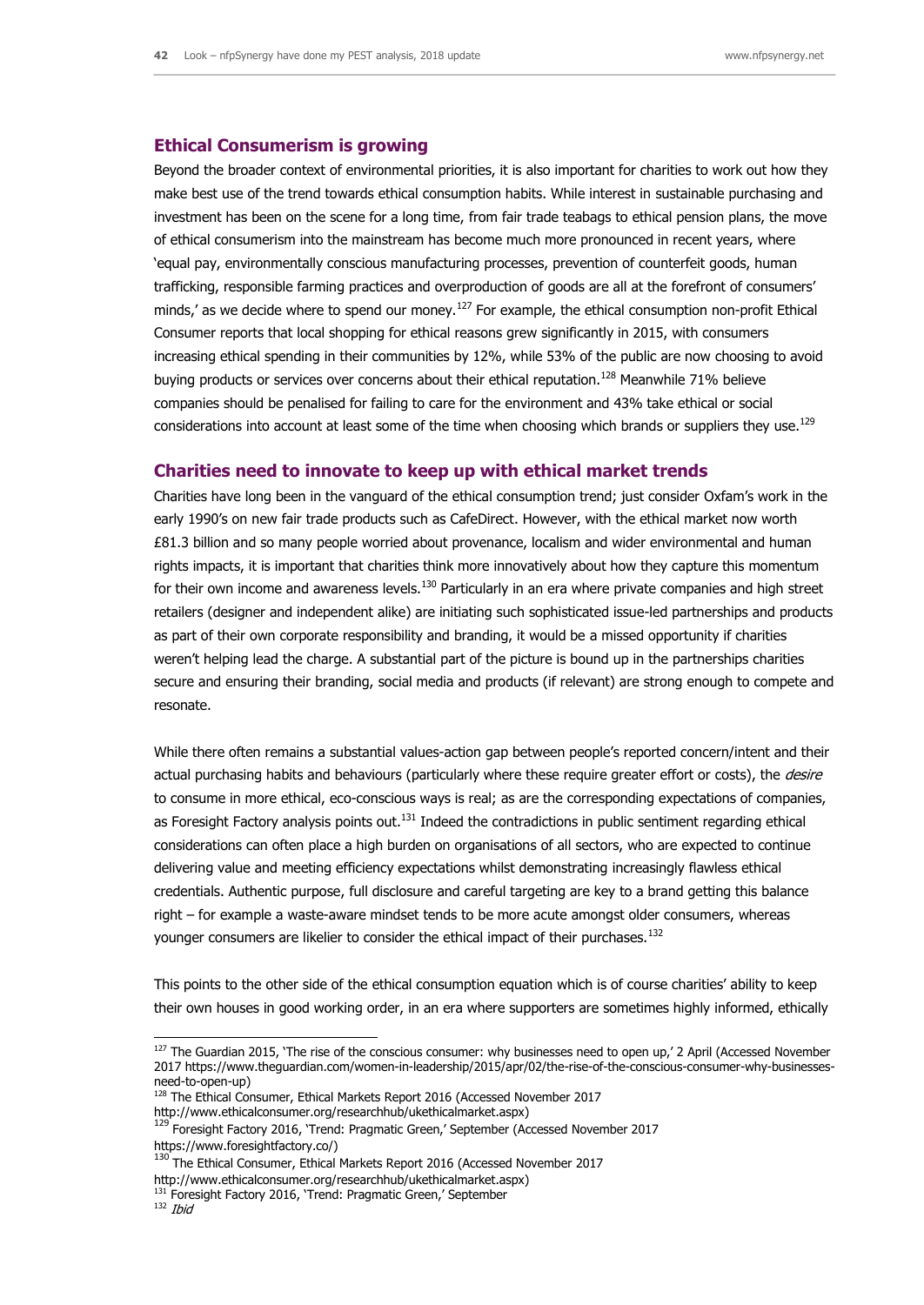scrupulous and vocal in their expectations of organisations they spend money with (even if this doesn't always translate to their own purchasing decisions). Staff pay, wasted funds, investment decisions, choice of suppliers and corporate partners: all must be thoroughly considered for their potential impact on supporter trust and reputation. Spending decisions should feel clear and defensible to your donors – explaining how certain expenditures (on senior salaries, branding work, website development) help advance the cause and guarantee future funds, and ensuring partnerships made are the right ones for your cause and audiences, not pursued simply because they are household names. In other words, it is not just about charities ensuring they make the most of the trend towards ethical consumption, they must also take extra care not to fall foul of it. As with all the sectors discussed above, intelligence-gathering, forward thinking and understanding of audience is key.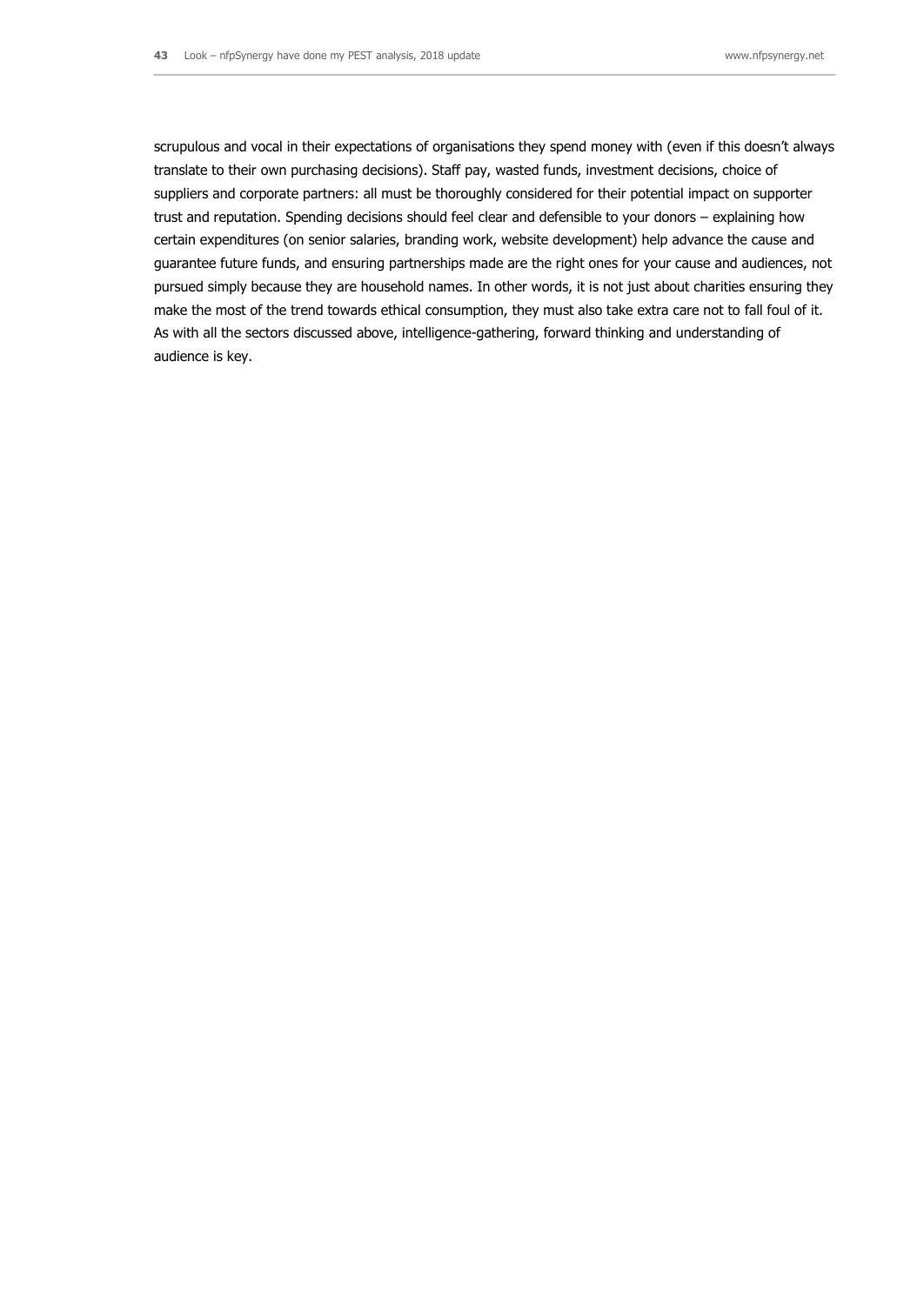## Ways to use a PEST analysis for your organisation

Our final section is some ideas and approaches to monitoring external trends in your organisation.

#### **Decide how each of the PESTLE areas have an impact on your organisation**

We have covered a lot of different trends, in a lot of different areas, in this report. Not all of them will have the same impact on charities. This could be for reasons of geography, size, income sources, cause, or a host of specific factors in an organisation. There are too many trends and changes for all but the largest organisation to monitor them all, so just track those that really matter.

**Work out which trends and changes are likely to be good news for your organisation.** Once you've worked out which trends make the biggest difference to your organisation, it's worth identifying which trends are likely to be positive: rising wealth among baby boomers, the power of social media, the lack of trust in politicians are all areas potentially which herald opportunities for charities.

**And which trends and changes are likely to be bad news for your organisation.** Some changes are good for charities, others are not. So, every organisation should know whether specific changes will be bad for the organisation: low interest rates, Brexit, GDPR, rising minimum wage levels, the rise of social media are all possible candidates. Indeed, it is wise to have a plan for how to ameliorate or mitigate the effects of any negative changes.

**Decide who in your organisation is responsible for following trends in charities or the wider world.** In all but the largest charities, there won't be a dedicated person who is responsible for monitoring external world trends. So, every organisation should have a person who is responsible for keeping an eye on what the big wide world is up to. It can be anybody, as long as they make it happen.

**And identify what sources of information they will use to follow the world.** One of the reason we have created this report to make it easier for organisations to follow PESTLE changes is because they make such a difference to the successes and failures of charities. However, the world doesn't stop changing once this report is published. So, every organisation need to work out how it will go on following those changes. Sources of information worth following include Civil Society, Third Sector, Guardian Voluntary, NCVO, NPC, ONS, and of course nfpSynergy!

**Have 10 minutes. 'outside world' presentations at team meetings, board meetings or short videos.** One of the challenges of monitoring external trends is that they are really important, but rarely urgent. They don't come with deadlines (except possibly for the legal changes). So, a short talk at a regular meeting about what is happening in the outside world may be one way of keeping people in touch with any changes.

**Play PEST analysis bingo.** Yes, it's true. We have created a game of PEST analysis bingo where the audience complete a quiz as we talk about the different factors that influence the world of charities. Prizes can even be awarded for the person or people who have their finger most on the pulse of the world we live in.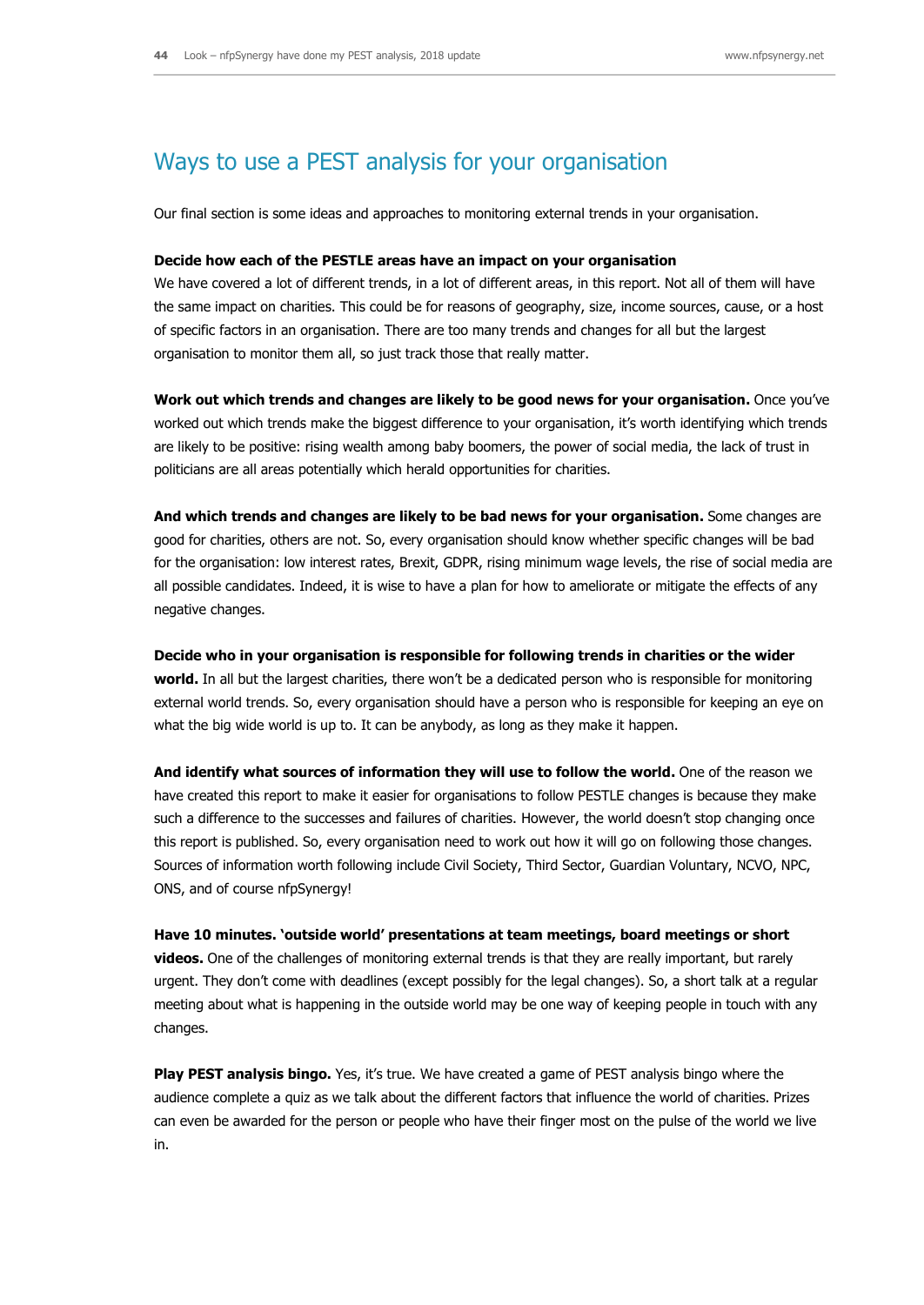## About nfpSynergy

#### **nfpSynergy is a research consultancy that aims to provide the ideas, the insights and the information to help non-profits thrive.**

We have over a decade of experience working exclusively with charities, helping them develop evidencebased strategies and get the best for their beneficiaries. The organisations we work with represent all sizes and areas of the sector and we have worked with four in five of the top 50 fundraising charities in the UK.

We run cost effective, syndicated tracking surveys of stakeholder attitudes towards charities and non-profit organisations. The audiences we reach include the general public, young people, journalists, politicians and health professionals. We also work with charities on bespoke projects, providing quantitative, qualitative and desk research services.

In addition, we work to benefit the wider sector by creating and distributing regular free reports, presentations and research on the issues that charities face.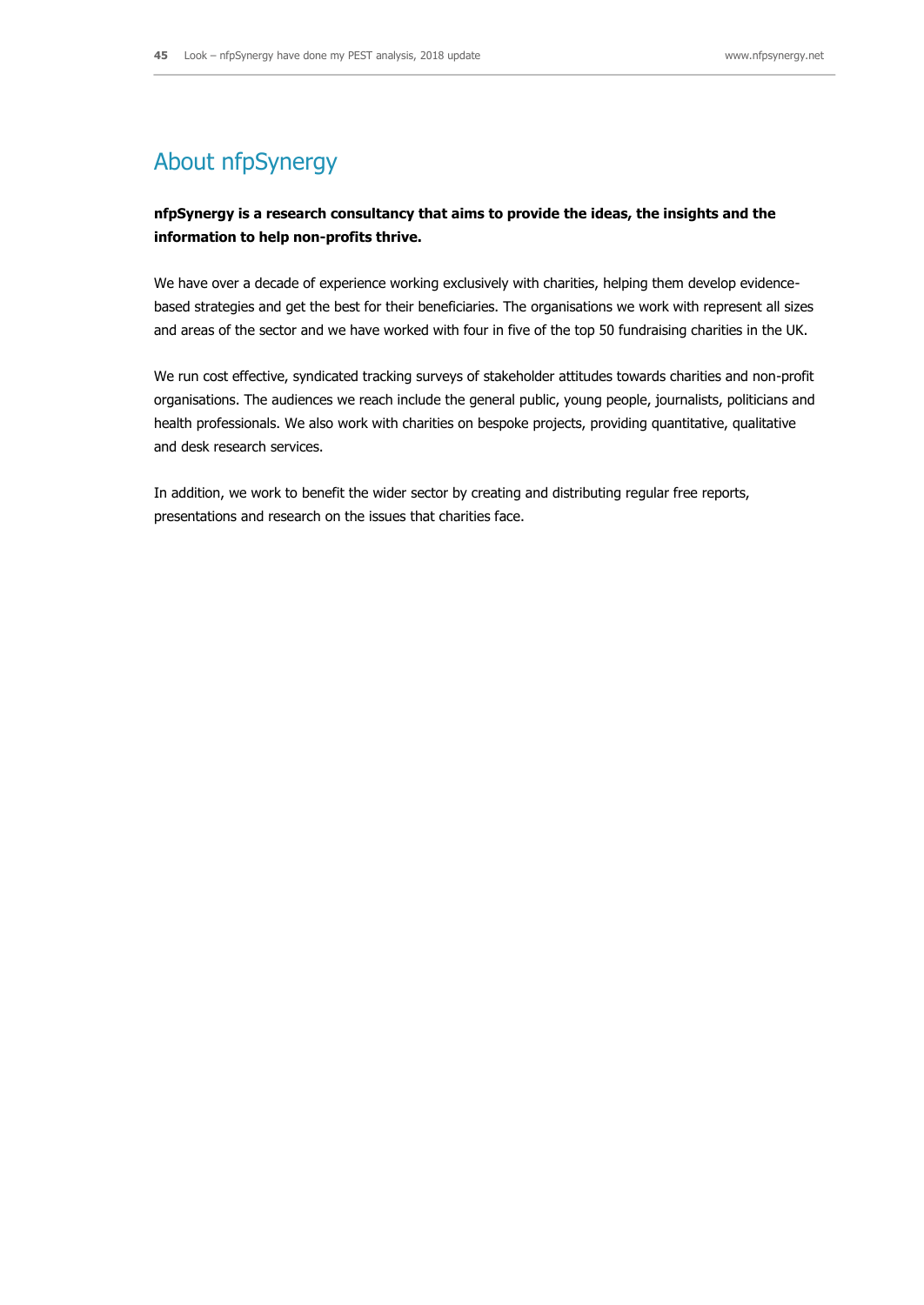## Our other free reports:

#### Ad Infinitum - How charity media expenditure patterns are changing

Explore how charity media spending compares with other sectors, the proportions spent on different forms of advertising, and key takeaways in this updated free report.

#### Public Service Provision by Charities

Our free report looks into what the public think of charities providing public services for government, and whether they are put off from giving or supporting charities who receives government funding.

#### Major Donor Giving Research Report: An updated synthesis of research into major donors and philanthropic giving

How do major donors decide which charities to support? Why do some wealthy individuals not give at all? Discover answers to these and more questions in this report.

#### Volunteering Trend Data

This volunteering trend report presents charts from 2003 up to August 2017. See how volunteering levels have fluctuated by age, gender, and more.

#### Work in Progress - The golden threads that run through strategies for mission delivery in not for profits

This report comprises an experimental set of ideas about how charities might be able to create better strategies for doing their job.

#### Who cares about admin? Ten nuggets on how the public think their ideal charity should spend its money

In this report we uncover what our most recent Charity Awareness Monitor research revealed about how the public think the ideal charity would spend its money.

#### The Seven Sentiments of Cynical Donors - Perceptions of Charities in Brexit Britain

We recently held focus groups comprised of donors across a range of ages. Discover what they thought and how it could impact your charity in this new free report.

#### How could Gift Aid be improved and generate more income for charities?

This report looks at the reasons why Gift Aid is not as widely taken up as it might be, and explores how Gift Aid could be restructured to increase income for charities.

All reports can be found at https://nfpsynergy.net/free-reports-and-presentations